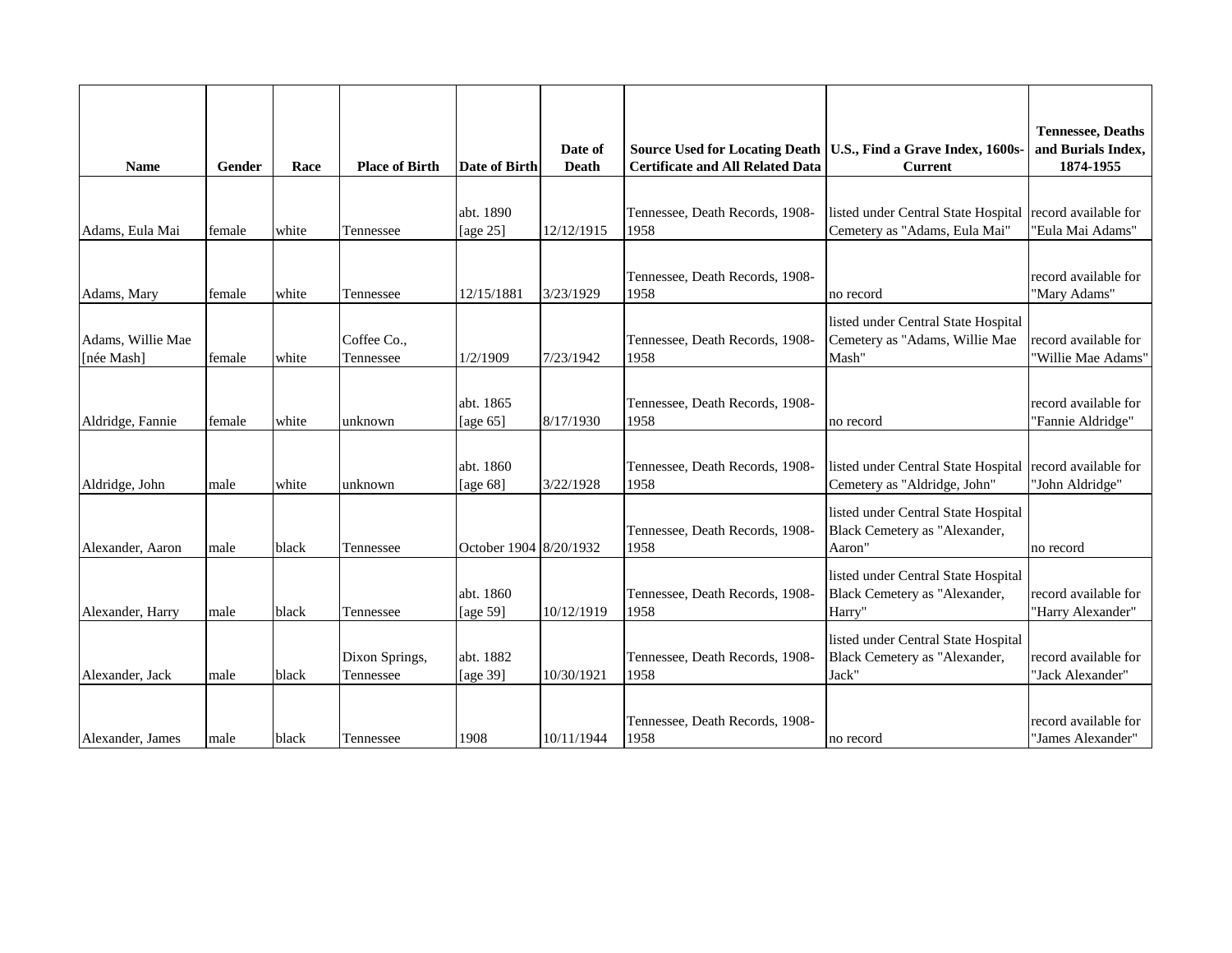|                         |        |       |                  |              |            | Tennessee, Death Records, 1908-                            |                                     |                      |
|-------------------------|--------|-------|------------------|--------------|------------|------------------------------------------------------------|-------------------------------------|----------------------|
|                         |        |       |                  |              |            | 1958 [listed 3 times: see<br>Registered Numbers 4, 13, and |                                     |                      |
|                         |        |       |                  |              |            | 145; Mrs. Minerva was first buried                         |                                     |                      |
|                         |        |       |                  | abt. 1852 or |            | in Central State Hospital                                  | listed under Central State Hospital | record available for |
| Alexander, Minerva      |        |       |                  | 1854 [age 60 |            | Cemetery, and later reburied in                            | Cemetery as "Alexander, Minerva     | 'Minerva             |
| [née Buford]            | female | black | Tennessee        | or $62$ ]    | 2/17/1914  | Mason, Tennessee]                                          | Buford"                             | Alexander"           |
|                         |        |       |                  |              |            | Tennessee, Death Records, 1908-                            |                                     | record available for |
| Alexander, Ralph        | male   | white | Tennessee        | 8/14/1906    | 12/5/1930  | 1958                                                       | no record                           | "Ralph Alexander"    |
|                         |        |       |                  |              |            |                                                            |                                     | record available for |
|                         |        |       |                  |              |            | Tennessee, Death Records, 1908-                            |                                     | 'Solomon             |
| Alexander, Solomon male |        | black | Tennessee        | 1843         | 6/25/1928  | 1958                                                       | no record                           | Alexander"           |
|                         |        |       | Lawrence Co.,    |              |            | Tennessee, Death Records, 1908-                            | listed under Central State Hospital | record available for |
| Alexander, Tom          | male   | white | Tennessee        | 5/8/1871     | 1/11/1939  | 1958                                                       | Cemetery as "Alexander, Tom"        | "Tom Alexander"      |
|                         |        |       |                  |              |            |                                                            |                                     |                      |
|                         |        |       |                  | abt. 1854    |            | Tennessee, Death Records, 1908-                            | listed under Central State Hospital | record available for |
| Allen, Amanda           | female | white | Tennessee        | [age $60$ ]  | 11/22/1914 | 1958                                                       | Cemetery as "Allen, Amanda"         | "Amanda Allen"       |
|                         |        |       |                  |              |            |                                                            |                                     |                      |
|                         |        |       |                  | abt. 1871    |            | Tennessee, Death Records, 1908-                            | listed under Central State Hospital | record available for |
| Allen, Susie            | female | white | Tennessee        | [age 74]     | 4/3/1936   | 1958                                                       | Cemetery as "Allen, Susan 'Susie"   | "Susie Allen"        |
|                         |        |       |                  |              |            |                                                            | listed under Central State Hospital |                      |
| Anderson, Artie [née    |        |       |                  |              |            | Tennessee, Death Records, 1908-                            | Cemetery as "Anderson, Artie        | record available for |
| McBroom]                | female | white | Tennessee        | 3/16/1884    | 8/30/1927  | 1958                                                       | Lauvina McBroom"                    | 'Artie Anderson"     |
|                         |        |       |                  |              |            |                                                            | listed under Central State Hospital |                      |
|                         |        |       |                  | abt. 1861    |            | Tennessee, Death Records, 1908-                            | Cemetery as "Anderson, Walter       | record available for |
| Anderson, W.C.          | male   | white | Tennessee        | [age 72]     | 11/17/1933 | 1958                                                       | Clarence"                           | "W.C. Anderson"      |
|                         |        |       |                  |              |            |                                                            |                                     |                      |
|                         |        |       |                  | abt. 1890    |            | Tennessee, Death Records, 1908-                            | listed under Central State Hospital | record available for |
| Andrews, John           | male   | black | Alabama          | [age $45$ ]  | 11/25/1935 | 1958                                                       | Cemetery as "Andrews, John"         | 'John Andrews'       |
|                         |        |       | All personal and |              |            |                                                            |                                     |                      |
|                         |        |       | family history   |              |            |                                                            | listed under Central State Hospital |                      |
|                         |        |       | destroyed in     | abt. 1887    |            | Tennessee, Death Records, 1908-                            | Cemetery as "Andrews, Bernettie     | record available for |
| Andrews, Nettie         | female | white | hospital fire    | [age 42]     | 11/8/1929  | 1958                                                       | 'Nettie' Hudson"                    | "Nettie Andrews"     |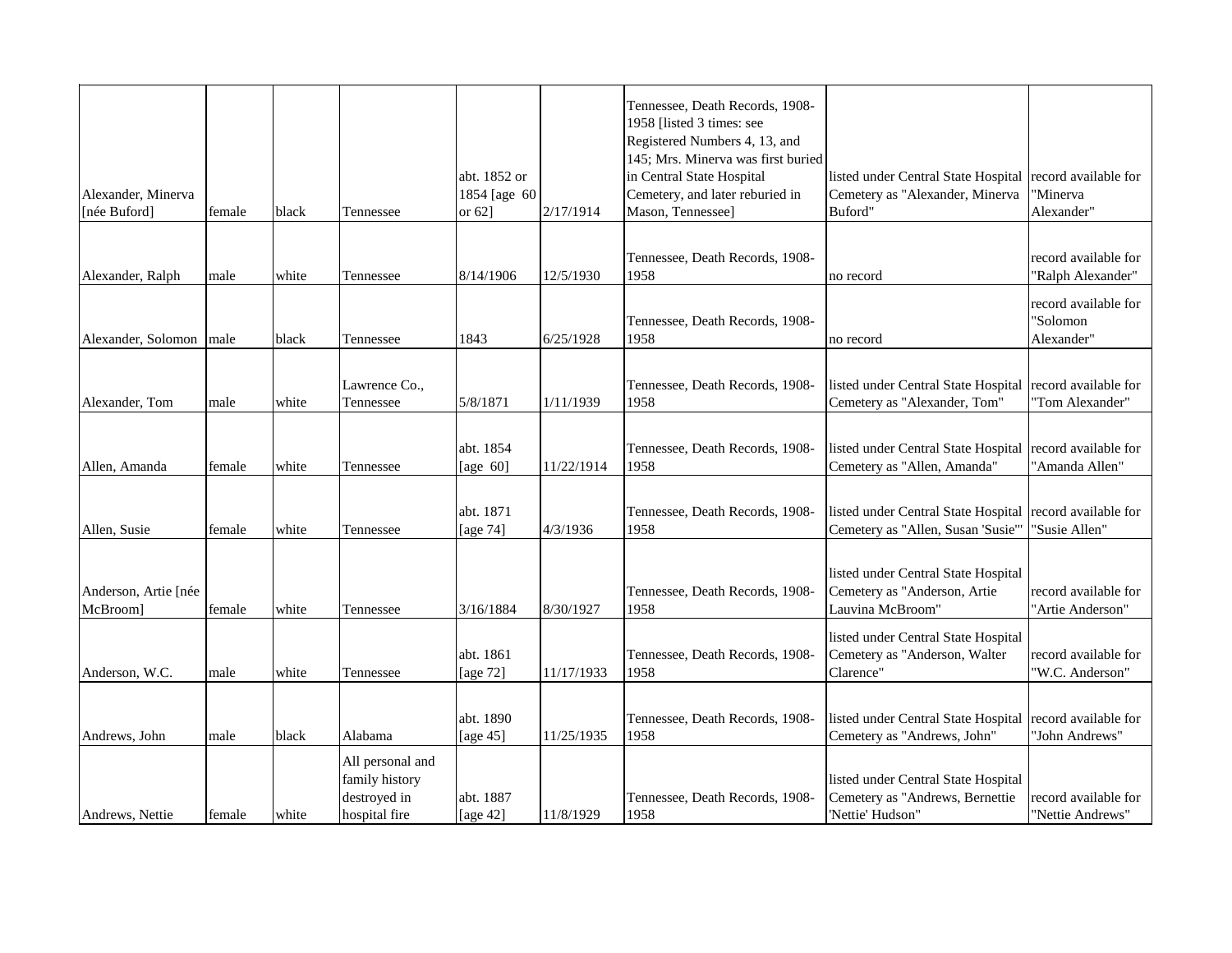|                    |        |       |                   | abt. 1887   |            | Tennessee, Death Records, 1908-                   | listed under Central State Hospital                                 | record available for                    |
|--------------------|--------|-------|-------------------|-------------|------------|---------------------------------------------------|---------------------------------------------------------------------|-----------------------------------------|
| Apple, Ethel Elmer | male   | white | Tennessee         | [age 53]    | 12/12/1940 | 1958                                              | Cemetery as "Apple, Ethel Elmer"                                    | "Ethel Klmer Apple"                     |
|                    |        |       |                   |             |            |                                                   |                                                                     |                                         |
|                    |        |       |                   |             |            | Tennessee, Death Records, 1908-                   | listed under Central State Hospital                                 |                                         |
| Armstead, Harriet  | female | white | unknown           | unknown     | 6/17/1914  | 1958                                              | Cemetery as "Armistead, Harriett"                                   | no record                               |
|                    |        |       |                   |             |            |                                                   | listed under Central State Hospital                                 |                                         |
| Armstrong, Nola    |        |       |                   |             |            | Tennessee, Death Records, 1908-                   | Cemetery as "Armstrong, Nola W.                                     | record available for                    |
| [née Foster]       | female | white | Tennessee         | 9/1/1888    | 1/29/1932  | 1958                                              | Foster"                                                             | "Nola Armstrong"                        |
|                    |        |       |                   |             |            | Tennessee, Deaths and Burials                     |                                                                     |                                         |
|                    |        |       |                   |             |            | Index, 1874-1955 [Not Located In                  |                                                                     |                                         |
|                    |        |       |                   |             |            | the Tennessee Death Records,                      |                                                                     |                                         |
| Arnold, James      | male   | white | Texas             | 1862        | 4/27/1918  | 1908-1958, and No Death<br>Certificate Available] | listed under Central State Hospital<br>Cemetery as "Arnold, James"  | record available for<br>"James Arnold"  |
|                    |        |       |                   |             |            |                                                   |                                                                     |                                         |
|                    |        |       |                   |             |            |                                                   |                                                                     |                                         |
| Arused, James      | male   | white | Tennessee         | 1862        | 4/27/1918  | Tennessee, Death Records, 1908-<br>1958           | no record                                                           | no record                               |
|                    |        |       |                   |             |            |                                                   |                                                                     |                                         |
|                    |        |       |                   |             |            |                                                   |                                                                     |                                         |
| Baggett, Early     | male   | white | Tennessee         | 5/2/1896    | 3/10/1924  | Tennessee, Death Records, 1908-<br>1958           | listed under Central State Hospital<br>Cemetery as "Baggett, Early" | record available for<br>'Eady Baggett"  |
|                    |        |       |                   |             |            |                                                   |                                                                     |                                         |
|                    |        |       |                   |             |            |                                                   |                                                                     |                                         |
| Bailey, Elijah     | male   | white | Tennessee         | 4/20/1846   | 12/7/1933  | Tennessee, Death Records, 1908-<br>1958           | listed under Central State Hospital<br>Cemetery as "Bailey, Elijah" | record available for<br>'Elijah Bailey" |
|                    |        |       |                   |             |            |                                                   |                                                                     |                                         |
|                    |        |       |                   |             |            |                                                   | listed under Central State Hospital                                 | record available for                    |
| Bailey, George     |        |       |                   |             |            | Tennessee, Death Records, 1908-                   | Cemetery as "Bailey, George                                         | 'George Washington                      |
| Washington         | male   | white | Tennessee         | 1894        | 10/17/1923 | 1958                                              | Washington"                                                         | Bailey"                                 |
|                    |        |       | All personal and  |             |            |                                                   |                                                                     |                                         |
|                    |        |       | family history    | abt. 1851   |            | Tennessee, Death Records, 1908-                   |                                                                     |                                         |
| Baird, W.K. (Bill) | female | white | destroyed in fire | [age 77]    | 12/18/1928 | 1958                                              | no record                                                           | no record                               |
|                    |        |       |                   |             |            |                                                   |                                                                     |                                         |
| Baker, Lonnie [or  |        |       |                   | abt. 1892   |            | Tennessee, Death Records, 1908-                   |                                                                     | record available for                    |
| Lennie]            | male   | black | North Carolina    | [age $63$ ] | 10/26/1955 | 1958                                              | no record                                                           | "Lonnie Baker"                          |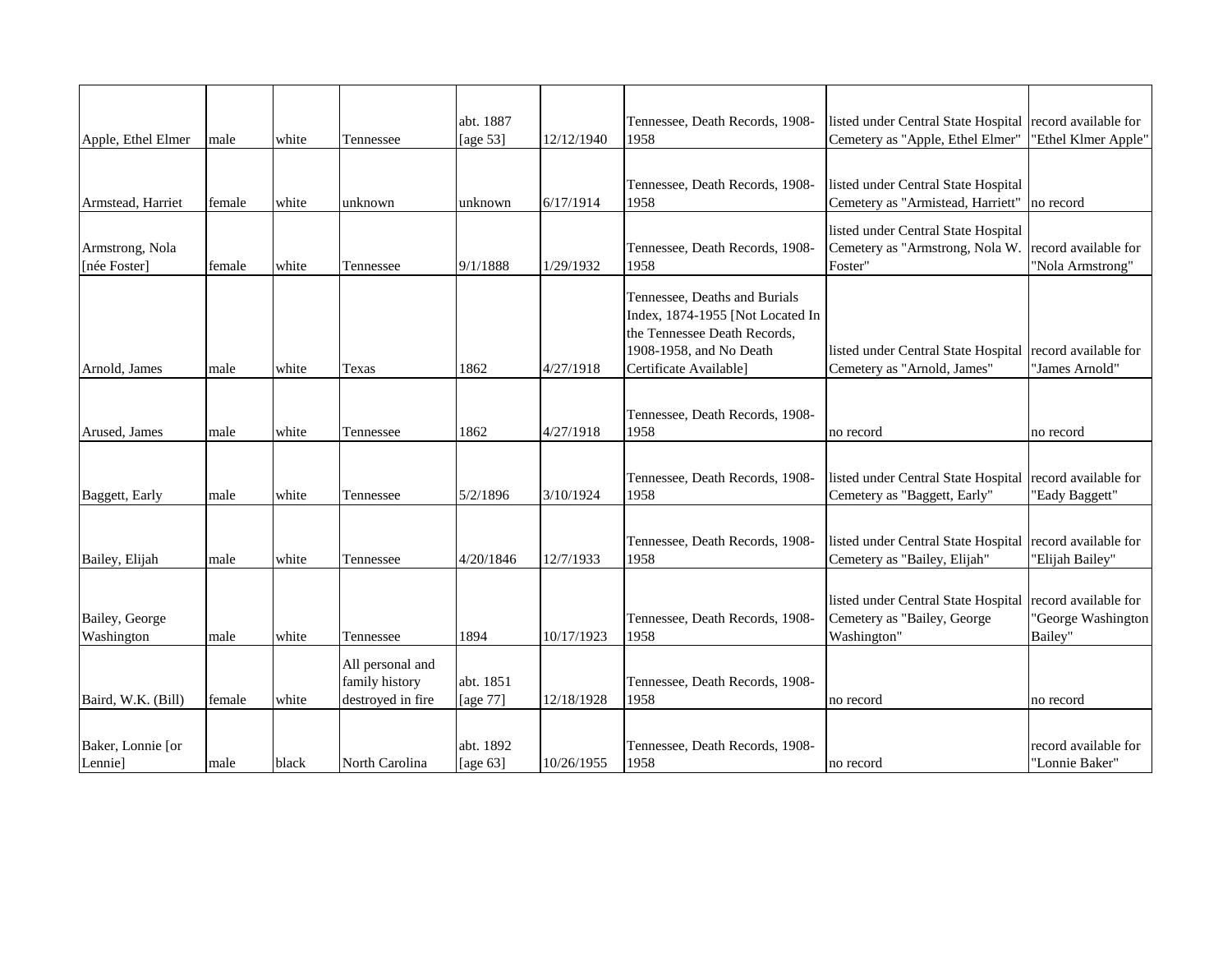| Baker, Randolph                          | male   | white | Tennessee                               | abt. 1854<br>[age 53] | 7/11/1907  | Tennessee, City Death Records,<br>1872-1923 [Not Located In the<br>Tennessee Death Records, 1908-<br>1958, and CERTIFICATE<br>AVAILABLE under 1872-1923<br>index listing; also, Mr. Baker's<br>interment location is listed as<br>Antioch, Tennessee] | listed under Central State Hospital<br>Cemetery as "Baker, Randolph S.<br>"Dol"        | no record                                |
|------------------------------------------|--------|-------|-----------------------------------------|-----------------------|------------|-------------------------------------------------------------------------------------------------------------------------------------------------------------------------------------------------------------------------------------------------------|----------------------------------------------------------------------------------------|------------------------------------------|
| Balthrop, Amanda                         | female | black | Gordonsburg,<br>Lewis Co.,<br>Tennessee | May 1891              | 3/6/1911   | U.S., Find a Grave Index, 1600s-<br>Current [Not Located In the<br>Tennessee Death Records, 1908-<br>1958, or any other death index,<br>and NO DEATH CERTIFICATE<br><b>AVAILABLE</b>                                                                  | listed under Central State Hospital<br>Black Cemetery as "Balthrop,<br>Amanda 'Manda'" | no record                                |
| Balthrop, Isam                           | male   | black | Tennessee                               | abt. 1854<br>[age 73] | 12/12/1927 | Tennessee, Death Records, 1908-<br>1958                                                                                                                                                                                                               | listed under Central State Hospital<br>Black Cemetery as "Balthrop,<br>Isam"           | record available for<br>"Isam Balthrop"  |
| Balthrop, Lara [or<br>Lora]              | female | black | Tennessee                               | 1904                  | 7/1/1922   | Tennessee, Death Records, 1908-<br>1958                                                                                                                                                                                                               | listed under Central State Hospital<br>Black Cemetery as "Balthrop,<br>Lara"           | record available for<br>"Lara Balthrop"  |
| Barham, Haudie                           | male   | white | Tennessee                               | 10/5/1892             | 1/15/1934  | Tennessee, Death Records, 1908-<br>1958                                                                                                                                                                                                               | listed under Central State Hospital<br>Cemetery as "Barham, Isaac<br>Haudie"           | record available for<br>'Haudie Barham"  |
| Barnes, Dovie [or<br>Povie] [née Shores] | female | white | Tennessee                               | Aug. 1887             | 8/22/1923  | Tennessee, Death Records, 1908-<br>1958                                                                                                                                                                                                               | listed under Central State Hospital<br>Cemetery as "Barnes, Dovie"                     | record available for<br>'Dovie Barnes"   |
| Barnes, Hick                             | male   | white | unknown                                 | 1860                  | 9/2/1916   | Tennessee, Death Records, 1908-<br>1958                                                                                                                                                                                                               | no record                                                                              | record available for<br>'Hick Barnes"    |
| Barnes, Julia, Mrs.                      | female | white | Tennessee                               | 1877                  | 6/20/1921  | Tennessee, Death Records, 1908-<br>1958                                                                                                                                                                                                               | no record                                                                              | record available for<br>'Julia Barnes"   |
| Barnes, Sam                              | male   | white | Tennessee                               | abt. 1861<br>[age 69] | 8/16/1930  | Tennessee, Death Records, 1908-<br>1958                                                                                                                                                                                                               | no record                                                                              | record available for<br>'Sam Barnes"     |
| Barnes, William                          | male   | white | Tennessee                               | 1849                  | 4/18/1916  | Tennessee, Death Records, 1908-<br>1958                                                                                                                                                                                                               | no record                                                                              | record available for<br>'William Barnes' |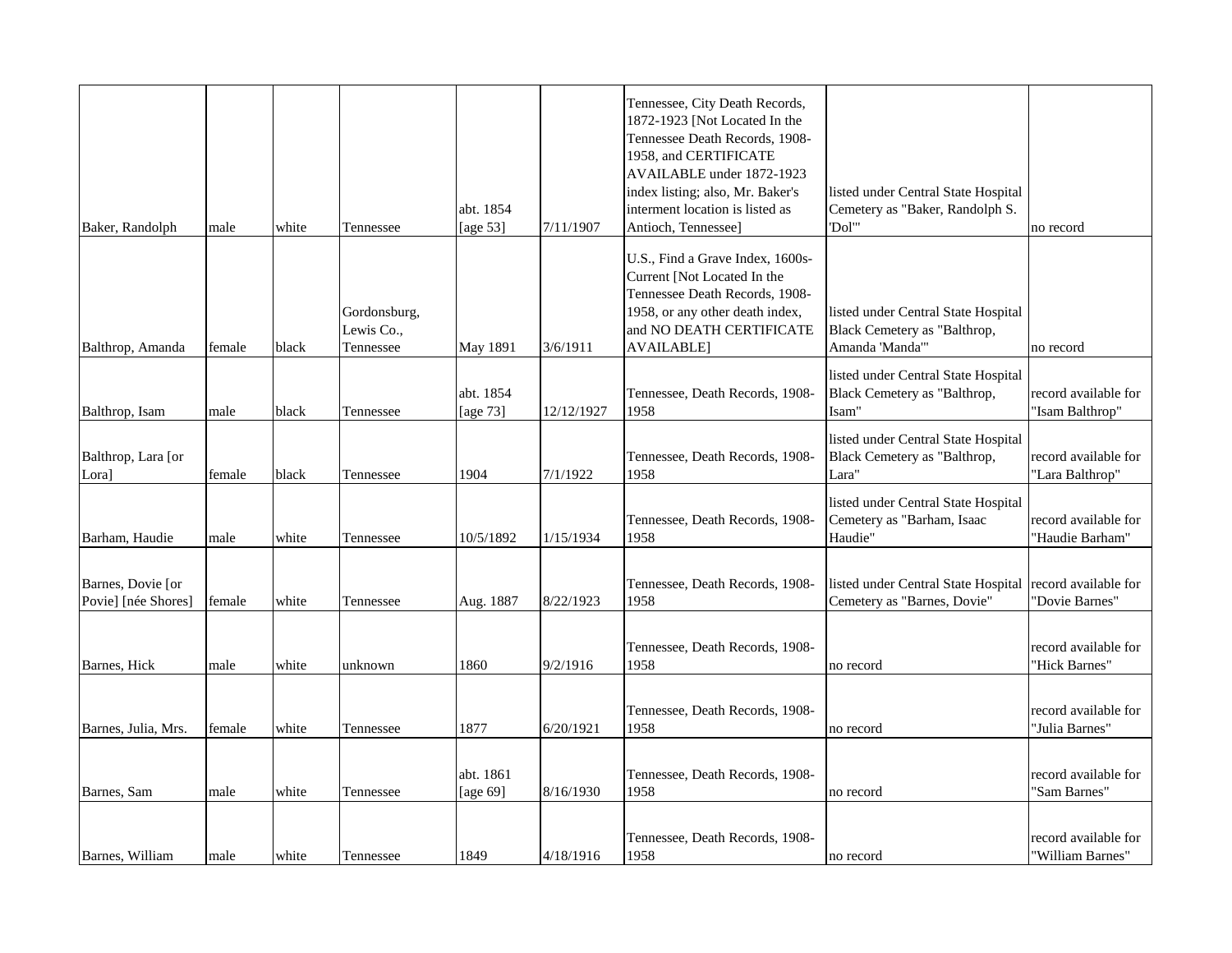| Barrett, Louise                  | female | white | All personal and<br>family history<br>destroyed in fire | abt. 1888<br>[age $41$ ] | 9/19/1929  | Tennessee, Death Records, 1908-<br>1958 | no record                                                                     | record available for<br>"Louise Barrett"        |
|----------------------------------|--------|-------|---------------------------------------------------------|--------------------------|------------|-----------------------------------------|-------------------------------------------------------------------------------|-------------------------------------------------|
|                                  |        |       |                                                         | abt. 1863                |            | Tennessee, Death Records, 1908-         |                                                                               | record available for                            |
| Barrett, Sophia                  | female | black | Tennessee                                               | [age 71]                 | 4/11/1934  | 1958                                    | no record                                                                     | "Sophia Barrett"                                |
| Barshears, Julia [née<br>Raines] | female | white | Tennessee                                               | 6/29/1848                | 10/23/1926 | Tennessee, Death Records, 1908-<br>1958 | no record                                                                     | record available for<br>"Julia Barshears"       |
| Bartlett, Thomas A.              | male   | white | Tennessee                                               | 4/29/1881                | 12/28/1952 | Tennessee, Death Records, 1908-<br>1958 | no record                                                                     | record available for<br>"Thomas A.<br>Bartlett" |
|                                  |        |       |                                                         |                          |            |                                         |                                                                               |                                                 |
| Bates, Jim                       | male   | white | unknown                                                 | abt. 1877<br>[age $50$ ] | 6/16/1927  | Tennessee, Death Records, 1908-<br>1958 | no record                                                                     | record available for<br>'Jim Bates"             |
| Batey, Millie [née<br>Farrell]   | female | black | Tennessee                                               | abt. 1885<br>[age $50$ ] | 8/15/1935  | Tennessee, Death Records, 1908-<br>1958 | listed under Central State Hospital<br>Cemetery as "Batey, Millie<br>Farrell" | record available for<br>"Millie Batey"          |
| Baugh, Edward                    | male   | black | Tennessee                                               | abt. 1880<br>[age $54$ ] | 7/22/1934  | Tennessee, Death Records, 1908-<br>1958 | listed under Central State Hospital<br>Cemetery as "Baugh, Edward W."         | record available for<br>"Edward Baugh"          |
| Baxter, Dock                     | male   | black | Tennessee                                               | abt. 1878<br>[age $54$ ] | 10/14/1932 | Tennessee, Death Records, 1908-<br>1958 | listed under Central State Hospital<br>Cemetery as "Baxter, Dock"             | record available for<br>"Dock Baxter"           |
| Beasley, Mattie                  | female | black | Tennessee                                               | 1868                     | 1/25/1924  | Tennessee, Death Records, 1908-<br>1958 | listed under Central State Hospital<br>Black Cemetery as "Beasley,<br>Mattie" | record available for<br>'Mattie Beasley"        |
|                                  |        |       | Stewart Co.,                                            |                          |            | Tennessee, Death Records, 1908-         |                                                                               | record available for                            |
| Bell, Joseph                     | male   | white | Tennessee                                               | 1876                     | 11/5/1946  | 1958                                    | no record                                                                     | "Joseph Bell"                                   |
| Bennett, A.L.                    | male   | white | DeKalb Co.,<br>Tennessee                                | 6/1/1873                 | 12/19/1939 | Tennessee, Death Records, 1908-<br>1958 | listed under Central State Hospital<br>Cemetery as "Bennett, A.L."            | record available for<br>"A.L. Bennett"          |
| Berry, Margaret                  | female | black | Tennessee                                               | abt. 1900<br>[age $51$ ] | 11/11/1951 | Tennessee, Death Records, 1908-<br>1958 | no record                                                                     | record available for<br>"Margaret Berry"        |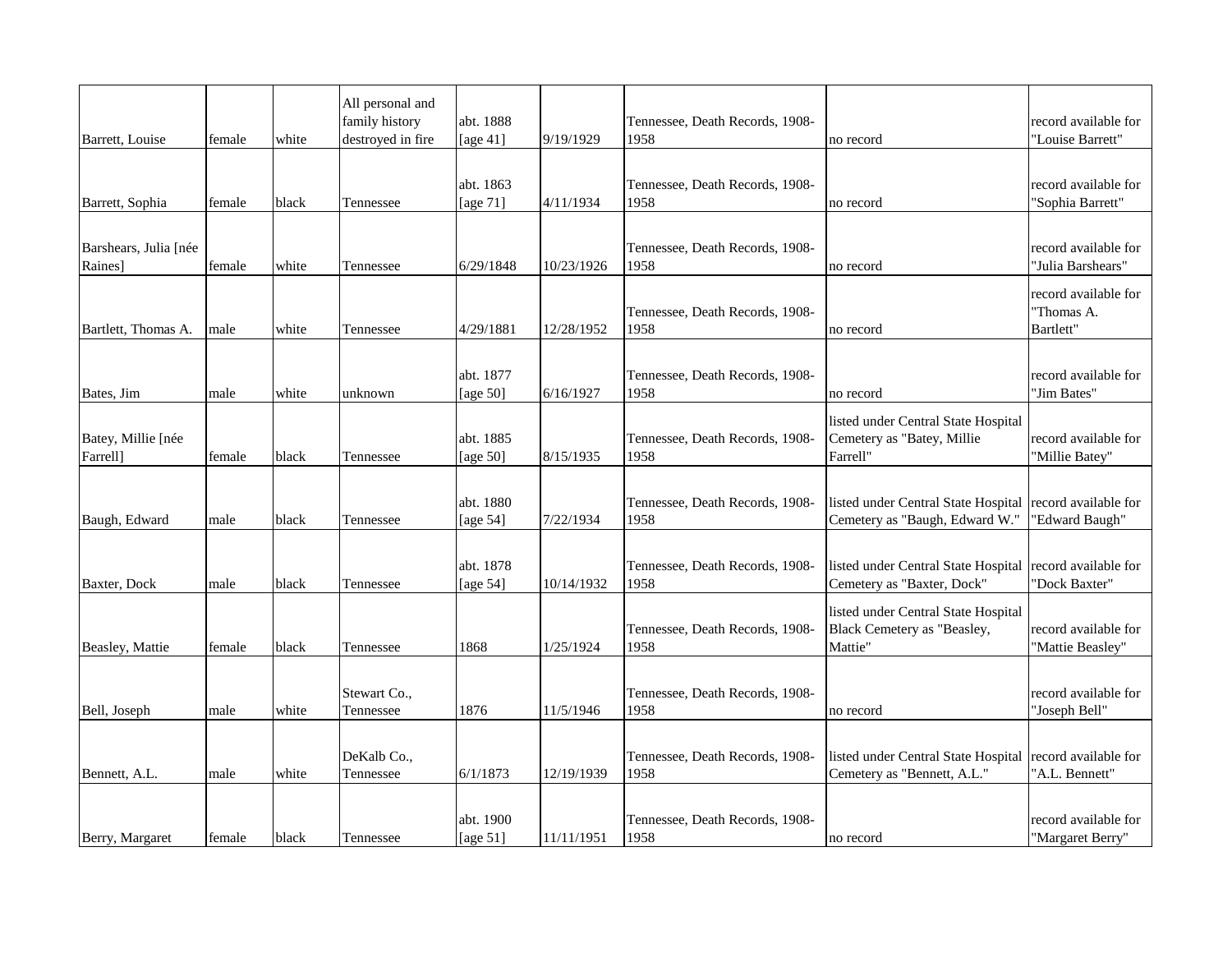| Berry, Wilson                         | male   | white | Tennessee                  | abt. 1879<br>[age 58]                            | 12/29/1937 | Tennessee, Death Records, 1908-<br>1958                                                               | no record                                                                          | record available for<br>"Wilson Berry"              |
|---------------------------------------|--------|-------|----------------------------|--------------------------------------------------|------------|-------------------------------------------------------------------------------------------------------|------------------------------------------------------------------------------------|-----------------------------------------------------|
| Berryhill, Cecil [née<br>Hannah]      | female | white | Tennessee                  | 1901                                             | 3/9/1937   | Tennessee, Death Records, 1908-<br>1958                                                               | no record                                                                          | record available for<br>"Cecil Hannah<br>Berryhill" |
| Biles, Bill [or Bell]                 | male   | white | Tennessee                  | abt. 1877<br>[age $61$ ]                         | 5/16/1938  | Tennessee, Death Records, 1908-<br>1958                                                               | listed under Central State Hospital<br>Cemetery as "Biles, William N.<br>'Bill"    | record available for<br>"Bill Biles"                |
| Bills, William                        | male   | black | Marshall Co.,<br>Tennessee | abt. 1848 or<br>1854 [age<br>either 85 or<br>91] | 3/27/1939  | Tennessee, Death Records, 1908-<br>1958                                                               | listed under Central State Hospital<br>Black Cemetery as "Bills,<br>William"       | no record                                           |
| Bingham, Alma                         | female | white | Tennessee                  | abt. 1906<br>[age 27]                            | 8/29/1933  | Tennessee, Death Records, 1908-<br>1958                                                               | listed under Central State Hospital<br>Cemetery as "Bingham, Alma P."              | record available for<br>"Alma Bingham"              |
| Black, Jere                           | male   | white | unknown                    | abt. 1868<br>[age 46]                            | 4/17/1914  | Tennessee, Death Records, 1908-<br>1958                                                               | listed under Central State Hospital<br>Cemetery as "Black, Jeremiah<br>'Jere"      | record available for<br>'Jere Black"                |
| Blackburn, Dallas                     | male   | white | unknown                    | abt. 1879<br>[age $50$ ]                         | 2/5/1929   | Tennessee, Death Records, 1908-<br>1958 [name misspelled as Dallas<br>Balckburn in transcribed index] | listed under Central State Hospital<br>Cemetery as "Blackburn, Dallas<br>E."       | record available for<br>"Dallas Blackburn"          |
| Blackwell, Ben                        | male   | white | unknown                    | abt. 1844<br>[age 80]                            | 10/7/1924  | Tennessee, Death Records, 1908-<br>1958                                                               | no record                                                                          | record available for<br>"Ben Blackwell"             |
| Blenks [or Blanks],<br>Thos [or Thad] | male   | white | Tennessee                  | 1877                                             | 10/27/1918 | Tennessee, Death Records, 1908-<br>1958                                                               | no record                                                                          | record available for<br>"Thad Blanks"               |
| Bogle [or Bagle],<br>Emma [née Mann]  | female | white | Tennessee                  | 3/12/1855                                        | 2/5/1921   | Tennessee, Death Records, 1908-<br>1958                                                               | listed under Central State Hospital<br>Cemetery as "Bogle, Emma<br>Elizabeth Mann" | record available for<br>"Emma Bagle"                |
| Bonner, George L.                     | male   | black | Tennessee                  | abt. 1917<br>[age $16$ ]                         | 7/13/1933  | Tennessee, Death Records, 1908-<br>1958                                                               | listed under Central State Hospital<br>Cemetery as "Bonner, George L."             | record available for<br>"Geo. L. Bonner"            |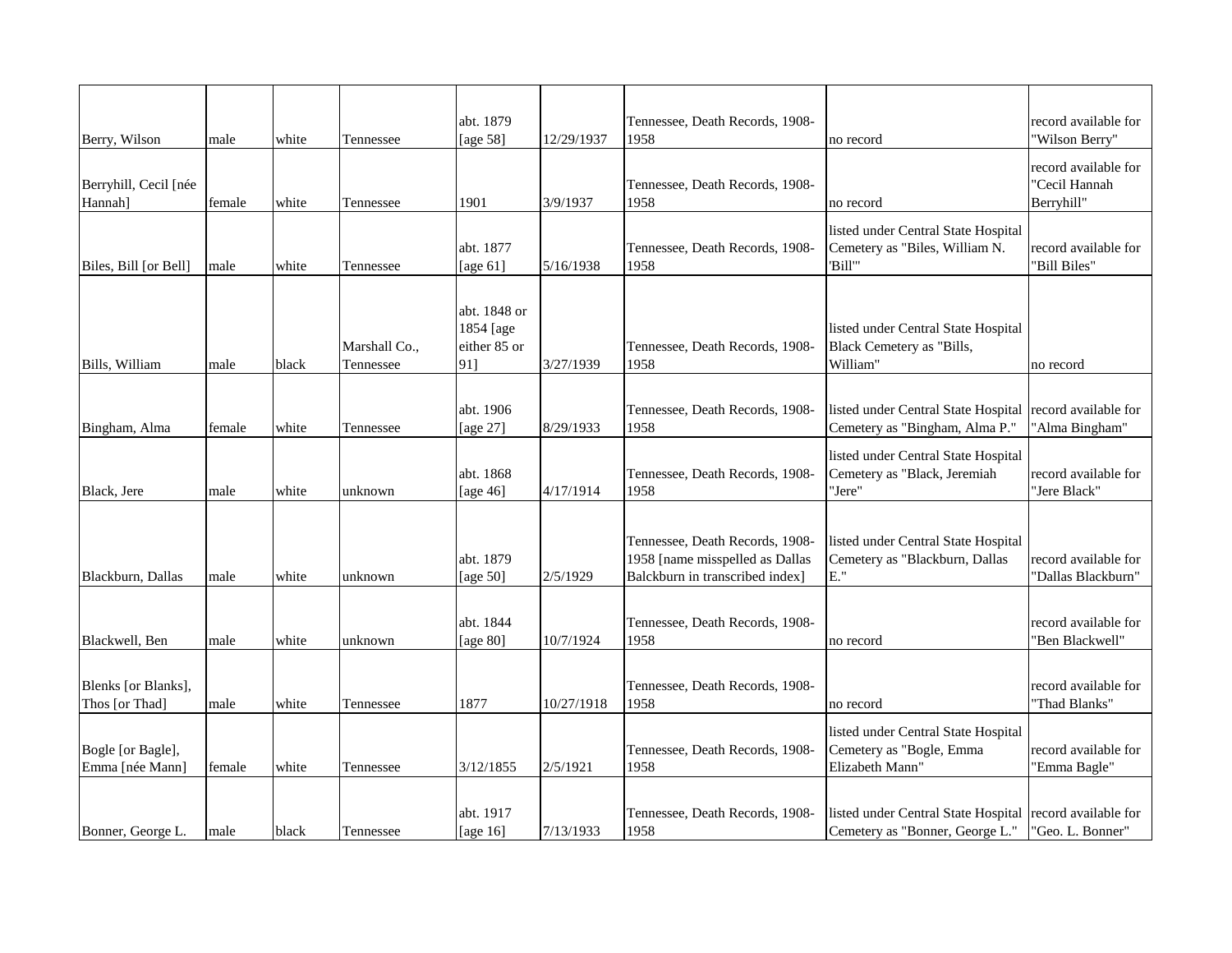| Booker, Mary [née<br>James]  | female | black | Tennessee                                                        | 1894                                       | 1/19/1927  | Tennessee, Death Records, 1908-<br>1958 | listed under Central State Hospital<br>Black Cemetery as "Booker,<br>Mary"                  | record available for<br>"Mary Baker"        |
|------------------------------|--------|-------|------------------------------------------------------------------|--------------------------------------------|------------|-----------------------------------------|---------------------------------------------------------------------------------------------|---------------------------------------------|
| Boose, Joe                   | male   | black | unknown                                                          | abt. 1896<br>[age<br>"possibly 40<br>vrs"] | 1/23/1936  | Tennessee, Death Records, 1908-<br>1958 | listed under Central State Hospital record available for<br>Cemetery as "Boose, Joe"        | "Joe Boose"                                 |
| Booth, Harrison              | male   | black | unknown                                                          | abt. 1897<br>[age 38]                      | 12/27/1935 | Tennessee, Death Records, 1908-<br>1958 | listed under Central State Hospital   record available for<br>Cemetery as "Booth, Harrison" | 'Harrison Booth"                            |
| Bouldin, Catherine           | female | white | unknown                                                          | abt. 1840<br>[age 74]                      | 7/8/1914   | Tennessee, Death Records, 1908-<br>1958 | listed under Central State Hospital<br>Cemetery as "Bouldin, Catherine"                     | record available for<br>"Catherine Bouldin" |
| Bowden, Ben                  | male   | black | unknown                                                          | abt. 1870<br>[age 55 or<br>56]             | 11/2/1925  | Tennessee, Death Records, 1908-<br>1958 | listed under Central State Hospital<br>Black Cemetery as "Bowden, Ben"                      | record available for<br>"Ben Bowden"        |
| Bowden, Sidney E.            | male   | white | Tennessee                                                        | 6/11/1917                                  | 8/12/1928  | Tennessee, Death Records, 1908-<br>1958 | no record                                                                                   | no record                                   |
| Bowers, Herman               | male   | black | Tennessee                                                        | 1885                                       | 2/27/1924  | Tennessee, Death Records, 1908-<br>1958 | listed under Central State Hospital<br>Black Cemetery as "Bowers,<br>Herman"                | record available for<br>"Herman Bowers"     |
| Bowers, Sam                  | male   | white | all records<br>destroyed in<br>hospital fire of July<br>27, 1928 | abt. 1886<br>[age 43]                      | 1/24/1929  | Tennessee, Death Records, 1908-<br>1958 | listed under Central State Hospital<br>Cemetery as "Bowers, Sam"                            | record available for<br>"Sam Bowers"        |
| Bowling, Ruth [née<br>Burns] | female | black | Tennessee                                                        | 2/2/1874                                   | 9/26/1934  | Tennessee, Death Records, 1908-<br>1958 | listed under Central State Hospital<br>Cemetery as "Burns, Ruth<br>Bowling"                 | record available for<br>'Ruth Bowling"      |
| Boyland, James               | male   | black | Tennessee                                                        | abt. 1880<br>[age 55]                      | 1/24/1935  | Tennessee, Death Records, 1908-<br>1958 | listed under Central State Hospital<br>Cemetery as "Boyland, James"                         | record available for<br>"James Boyland"     |
| Braden, Temple A.            | male   | white | Tennessee                                                        | 1865                                       | 10/5/1921  | Tennessee, Death Records, 1908-<br>1958 | no record                                                                                   | record available for<br>"Temple A. Braden"  |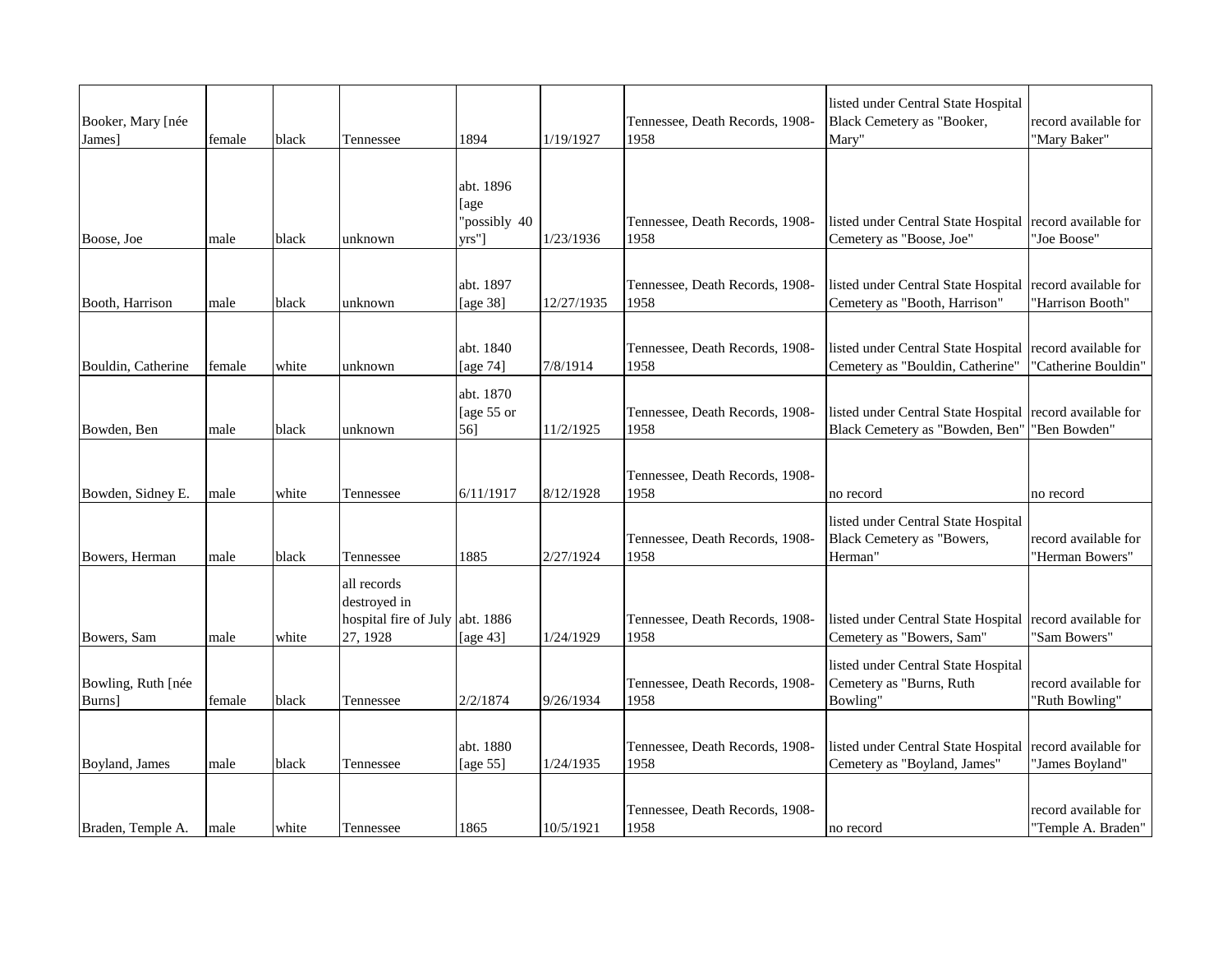| Bradford, Mary                             | female | white | unknown                                                              | 1857                                        | 5/17/1918  | Tennessee, Death Records, 1908-<br>1958                                                                                                                                        | no record                                                                                   | record available for<br>"Mary Bradford"           |
|--------------------------------------------|--------|-------|----------------------------------------------------------------------|---------------------------------------------|------------|--------------------------------------------------------------------------------------------------------------------------------------------------------------------------------|---------------------------------------------------------------------------------------------|---------------------------------------------------|
| Bradley, John                              | male   | black | unknown                                                              | abt. 1890<br>[age 39]                       | 9/26/1929  | Tennessee, Death Records, 1908-<br>1958                                                                                                                                        | listed under Central State Hospital<br>Black Cemetery as "Bradley,<br>John'                 | record available for<br>"John Bradley"            |
|                                            |        |       |                                                                      |                                             |            |                                                                                                                                                                                |                                                                                             |                                                   |
| Bradley, Minerva                           | female | white | Tennessee                                                            | abt. 1865<br>[age $68$ ]                    | 4/24/1933  | Tennessee, Death Records, 1908-<br>1958                                                                                                                                        | listed under Central State Hospital record available for<br>Cemetery as "Bradley, Minerva"  | "Minerva Bradley"                                 |
| Bradley, Tabitha                           | female | white | Tennessee                                                            | 1854                                        | 12/13/1924 | Tennessee, Death Records, 1908-<br>1958                                                                                                                                        | no record                                                                                   | record available for<br>"Tabitha Bradley"         |
| Bradley, Zeonia [or<br>Zeonic <sub>1</sub> | female | black | Tennessee                                                            | 11/30/1888                                  | 11/10/1920 | Tennessee, Death Records, 1908-<br>1958                                                                                                                                        | listed under Central State Hospital<br>Black Cemetery as "Bradley,<br>Zeonia"               | record available for<br>"Zeoni Bradley"           |
| Brady, Dicy [née<br>Woods]                 | female | black | Tennessee                                                            | abt. 1872<br>[age 55 -<br>probably<br>more] | 3/28/1927  | Tennessee, Death Records, 1908-<br>1958 [name listed in index as Dicy<br>Bray]                                                                                                 | listed under Central State Hospital record available for<br>Black Cemetery as "Brady, Dicy" | "Dicy Brady"                                      |
| Brain, Thomas                              | male   | black | unknown                                                              | unknown                                     | 9/8/1919   | U.S., Find a Grave Index, 1600s-<br>Current [Not Located In the<br>Tennessee Death Records, 1908-<br>1958, or any other death index,<br>and No Death Certificate<br>Available] | listed under Central State Hospital<br>Black Cemetery as "Brain,<br>Thomas"                 | no record                                         |
| Branch, Joel                               | male   | white | All personal and<br>family history<br>destroyed in fire<br>7/27/1928 | 1871                                        | 12/29/1928 | Tennessee, Death Records, 1908-<br>1958                                                                                                                                        | listed under Central State Hospital<br>Cemetery as "Branch, Joel<br>Pinkney, Jr."           | record available for<br>"Joel Branch"             |
| Branch, Maggie<br>McCoin                   | female | white | Tennessee                                                            | [age $64$ ]                                 | 3/5/1934   | Tennessee, Death Records, 1908-<br>1958                                                                                                                                        | no record                                                                                   | record available for<br>"Maggie McCoin<br>Branch" |
| Bray, Anderson                             | male   | white | unknown                                                              | 1851                                        | 8/23/1919  | Tennessee, Death Records, 1908-<br>1958                                                                                                                                        | listed under Central State Hospital<br>Cemetery as "Bray, Anderson"                         | record available for<br>"Anderson Bray"           |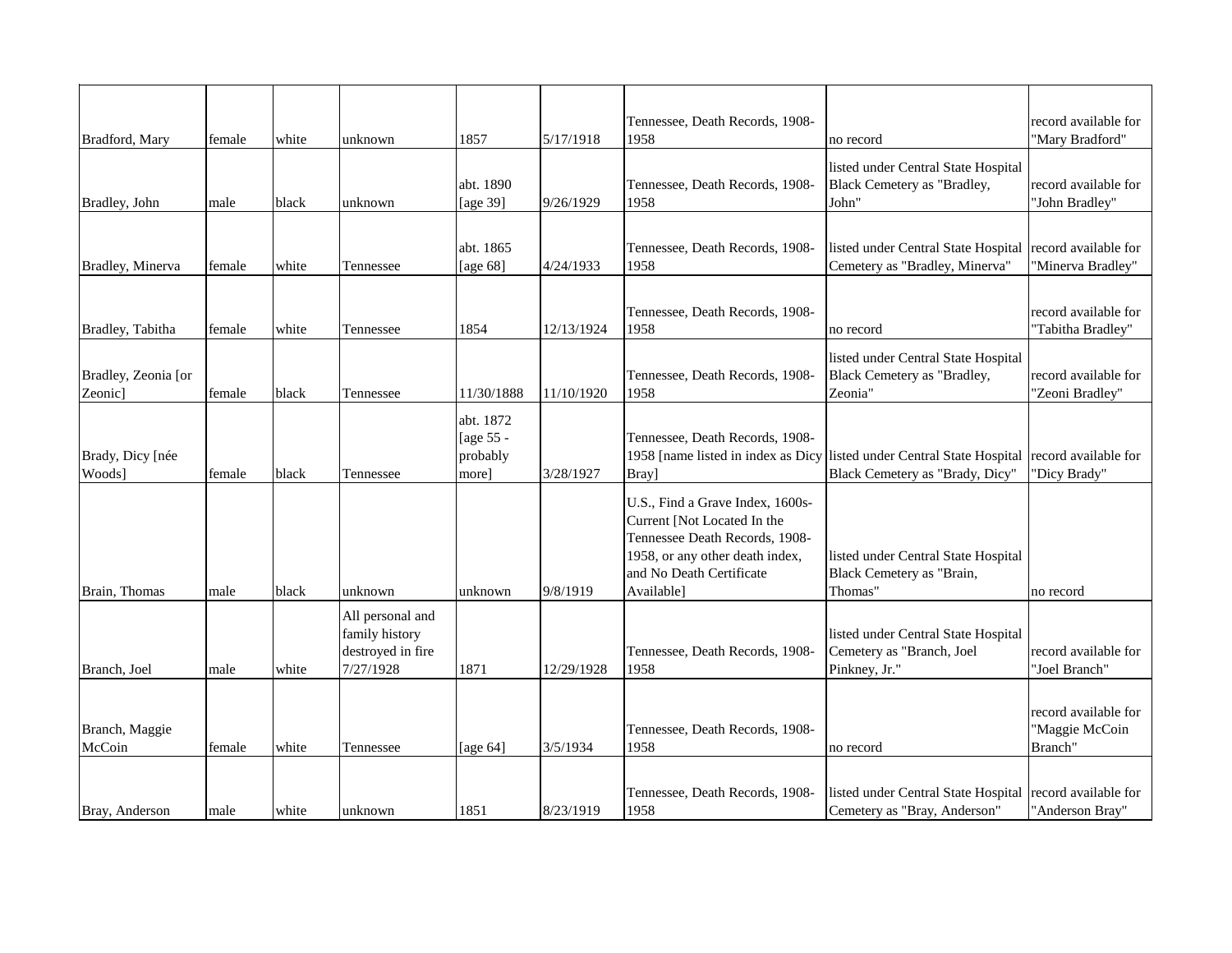|                           |        |       |              |             |            | Tennessee, Death Records, 1908- |                                     | record available for |
|---------------------------|--------|-------|--------------|-------------|------------|---------------------------------|-------------------------------------|----------------------|
| Brewer, James K.          | male   | white | unknown      | 1859        | 9/12/1919  | 1958                            | no record                           | "James K. Brewer"    |
|                           |        |       |              |             |            |                                 |                                     |                      |
|                           |        |       |              |             |            | Tennessee, Death Records, 1908- |                                     | record available for |
| Brewer, William H.        | male   | white | Tennessee    | 1840        | 7/15/1917  | 1958                            | no record                           | "William H. Brewer"  |
|                           |        |       |              |             |            |                                 |                                     |                      |
|                           |        |       |              | abt. 1869   |            | Tennessee, Death Records, 1908- | listed under Central State Hospital | record available for |
| Briggs, Merritt           | male   | white | Tennessee    | [age 70]    | 4/12/1939  | 1958                            | Cemetery as "Briggs, Merritt"       | "Merritt, Briggs"    |
|                           |        |       |              |             |            |                                 | listed under Central State Hospital | record available for |
| Bringhurst,               |        |       |              |             |            | Tennessee, Death Records, 1908- | Cemetery as "Bringhurst,            | 'Christopher M.      |
| Christopher M.            | male   | white | Tennessee    | 5/22/1868   | 7/25/1934  | 1958                            | Christopher M."                     | Bringhurst"          |
|                           |        |       |              |             |            |                                 |                                     |                      |
|                           |        |       |              | abt. 1873   |            | Tennessee, Death Records, 1908- | listed under Central State Hospital | record available for |
| Brockett, Baxter          | male   | white | Tennessee    | [age $63$ ] | 4/1/1936   | 1958                            | Cemetery as "Brockett, Baxter"      | "Baxter Brockett"    |
|                           |        |       |              |             |            |                                 | listed under Central State Hospital |                      |
| Broden, Patsy [née        |        |       |              |             |            | Tennessee, Death Records, 1908- | Black Cemetery as "Braden,          | record available for |
| Read/Reed]                | female | black | Tennessee    | 1/21/1896   | 3/7/1924   | 1958                            | Patsy"                              | "Patsy Broden"       |
|                           |        |       |              |             |            |                                 |                                     |                      |
| Brodner [or               |        |       |              | abt. 1842   |            | Tennessee, Death Records, 1908- |                                     |                      |
| Bradner], William H. male |        | white | unknown      | [age 75]    | 11/27/1917 | 1958                            | no record                           | no record            |
|                           |        |       |              |             |            |                                 |                                     |                      |
|                           |        |       |              | abt. 1894   |            | Tennessee, Death Records, 1908- | listed under Central State Hospital | record available for |
| Brooks, Ed                | male   | black | Tennessee    | [age 38]    | 7/17/1932  | 1958                            | Black Cemetery as "Brooks, Ed"      | 'Ed Brooks"          |
|                           |        |       |              |             |            |                                 |                                     |                      |
|                           |        |       | Stewart Co., |             |            | Tennessee, Death Records, 1908- |                                     | record available for |
| Brooks, Penny             | female | white | Tennessee    | 5/25/1850   | 12/26/1924 | 1958                            | no record                           | "Penny Brooks"       |
| Brooks, Samuel            |        |       |              |             |            |                                 |                                     | record available for |
| Guthrie [or Gutrie or     |        |       |              |             |            | Tennessee, Death Records, 1908- |                                     | "Samuel Gutrie       |
| <b>Guithriel</b>          | male   | white | Tennessee    | 11/20/1890  | 11/17/1918 | 1958                            | no record                           | Brooks"              |
|                           |        |       |              |             |            |                                 |                                     |                      |
|                           |        |       |              |             |            | Tennessee, Death Records, 1908- |                                     | record available for |
| Brown, Alonzo             | male   | white | Tennessee    | unknown     | 2/5/1916   | 1958                            | no record                           | "Alonzo Brown"       |
|                           |        |       |              |             |            |                                 |                                     |                      |
| Brown, Ann [née           |        |       |              |             |            | Tennessee, Death Records, 1908- |                                     | record available for |
| Durham]                   | female | white | Tennessee    | 8/14/1872   | 12/15/1924 | 1958                            | no record                           | "Ann Brown"          |
|                           |        |       |              |             |            |                                 |                                     |                      |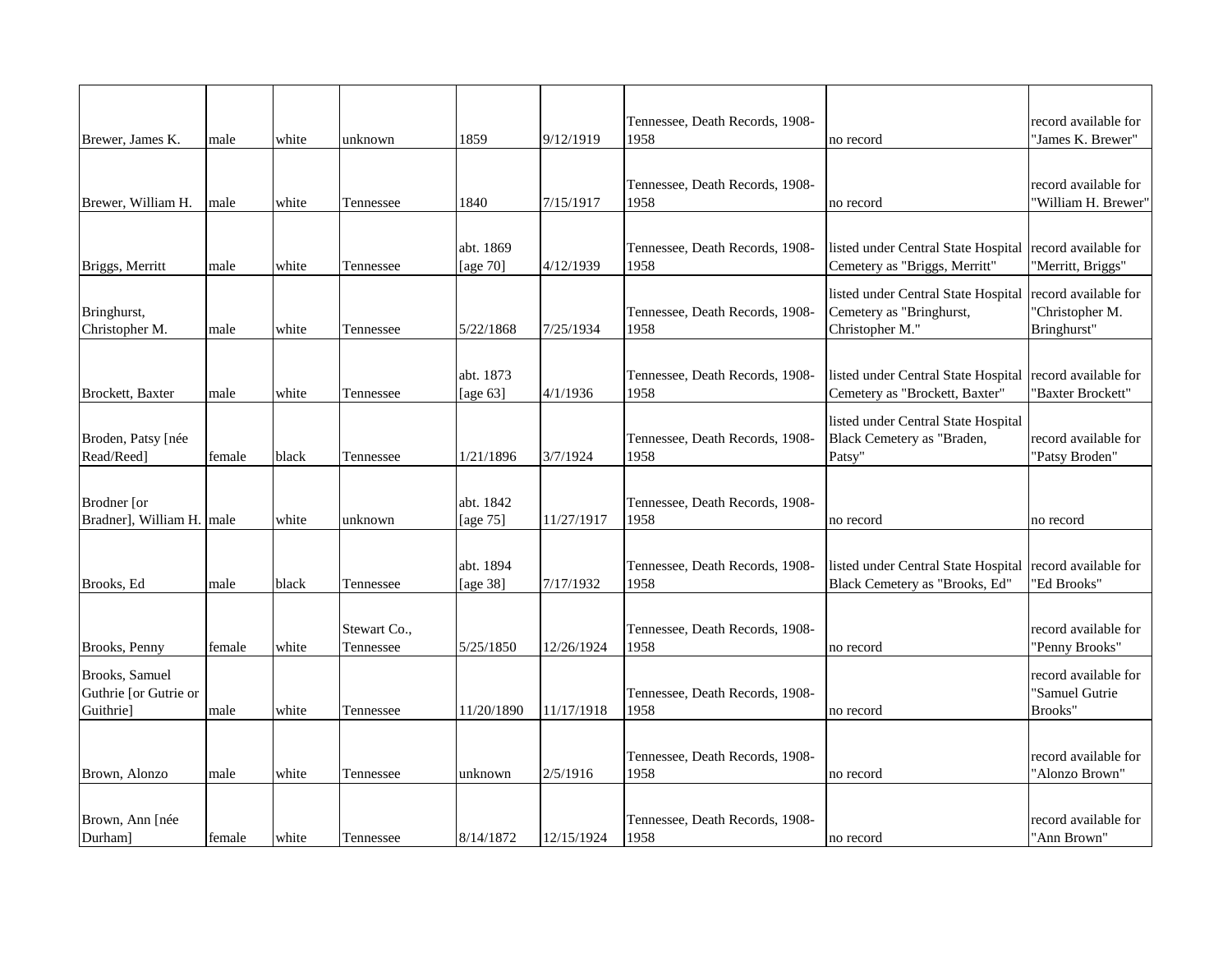| Brown, Clifford           | male   | black | Tennessee                | abt. 1907<br>[age 28]    | 11/20/1935 | Tennessee, Death Records, 1908-<br>1958                                                                                                                | listed under Central State Hospital record available for<br>Cemetery as "Brown, Clifford" | "Clifford Brown"                                  |
|---------------------------|--------|-------|--------------------------|--------------------------|------------|--------------------------------------------------------------------------------------------------------------------------------------------------------|-------------------------------------------------------------------------------------------|---------------------------------------------------|
| Brown, Fannie             | female | white | Tennessee                | abt. 1857<br>[age $65$ ] | 2/28/1922  | Tennessee, Death Records, 1908-<br>1958                                                                                                                | no record                                                                                 | record available for<br>"Fannie Brown"            |
| Brown, Jeff               | male   | black | Coffee Co.,<br>Tennessee | abt. 1861<br>[age 78???] | 3/12/1939  | Tennessee, Death Records, 1908-<br>1958                                                                                                                | listed under Central State Hospital<br>Black Cemetery as "Brown, Jeff"                    | record available for<br>"Jeff Brown"              |
| Brown, Laura              | female | black | Tennessee                | abt. 1885<br>[age 49]    | 8/24/1934  | Tennessee, Death Records, 1908-<br>1958                                                                                                                | no record                                                                                 | record available for<br>"Laura Brown"             |
| Brown, Mary [née<br>Buye] | female | white | Tennessee                | 1855                     | 4/5/1925   | Tennessee, Death Records, 1908-<br>1958                                                                                                                | no record                                                                                 | no record                                         |
| Brown, Pearl              | female | white | Hardin Co., Ohio         | 4/24/1881                | 2/4/1944   | Tennessee, Death Records, 1908-<br>1958                                                                                                                | no record                                                                                 | record available for<br>"Pearl Brown"             |
| Brown, Richard<br>Eugene  | male   | black | Carter Co.,<br>Tennessee | 4/6/1912                 | 9/20/1938  | Tennessee, Death Records, 1908-<br>1958                                                                                                                | listed under Central State Hospital<br>Black Cemetery as "Brown,<br>Richard Eugene"       | record available for<br>'Richard Eugene<br>Brown" |
| Brown, Sidney             | male   | black | Tennessee                | abt. 1855<br>[age 62]    | 8/1/1917   | Tennessee, Death Records, 1908-<br>1958                                                                                                                | listed under Central State Hospital<br>Black Cemetery as "Brown,<br>Sidney"               | no record                                         |
| Brown, Thos.              | male   | black | unknown                  | 1851                     | 9/8/1919   | Tennessee, Death Records, 1908-<br>1958 [listed in the transcribed<br>index as Colonel Thos. Brown<br>(Col after name is for Colored, not<br>Colonel)] | no record                                                                                 | record available for<br>"Thos. Brown"             |
| Broyles, John             | male   | black | Tennessee                | 11/16/1909               | 9/28/1942  | Tennessee, Death Records, 1908-<br>1958                                                                                                                | listed under Central State Hospital<br>Cemetery as "Broyles, John"                        | no record                                         |
| Bryan, J. Oscar           | male   | black | Tennessee                | 1/28/1878                | 1/12/1932  | Tennessee, Death Records, 1908-<br>1958                                                                                                                | listed under Central State Hospital<br>Black Cemetery as "Bryan, J.<br>Oscar"             | record available for<br>"J. Oscar Bryan"          |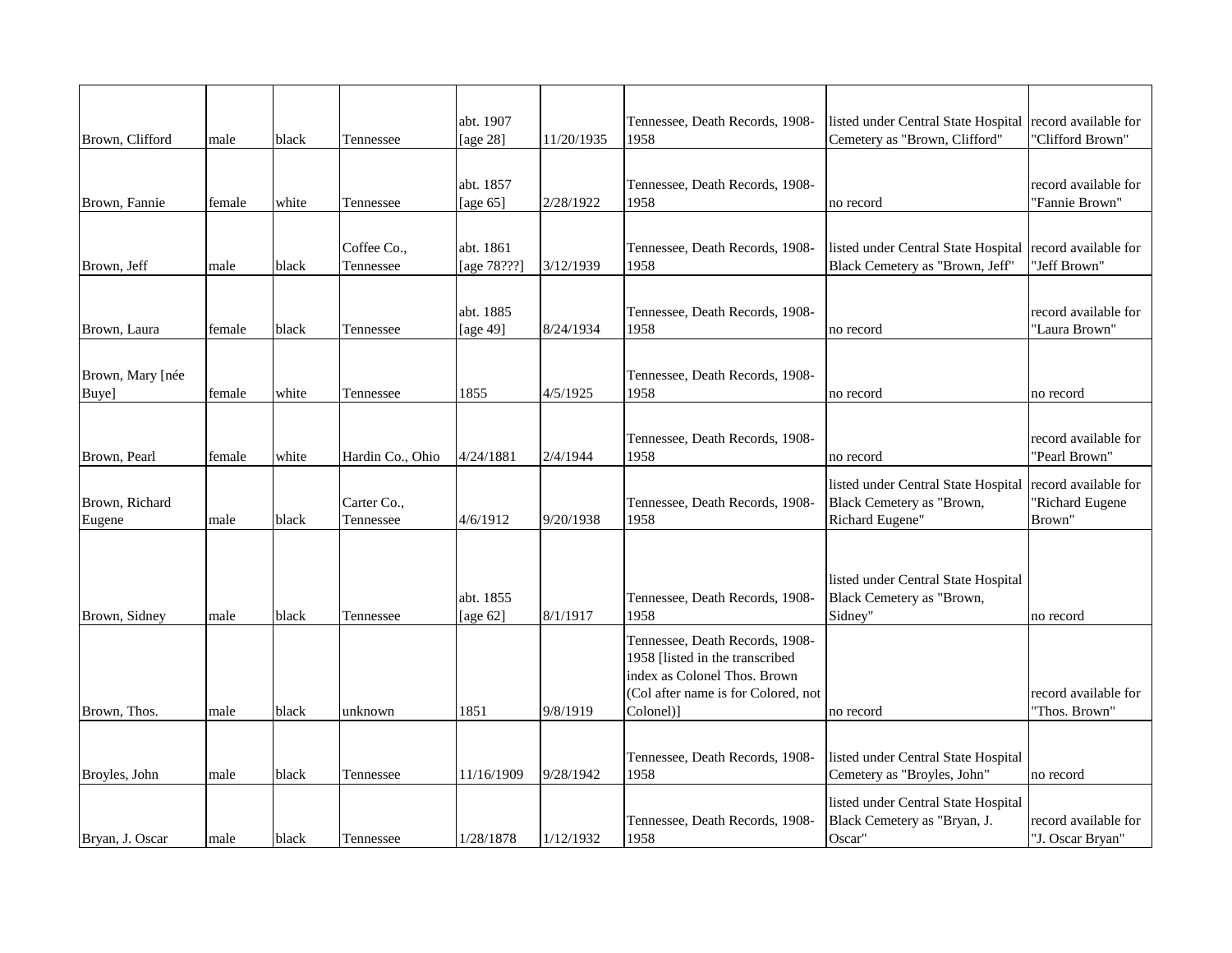| Bryan, Lafayette                                         | male   | white | Tennessee                    | abt. 1834<br>[age 80]    | 1/24/1914  | Tennessee, Death Records, 1908-<br>1958 | listed under Central State Hospital<br>Cemetery as "Bryan, Lafayette"               | record available for<br>"Lafayette Bryan"<br>and also "La Fayette<br>Bryan" |
|----------------------------------------------------------|--------|-------|------------------------------|--------------------------|------------|-----------------------------------------|-------------------------------------------------------------------------------------|-----------------------------------------------------------------------------|
| Bryant, Fannie [née                                      |        |       |                              |                          |            | Tennessee, Death Records, 1908-         |                                                                                     |                                                                             |
| Ferris]                                                  | female | white | Tennessee                    | 2/10/1842                | 12/8/1930  | 1958                                    | no record                                                                           | no record                                                                   |
|                                                          |        |       |                              |                          |            |                                         |                                                                                     |                                                                             |
| Bryant, John                                             | male   | white | Knox Co.,<br>Tennessee       | 6/30/1899                | 8/26/1947  | Tennessee, Death Records, 1908-<br>1958 | listed under Central State Hospital<br>Cemetery as "Bryant, John"                   | record available for<br>"John Bryant"                                       |
|                                                          |        |       |                              | abt. 1875                |            | Tennessee, Death Records, 1908-         | listed under Central State Hospital<br>Black Cemetery as "Bryant,                   | record available for                                                        |
| Bryant, William                                          | male   | black | unknown                      | [age 55]                 | 9/17/1930  | 1958                                    | William"                                                                            | "William Bryant"                                                            |
| Buchanan, Ellen                                          | female | black | Tennessee                    | 9/23/1901                | 3/30/1934  | Tennessee, Death Records, 1908-<br>1958 | no record                                                                           | record available for<br>'Ellen Buchanan"                                    |
| Buckner, Susan A.                                        | female | white | Tennessee                    | abt. 1852<br>[age $63$ ] | 12/11/1915 | Tennessee, Death Records, 1908-<br>1958 | listed under Central State Hospital<br>Cemetery as "Buckner, Susan A.<br>Carmichel" | record available for<br>"Susan A. Buckner"                                  |
| Bullen, Corum                                            | male   | white | Tennessee                    | 2/1/1895                 | 4/7/1941   | Tennessee, Death Records, 1908-<br>1958 | listed under Central State Hospital<br>Cemetery as "Bullen, Corum"                  | record available for<br>"Corum Bullen"                                      |
| Burford, Louis                                           | male   | black | Oxford, Mississippi [age 72] | abt. 1869                | 7/22/1941  | Tennessee, Death Records, 1908-<br>1958 | listed under Central State Hospital<br>Black Cemetery as "Burford,<br>Louis"        | record available for<br>"Louis Burford"                                     |
| Burleson [or<br>Burlison], Ella [née<br>Bumpass/Bumpess] | female | white | Lawrence Co.,<br>Tennessee   | 5/3/1877                 | 8/8/1938   | Tennessee, Death Records, 1908-<br>1958 | listed under Central State Hospital<br>Cemetery as "Burleson, Ella<br>Bumpass"      | record available for<br>"Ella Bumpass<br>Burleson"                          |
|                                                          |        |       |                              | abt. 1898                |            | Tennessee, Death Records, 1908-         |                                                                                     | record available for                                                        |
| Burney, Addie                                            | female | white | Kentucky                     | [age 19]                 | 2/11/1917  | 1958                                    | no record                                                                           | "Addie Burney"                                                              |
| Bush, Harvy                                              | male   | white | Tennessee                    | 4/23/1862                | 10/3/1930  | Tennessee, Death Records, 1908-<br>1958 | listed under Central State Hospital<br>Cemetery as "Bush, Webster<br>Harvey"        | record available for<br>"Harvy Bush"                                        |
|                                                          |        |       |                              |                          |            | Tennessee, Death Records, 1908-         | listed under Central State Hospital                                                 | record available for                                                        |
| Bush, Mamie E.                                           | female | white | Tennessee                    | 12/4/1887                | 6/8/1938   | 1958                                    | Cemetery as "Bush, Mamie E."                                                        | "Mamie E. Bush"                                                             |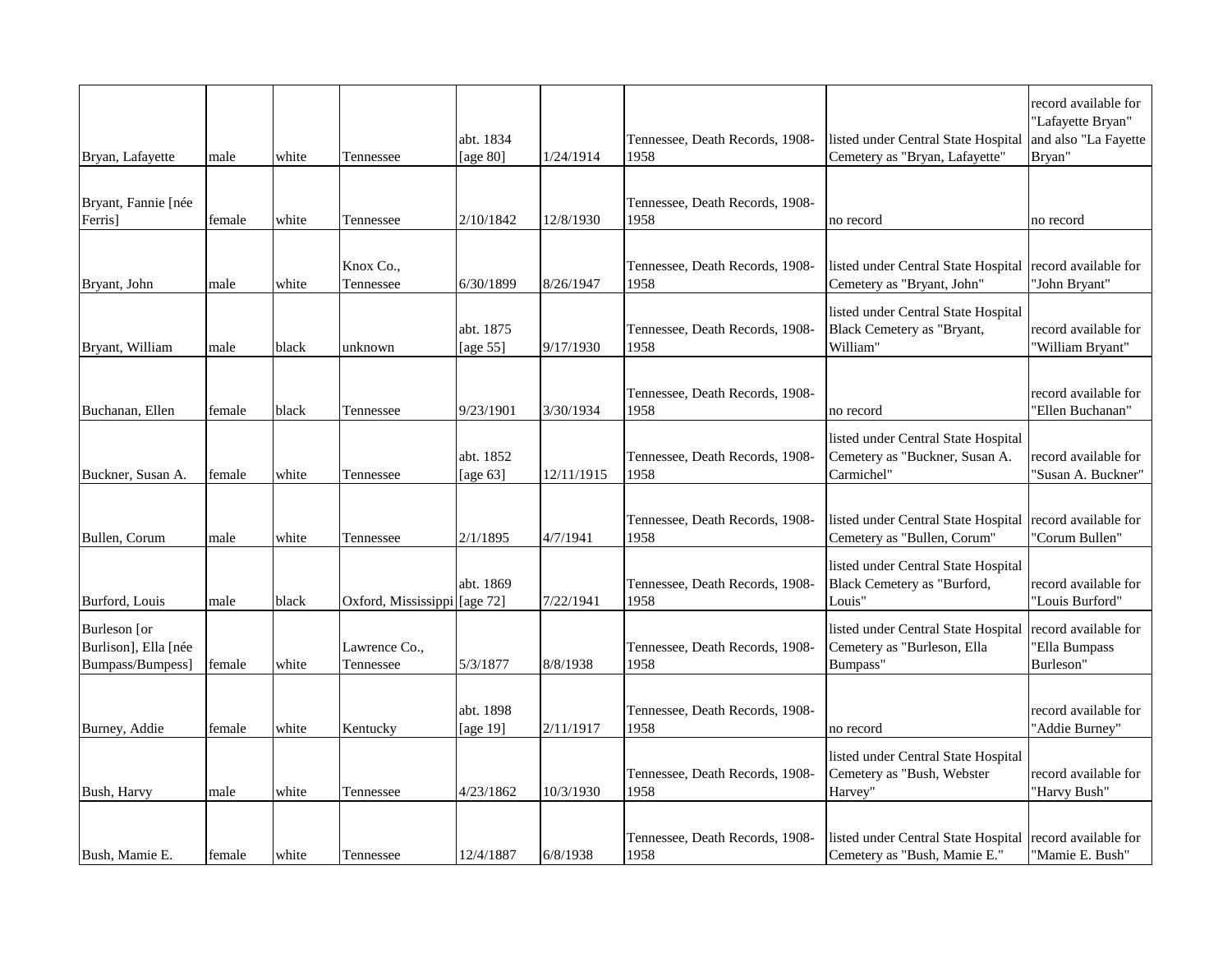| Bush, Nettie [née<br>Stafford] | female | black | Tennessee               | 1/12/1890  | 1/12/1928  | Tennessee, Death Records, 1908-<br>1958 | listed under Central State Hospital<br>Black Cemetery as "Bush, Nettie" | record available for<br>"Nettie Bush" |
|--------------------------------|--------|-------|-------------------------|------------|------------|-----------------------------------------|-------------------------------------------------------------------------|---------------------------------------|
|                                |        |       | All personal and        |            |            |                                         | listed under Central State Hospital                                     |                                       |
|                                |        |       | family history          |            |            | Tennessee, Death Records, 1908-         | Cemetery as "Cain, Mrs.                                                 | record available for                  |
| Cain, Caledonia                | female | white | destroyed in fire       | abt. 1868  | 9/22/1929  | 1958                                    | Caledonia"                                                              | "Caledonia Cain"                      |
|                                |        |       |                         |            |            |                                         |                                                                         |                                       |
| Calwell [or Colwell],          |        |       | Murfreesboro,           |            |            | Tennessee, Death Records, 1908-         |                                                                         |                                       |
| Jack                           | male   | white | Tennessee               | 7/29/1870  | 8/18/1930  | 1958                                    | no record                                                               | no record                             |
|                                |        |       |                         |            |            |                                         |                                                                         |                                       |
|                                |        |       |                         |            |            |                                         | listed under Central State Hospital record available for                |                                       |
|                                |        | black | Cleveland,<br>Tennessee | 11/11/1903 | 2/6/1942   | Tennessee, Death Records, 1908-<br>1958 | Cemetery as "Campbell, B.F."                                            | "B.F. Campbell"                       |
| Campbell, B.F.                 | male   |       |                         |            |            |                                         |                                                                         |                                       |
|                                |        |       |                         |            |            |                                         |                                                                         |                                       |
| Carroll, Dave [or              |        |       |                         |            |            | Tennessee, Death Records, 1908-         | listed under Central State Hospital record available for                |                                       |
| Dare]                          | male   | black | Tennessee               | 1858       | 12/18/1918 | 1958                                    | Black Cemetery as "Carroll, Dave"                                       | "Dave Carroll"                        |
|                                |        |       |                         |            |            |                                         |                                                                         |                                       |
| Carroll, Eliza R. [née         |        |       |                         |            |            | Tennessee, Death Records, 1908-         | listed under Central State Hospital                                     | record available for                  |
| Riddle]                        | female | white | Tennessee               | 8/13/1874  | 6/2/1935   | 1958                                    | Cemetery as "Carroll, Eliza R."                                         | "Eliza R. Carroll"                    |
|                                |        |       |                         |            |            |                                         |                                                                         |                                       |
|                                |        |       |                         | abt. 1849  |            | Tennessee, Death Records, 1908-         | listed under Central State Hospital record available for                |                                       |
| Carter, Albert                 | male   | black | Mississippi             | [age 78]   | 9/2/1927   | 1958                                    | Black Cemetery as "Carter, Albert"                                      | "Albert Carter"                       |
|                                |        |       |                         |            |            |                                         |                                                                         |                                       |
|                                |        |       |                         |            |            |                                         |                                                                         |                                       |
|                                |        |       |                         | 10/20/1903 |            | Tennessee, Death Records, 1908-         |                                                                         | record available for                  |
| Carter, Nettie                 | female | white | Tennessee               |            | 4/13/1931  | 1958                                    | no record                                                               | "Nettie Carter"                       |
|                                |        |       |                         |            |            |                                         |                                                                         |                                       |
|                                |        |       |                         | abt. 1913  |            | Tennessee, Death Records, 1908-         | listed under Central State Hospital                                     | record available for                  |
| Carver, Dresdom                | male   | white | Tennessee               | [age 19]   | 9/28/1932  | 1958                                    | Cemetery as "Carver, Dresdon"                                           | "Dresdom Carver"                      |
|                                |        |       |                         |            |            |                                         | listed under Central State Hospital                                     |                                       |
| Cathey, Augusta [née           |        |       | Perry Co.,              |            |            | Tennessee, Death Records, 1908-         | Black Cemetery as "Cathey,                                              | record available for                  |
| Robertson]                     | female | black | Tennessee               | 4/16/1901  | 12/18/1939 | 1958                                    | Augusta Robertson"                                                      | "Augusta Cathey"                      |
|                                |        |       |                         |            |            |                                         | listed under Central State Hospital                                     |                                       |
|                                |        |       |                         | abt. 1908  |            | Tennessee, Death Records, 1908-         | Black Cemetery as "Chalmers, Joe                                        | record available for                  |
| Chalmers. Joe H.               | male   | black | U.S., Tennessee         | [age 21]   | 11/17/1929 | 1958                                    | H."                                                                     | "Joe H. Chalmers"                     |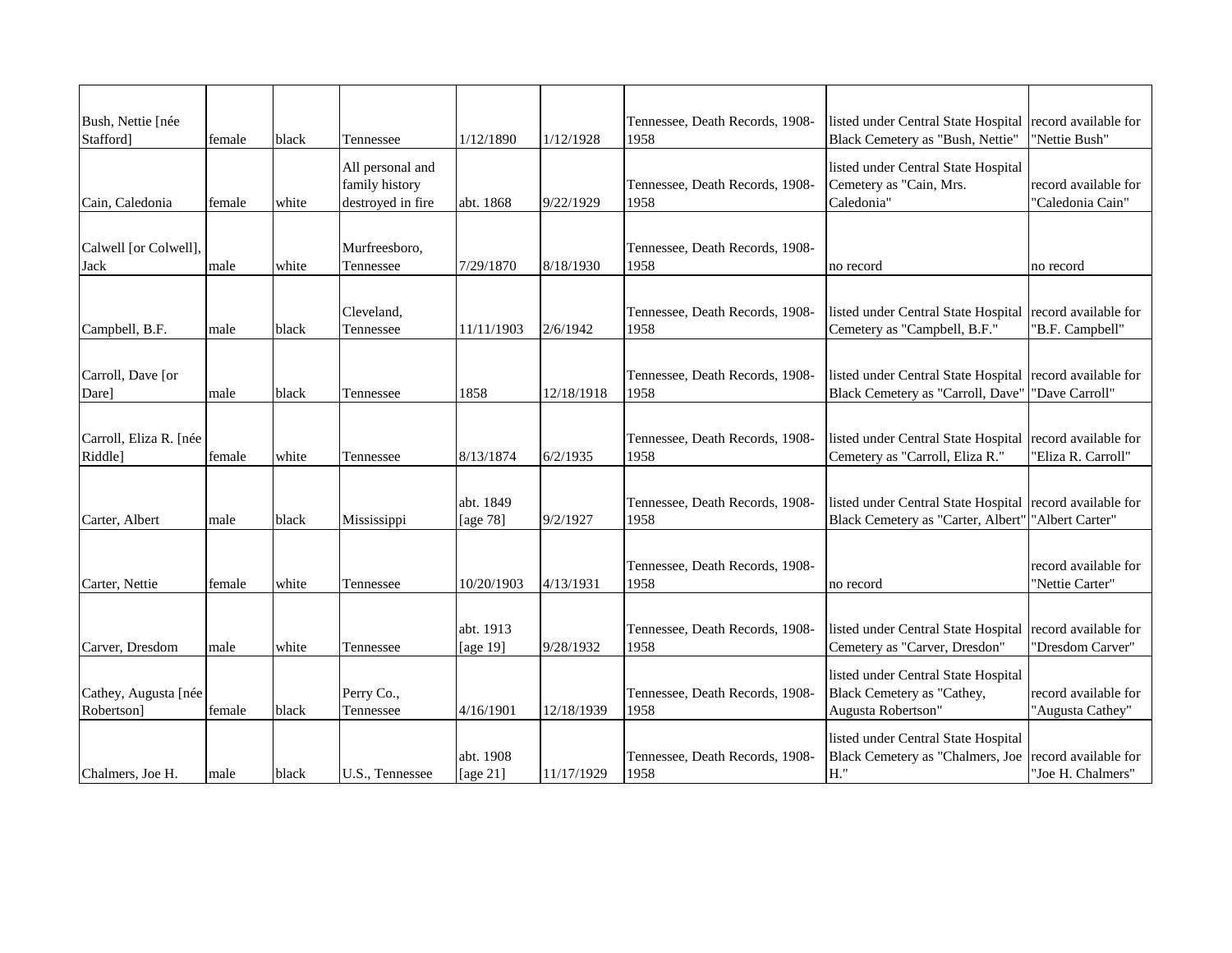|                     |        |       |                   |             |            | Tennessee, Death Records, 1908-                                    |                                                          |                      |
|---------------------|--------|-------|-------------------|-------------|------------|--------------------------------------------------------------------|----------------------------------------------------------|----------------------|
|                     |        |       |                   |             |            | 1958 [listed in the transcribed                                    |                                                          |                      |
|                     |        |       |                   |             |            | index as Colonel Hard                                              | listed under Central State Hospital                      |                      |
|                     |        |       |                   | abt. 1852   |            | Chamberlain (Col after name is for Black Cemetery as "Chamberlain, |                                                          | record available for |
| Chamberlain, Hard   | male   | black | unknown           | [age $65$ ] | 8/23/1917  | Colored, not Colonel)]                                             | Hard"                                                    | "Hard Chamberlain"   |
|                     |        |       |                   |             |            |                                                                    |                                                          | record available for |
| Cheatham, Lou Ella  |        |       |                   |             |            | Tennessee, Death Records, 1908-                                    | listed under Central State Hospital                      | "Lou Ella            |
| [née Owens]         | female | white | Tennessee         | 12/21/1894  | 1/16/1935  | 1958                                                               | Cemetery as "Cheatham, Lou Ella"                         | Cheatham"            |
|                     |        |       |                   |             |            |                                                                    |                                                          |                      |
|                     |        |       |                   |             |            | Tennessee, Death Records, 1908-                                    | listed under Central State Hospital                      | record available for |
| Chilton, Jesse      | male   | white | Tennessee         | 9/27/1864   | 12/7/1934  | 1958                                                               | Cemetery as "Chilton, Jesse"                             | "Jessie Chilton"     |
|                     |        |       |                   |             |            |                                                                    |                                                          |                      |
|                     |        |       |                   |             |            |                                                                    |                                                          |                      |
|                     |        |       |                   | abt. 1872   |            | Tennessee, Death Records, 1908-                                    | listed under Central State Hospital record available for |                      |
| Chisham, Fannie     | female | white | Tennessee         | [age $66$ ] | 10/1/1938  | 1958                                                               | Cemetery as "Chisham, Fannie"                            | 'Fannie Chisham''    |
|                     |        |       |                   |             |            |                                                                    |                                                          | record available for |
|                     |        |       |                   |             |            | Tennessee, Death Records, 1908-                                    | listed under Central State Hospital                      | "Hobert              |
| Christopher, Hobert | male   | white | Tennessee         | 10/15/1900  | 7/18/1933  | 1958                                                               | Cemetery as "Christopher, Hobert"                        | Christopher"         |
|                     |        |       |                   |             |            |                                                                    |                                                          |                      |
|                     |        |       |                   | abt. 1885   |            | Tennessee, Death Records, 1908-                                    | listed under Central State Hospital record available for |                      |
| Claridy, John       | male   | white | Tennessee         | [age $53$ ] | 3/12/1938  | 1958                                                               | Cemetery as "Claridy, John"                              | "John Claridy"       |
|                     |        |       |                   |             |            |                                                                    |                                                          |                      |
|                     |        |       |                   |             |            |                                                                    | listed under Central State Hospital                      |                      |
|                     |        |       |                   |             |            | Tennessee, Death Records, 1908-                                    | Black Cemetery as "Clark, Jennie                         | record available for |
| Clark, Jennie B.    | female | black | Kentucky          | 7/3/1901    | 9/9/1931   | 1958                                                               | $B.$ "                                                   | "Jennie B. Clark"    |
|                     |        |       | hospital records  |             |            |                                                                    |                                                          |                      |
|                     |        |       | destroyed by fire | abt. 1853   |            | Tennessee, Death Records, 1908-                                    |                                                          | record available for |
| Clark, Maria        | female | white | July 27, 1928     | [age 75]    | 8/21/1928  | 1958                                                               | no record                                                | "Maria Clark"        |
|                     |        |       |                   |             |            |                                                                    |                                                          |                      |
|                     |        |       |                   |             |            | Tennessee, Death Records, 1908-                                    | listed under Central State Hospital                      | record available for |
| Clark, Susie        | female | black | unknown           | 1885        | 10/17/1919 | 1958                                                               | Black Cemetery as "Clark, Susie"                         | "Susie Clark"        |
|                     |        |       |                   |             |            |                                                                    |                                                          |                      |
|                     |        |       |                   |             |            |                                                                    |                                                          |                      |
|                     |        |       |                   | abt. 1866   |            | Tennessee, Death Records, 1908-                                    | listed under Central State Hospital                      |                      |
| Cliff, Emmitt       | male   | white | Tennessee         | [age 48]    | 1/17/1914  | 1958                                                               | Cemetery as "Cliff, Emmitt"                              | no record            |
|                     |        |       |                   |             |            |                                                                    |                                                          |                      |
|                     |        |       |                   |             |            | Tennessee, Death Records, 1908-                                    | listed under Central State Hospital record available for |                      |
| Cobbs, J.P.         | male   | white | unknown           | unknown     | 8/12/1914  | 1958                                                               | Cemetery as "Cobbs, J.P."                                | "J.P. Cobbs"         |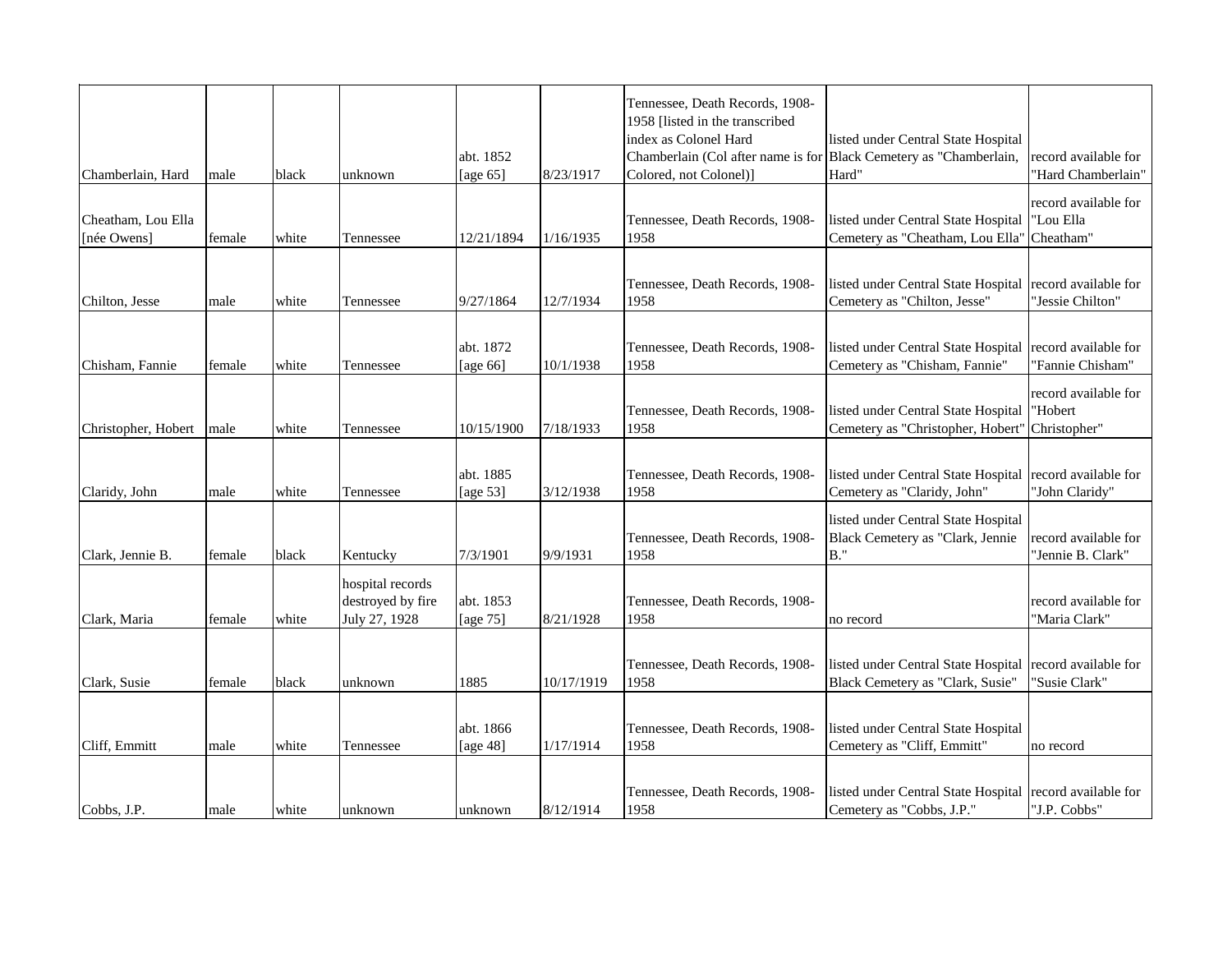| Cochran, Lettie A.                                 | female | white | Georgia                                                                                        | 1854                                                            | 1/14/1918  | Tennessee, Death Records, 1908-<br>1958                           | listed under Central State Hospital<br>Cemetery as "Cochran, Lettie A.<br>Clonts"                                                                      | record available for<br>"Lettie A. Cochran"      |
|----------------------------------------------------|--------|-------|------------------------------------------------------------------------------------------------|-----------------------------------------------------------------|------------|-------------------------------------------------------------------|--------------------------------------------------------------------------------------------------------------------------------------------------------|--------------------------------------------------|
| Coleman [or<br>Caliman], Sarah<br>Alice [or Alise] | female | white | Tennessee                                                                                      | abt. 1858<br>[age 59]                                           | 4/23/1917  | Tennessee, Death Records, 1908-<br>1958                           | listed under Central State Hospital<br>Cemetery as "Coleman, Sarah<br>Alice Venable"                                                                   | record available for<br>"Sarah Alire<br>Coleman" |
| Coleman, Eva [née<br>McGowan]                      | female | white | Tennessee                                                                                      | abt. 1867<br>[age $62$ ]                                        | 11/26/1929 | Tennessee, Death Records, 1908-<br>1958                           | no record                                                                                                                                              | record available for<br>"Eva McGowan<br>Coleman" |
| Coleman, Fannie                                    | male   | black | Murfreesboro,<br>Tennessee                                                                     | 1917                                                            | 8/1/1942   | Tennessee, Death Records, 1908-<br>1958                           | listed under Central State Hospital<br>Cemetery as "Coleman, Fannie"                                                                                   | record available for<br>"Fannie Coleman"         |
| Collier, Angeline                                  | female | black | All personal and<br>family history in<br>this case burned in<br>hospital fire July<br>27, 1928 | abt. 1857<br>[age 72]                                           | 5/13/1929  | Tennessee, Death Records, 1908-<br>1958                           | listed under Central State Hospital<br>Cemetery as "Collier, Angeline"<br>and under Central State Hospital<br>Black Cemetery as "Collier,<br>Angelina" | record available for<br>"Angeline Collier"       |
| Collier, Robert                                    | male   | black | unknown                                                                                        | abt. 1860<br>[age 72]                                           | 3/3/1932   | Tennessee, Death Records, 1908-<br>1958 [listed as Robt. Collier] | listed under Central State Hospital<br>Cemetery as "Collier, Robert"                                                                                   | record available for<br>"Robert Collier"         |
| Collins, Ananias                                   | male   | black | unknown                                                                                        | abt. 1891<br>[age 35]                                           | 3/6/1926   | Tennessee, Death Records, 1908-<br>1958                           | listed under Central State Hospital<br>Black Cemetery as "Collins,<br>Ananias"                                                                         | record available for<br>"Ananias Collins"        |
| Collins, Eliza                                     | female | black | unknown                                                                                        | abt. 1883<br>[age $50$ ]                                        | 10/27/1933 | Tennessee, Death Records, 1908-<br>1958                           | listed under Central State Hospital<br>Cemetery as "Collins, Eliza"                                                                                    | record available for<br>"Eliza Collins"          |
| Collins, Jennie [née<br>Burt]                      | female | white | Tennessee                                                                                      | abt. 1863<br>[age $70$ (or<br>more<br>according to<br>history)] | 2/12/1933  | Tennessee, Death Records, 1908-<br>1958                           | listed under Central State Hospital<br>Cemetery as "Collins, Virginia<br>'Jennie' Burt"                                                                | record available for<br>"Jennie Burt<br>Collins" |
| Conley, L.D.                                       | male   | white | Kentucky                                                                                       | 8/2/1854                                                        | 9/20/1931  | Tennessee, Death Records, 1908-<br>1958                           | no record                                                                                                                                              | record available for<br>"L.D. Conley"            |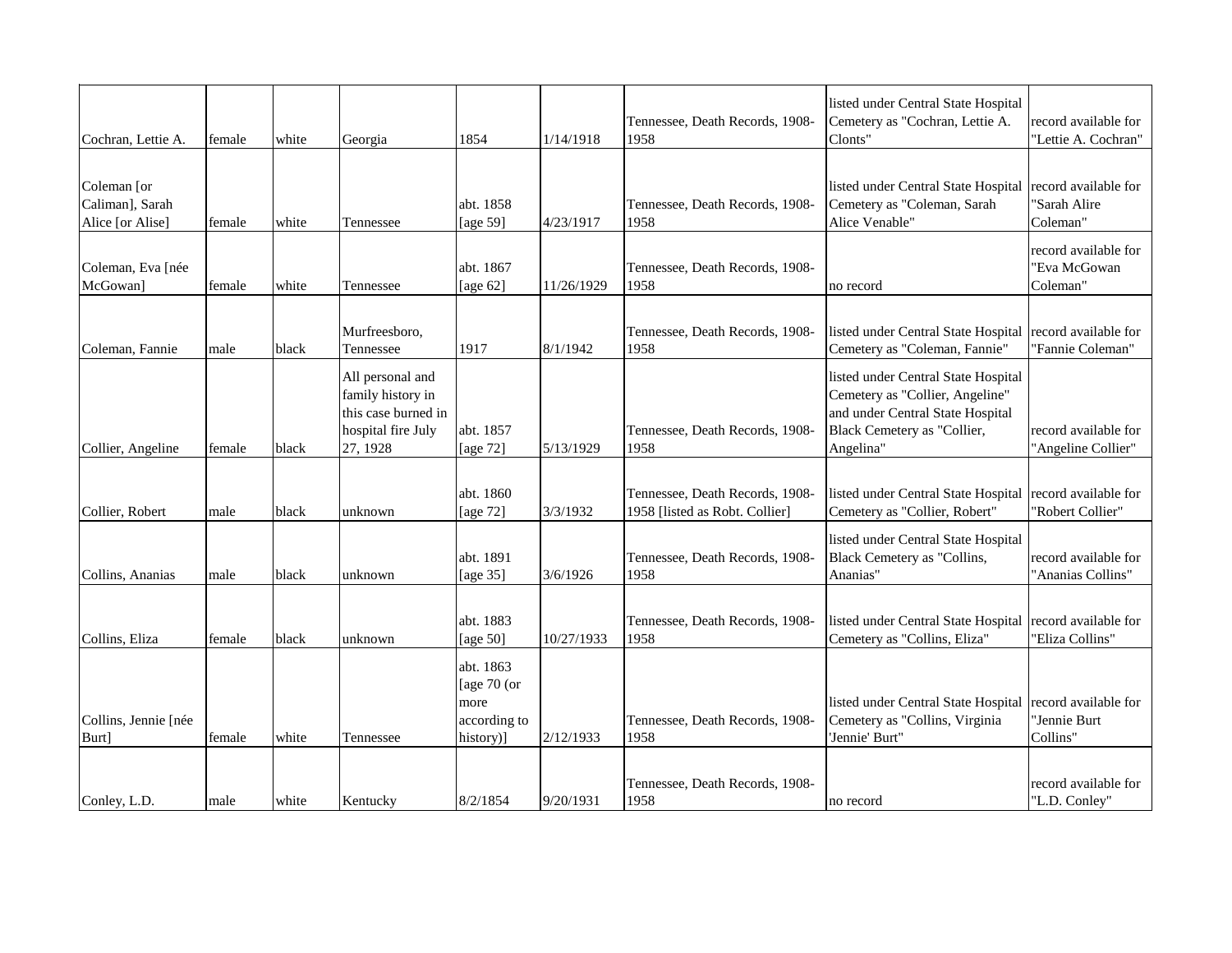|                            |        |       |                                 |             |            | Tennessee, Death Records, 1908-         | listed under Central State Hospital             | record available for                       |
|----------------------------|--------|-------|---------------------------------|-------------|------------|-----------------------------------------|-------------------------------------------------|--------------------------------------------|
| Connelly, Mary             | female | white | Tennessee                       | 1869?       | 6/30/1940  | 1958                                    | Cemetery as "Connelly, Mary"                    | 'Mary Connelly"                            |
|                            |        |       |                                 |             |            |                                         |                                                 |                                            |
|                            |        |       |                                 | abt. 1905   |            | Tennessee, Death Records, 1908-         | listed under Central State Hospital             | record available for                       |
| Cook, Hubert               | male   | white | Tennessee                       | [age 26]    | 8/5/1931   | 1958                                    | Cemetery as "Cook, Hubert"                      | "Hubert Cook"                              |
|                            |        |       |                                 |             |            |                                         |                                                 |                                            |
|                            |        |       |                                 |             |            |                                         |                                                 |                                            |
|                            |        |       | Lafayette,                      |             |            | Tennessee, Death Records, 1908-         | listed under Central State Hospital             | record available for                       |
| Cook, Joe                  | male   | white | Tennessee                       | 2/2/1861    | 8/13/1933  | 1958                                    | Cemetery as "Cook, Joe, Jr."                    | "Joe Cook"                                 |
|                            |        |       |                                 |             |            |                                         |                                                 |                                            |
|                            |        |       |                                 | abt. 1876   |            | Tennessee, Death Records, 1908-         |                                                 | record available for                       |
| Cooper, Amanda             | female | white | Tennessee                       | [age $53$ ] | 1/6/1929   | 1958                                    | no record                                       | "Amanda Cooper"                            |
|                            |        |       |                                 |             |            |                                         |                                                 |                                            |
|                            |        |       |                                 | abt. 1881   |            | Tennessee, Death Records, 1908-         | listed under Central State Hospital             | record available for                       |
| Cooper, Leslie             | male   | white | unknown                         | [age $52$ ] | 12/23/1933 | 1958                                    | Cemetery as "Cooper, Leslie"                    | "Leslie Cooper"                            |
|                            |        |       |                                 |             |            |                                         |                                                 |                                            |
|                            |        |       |                                 |             |            |                                         |                                                 |                                            |
|                            |        |       |                                 |             |            |                                         | listed under Central State Hospital             |                                            |
| Copeland, Leander          | male   | white | Tennessee                       | 1843        | 6/30/1916  | Tennessee, Death Records, 1908-<br>1958 | Cemetery as "Copeland, Pvt.<br>Stephen Leander" | record available for<br>"Leanden Copeland" |
|                            |        |       |                                 |             |            |                                         |                                                 |                                            |
|                            |        |       | All personal and                |             |            |                                         |                                                 |                                            |
|                            |        |       | family history in               |             |            |                                         |                                                 |                                            |
|                            |        |       | this case was                   |             |            |                                         | listed under Central State Hospital             |                                            |
|                            |        |       | destroyed in                    |             |            |                                         | Cemetery as "Copeland, Marion"                  |                                            |
|                            |        |       | hospital fire of July abt. 1870 |             |            | Tennessee, Death Records, 1908-         | and Central State Hospital Black                | record available for                       |
| Copeland, Marion           | male   | black | 27, 1928                        | [age $58$ ] | 11/29/1928 | 1958                                    | Cemetery as "Copeland, Marion"                  | "Marion Copeland"                          |
|                            |        |       | All records in this             |             |            |                                         |                                                 |                                            |
|                            |        |       | case destroyed in               | abt. 1876   |            | Tennessee, Death Records, 1908-         | listed under Central State Hospital             | record available for                       |
| Copeland, Nancy            | female | white | hospital fire                   | [age $53$ ] | 1/24/1929  | 1958                                    | Cemetery as "Copeland, Nancy"                   | "Nancy Copeland"                           |
|                            |        |       |                                 |             |            |                                         |                                                 |                                            |
|                            |        |       |                                 |             |            |                                         | listed under Central State Hospital             |                                            |
|                            |        |       |                                 |             |            |                                         | Cemetery as "Coperton, Maudy"                   |                                            |
|                            |        |       |                                 |             |            |                                         | and under Central State Hospital                |                                            |
| Coperton, Maudy [or        |        |       |                                 |             |            | Tennessee, Death Records, 1908-<br>1958 | Black Cemetery as "Coperton,                    | record available for                       |
| Mandy]                     | female | black | unknown                         | abt. 1875   | 3/17/1920  |                                         | Mandy"                                          | "Mandy Coperton"                           |
|                            |        |       |                                 |             |            | Tennessee, Deaths and Burials           |                                                 |                                            |
|                            |        |       |                                 |             |            | Index, 1874-1955 [Not Located In        |                                                 |                                            |
|                            |        |       |                                 |             |            | the Tennessee Death Records,            |                                                 | record available for                       |
|                            |        |       |                                 |             |            | 1908-1958, and No Death                 | listed under Central State Hospital             | 'Isaac Inman                               |
| Cotton, Isaac Inman   male |        | white | Tennessee                       | 1848        | 11/3/1918  | Certificate Available]                  | Cemetery as "Cotton, Isaac Inman" Cotton"       |                                            |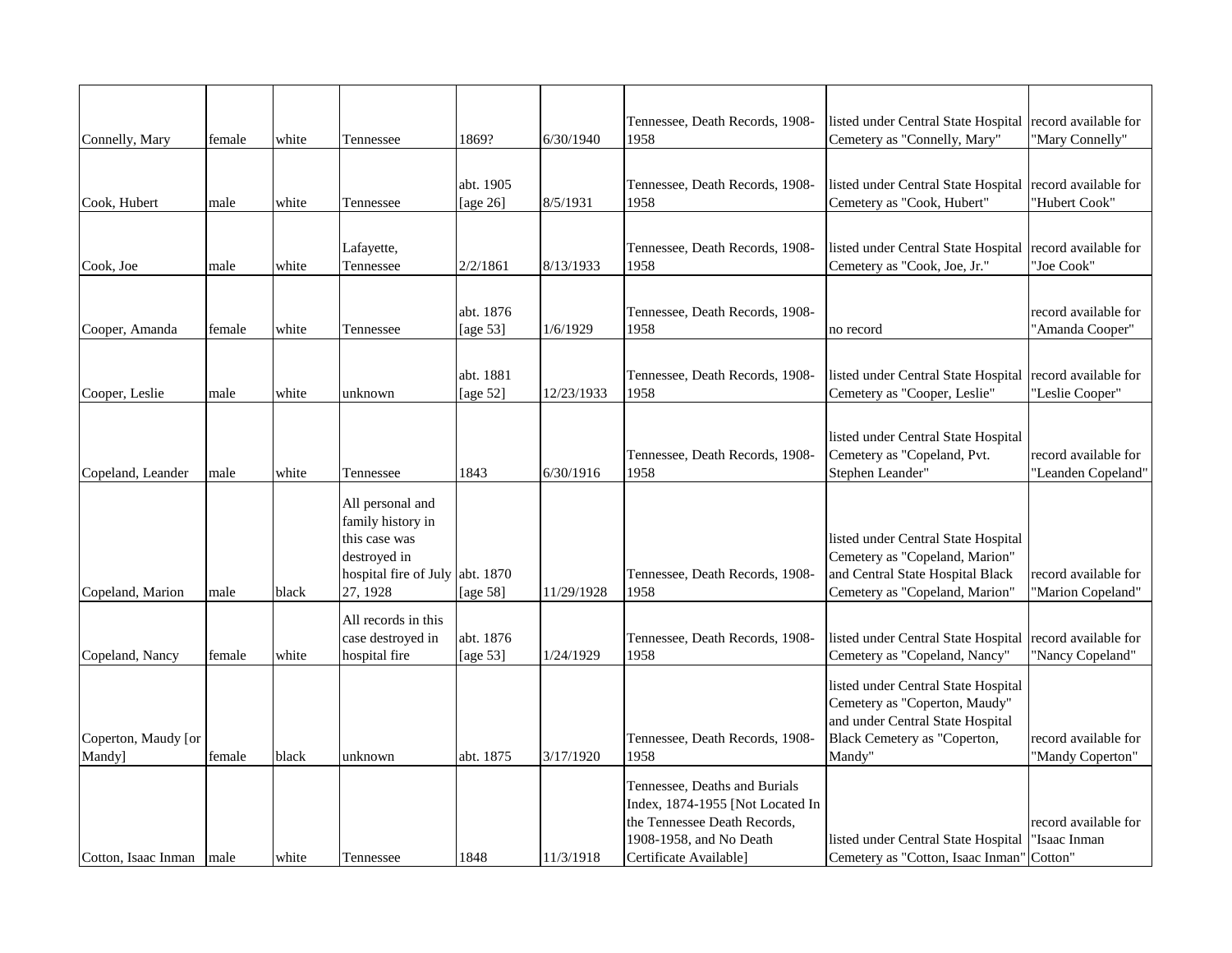| Cottron, Minerva                  | female | black | Tennessee                                              | abt. 1875<br>[age $57$ ] | 8/8/1932   | Tennessee, Death Records, 1908-<br>1958                                                                                                                   | listed under Central State Hospital<br>Black Cemetery as "Cottron,<br>Minerva"   | no record                                      |
|-----------------------------------|--------|-------|--------------------------------------------------------|--------------------------|------------|-----------------------------------------------------------------------------------------------------------------------------------------------------------|----------------------------------------------------------------------------------|------------------------------------------------|
| Coulter, Bettie [née<br>Morrison] | female | white | Tennessee                                              | 7/26/1857                | 11/14/1927 | Tennessee, Death Records, 1908-<br>1958                                                                                                                   | listed under Central State Hospital<br>Cemetery as "Coulter, Bettie<br>Morrison" | record available for<br>"Bettie Coulter"       |
| Cownover, Nancy A. female         |        | white | Tennessee                                              | abt. 1857<br>[age 83]    | 2/26/1940  | Tennessee, Death Records, 1908-<br>1958                                                                                                                   | listed under Central State Hospital<br>Cemetery as "Cownover, Nancy<br>A."       | record available for<br>"Nancy A.<br>Cownover" |
| Cox, Lisha [Elisha]               | male   | white | Tennessee                                              | 3/15/1881                | 1/26/1938  | Tennessee, Death Records, 1908-<br>1958                                                                                                                   | listed under Central State Hospital<br>Cemetery as "Cox, Elisha"                 | record available for<br>"Lisha Cox"            |
| Cox, Oakley                       | male   | white | Huntsville,<br>Alabama                                 | 12/10/1921               | 8/19/1942  | Tennessee, Death Records, 1908-<br>1958                                                                                                                   | listed under Central State Hospital<br>Cemetery as "Cox, Oakley"                 | no record                                      |
| Crabtree, Jane                    | female | white | Tennessee                                              | abt. 1852<br>[age 84]    | 12/12/1936 | Tennessee, Death Records, 1908-<br>1958                                                                                                                   | listed under Central State Hospital<br>Cemetery as "Crabtree, Jane"              | record available for<br>"Jane Crabtree"        |
| Crook, Charles                    | male   | white | Records destroyed<br>in hospital fire July<br>27, 1928 | abt. 1868<br>[age $62$ ] | 1/24/1930  | Tennessee, Death Records, 1908-<br>1958                                                                                                                   | no record                                                                        | no record                                      |
| Crouch, Ollie [née<br>Cotham]     | female | white | Tennessee                                              | abt. 1897<br>[age 35]    | 9/15/1932  | Tennessee, Death Records, 1908-<br>1958                                                                                                                   | listed under Central State Hospital<br>Cemetery as "Crouch, Ollie"               | record available for<br>"Ollie Crouch"         |
| Cunningham, Lula                  | female | white | unknown                                                | abt. 1865<br>[age 60]    | 10/23/1925 | Tennessee, Death Records, 1908-<br>1958 [lists her as white, while<br>Find a Grave lists her in the black<br>section of the cemetery]                     | listed under Central State Hospital<br>Black Cemetery as "Cunningham,<br>Lula"   | record available for<br>"Lula Cunningham"      |
| Dailey, Gussie                    | female | white | Tennessee                                              | abt. 1893<br>[age $42$ ] | 1/27/1935  | Tennessee, Death Records, 1908-<br>1958                                                                                                                   | listed under Central State Hospital<br>Cemetery as "Dailey, Gussie"              | record available for<br>"Gussie Dailey"        |
| Daniel, William                   | male   | black | Tennessee                                              | 1868                     | 1/15/1918  | Tennessee, Death Records, 1908-<br>1958 [listed in the transcribed<br>index as Colonel William Daniel<br>(Col after name is for Colored, not<br>Colonel)] | listed under Central State Hospital<br>Black Cemetery as "Daniel,<br>William"    | record available for<br>"William Daniel"       |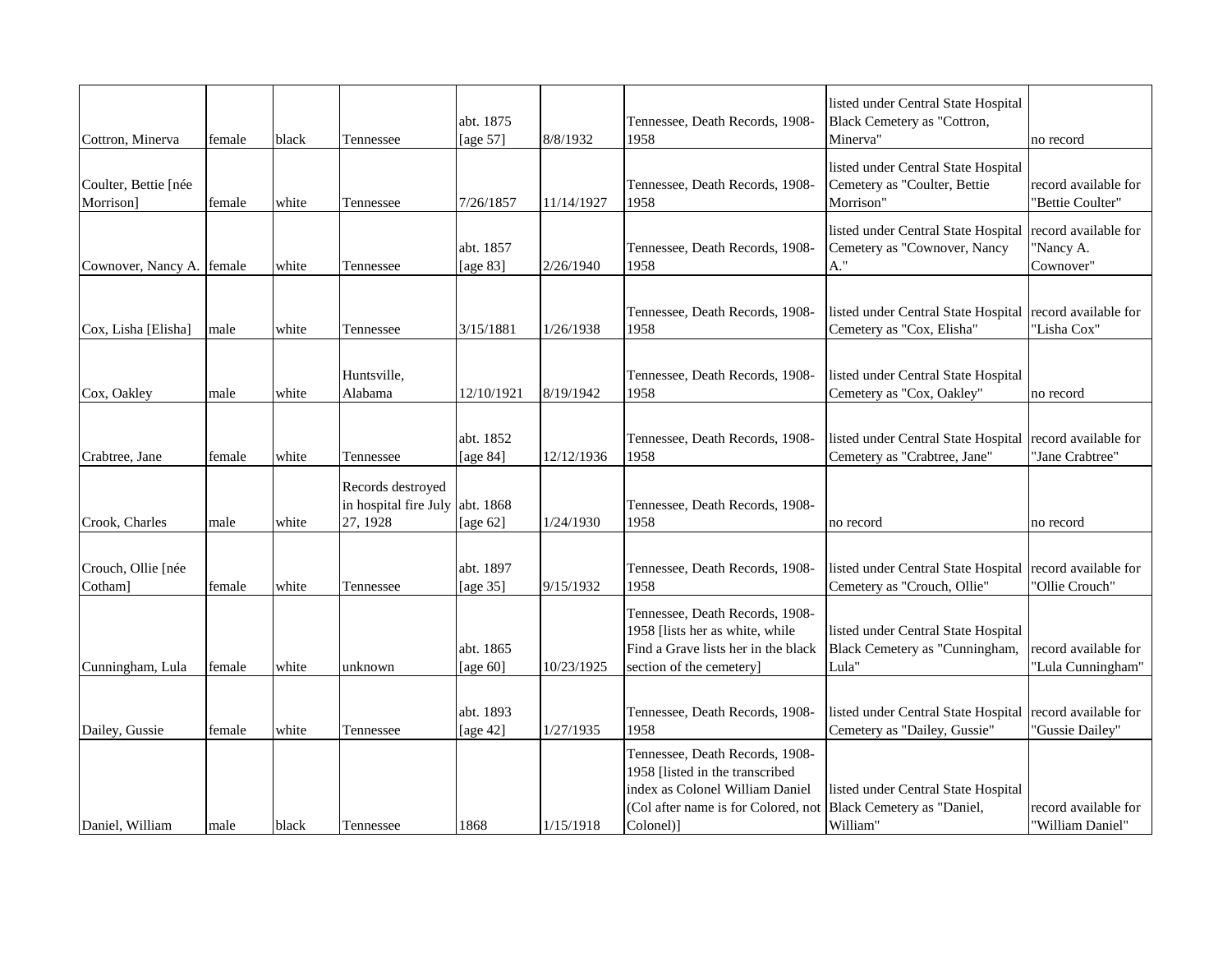| Davenport, Georgia<br>[née Brewer]      | female         | white          | Tennessee                                                                  | 5/20/1891                   | 8/15/1926              | Tennessee, Death Records, 1908-<br>1958         | listed under Central State Hospital<br>Cemetery as "Davenport, Georgia"                                                                            | record available for<br>"Georgia<br>Davenport"      |
|-----------------------------------------|----------------|----------------|----------------------------------------------------------------------------|-----------------------------|------------------------|-------------------------------------------------|----------------------------------------------------------------------------------------------------------------------------------------------------|-----------------------------------------------------|
| Davis, Amanda                           | female         | black          | All records in this<br>case destroyed in<br>hospital fire July<br>27, 1928 | abt. 1856<br>[age 73]       | 3/6/1929               | Tennessee, Death Records, 1908-<br>1958         | listed under Central State Hospital<br>Black Cemetery as "Davis,<br>Amanda"                                                                        | record available for<br>"Amanda Davis"              |
|                                         |                |                |                                                                            | abt. 1918<br>[age 2 yrs, 10 |                        | Tennessee, Death Records, 1908-                 | listed under Central State Hospital                                                                                                                | record available for                                |
| Davis, John B.                          | male           | white          | Tennessee                                                                  | mos.]<br>abt. 1891          | 12/12/1920             | 1958<br>Tennessee, Death Records, 1908-         | Cemetery as "Davis, John N."<br>listed under Central State Hospital<br>Black Cemetery as "Davis,                                                   | "John B. Davis"                                     |
| Davis, Maggie<br>Davis, Thomas          | female         | black          | Tennessee                                                                  | [age $40$ ]<br>10/10/1896   | 9/23/1931<br>5/29/1937 | 1958<br>Tennessee, Death Records, 1908-<br>1958 | Maggie"                                                                                                                                            | no record<br>record available for<br>"Thomas Davis" |
| Dawes, Fannie [née<br>Lawson]           | male<br>female | white<br>white | Tennessee<br>Jackson Co.,<br>Tennessee                                     | abt. 1881<br>[age 60]       | 9/3/1941               | Tennessee, Death Records, 1908-<br>1958         | no record<br>listed under Central State Hospital<br>Cemetery as "Dawes, Fannie"                                                                    | record available for<br>"Fannie Dawes"              |
| Decherd, Menzie                         | female         | black          | Tennessee                                                                  | abt. 1876<br>[age $52$ ]    | 2/26/1928              | Tennessee, Death Records, 1908-<br>1958         | listed under Central State Hospital<br>Cemetery as "Decherd, Menzie"<br>and under Central State Hospital<br>Black Cemetery as "Decherd,<br>Menzie" | no record                                           |
| DeMoss, Jesse                           | male           | black          | Tennessee                                                                  | abt. 1883<br>[age $52$ ]    | 8/29/1935              | Tennessee, Death Records, 1908-<br>1958         | listed under Central State Hospital<br>Cemetery as DeMoss, Jesse"                                                                                  | record available for<br>'Jesse DeMoss''             |
| Dempsey, Catherine<br>[née McKessull]   | female         | black          | Tennessee                                                                  | abt. 1895<br>[age 30]       | 2/10/1925              | Tennessee, Death Records, 1908-<br>1958         | listed under Central State Hospital<br>Black Cemetery as "Dempsey,<br>Catherine"                                                                   | record available for<br>'Catherine<br>Dempsey"      |
| Dewey [or Deway],<br>Jennie [née Davis] | female         | white          | Tennessee                                                                  | 3/28/1867                   | 4/10/1930              | Tennessee, Death Records, 1908-<br>1958         | listed under Central State Hospital<br>Cemetery as Dewey, Jennie<br>Davis"                                                                         | record available for<br>"Jennie Davis<br>Dewey"     |
| Dial, David W.                          | male           | white          | Georgia                                                                    | 8/31/1873                   | 4/17/1914              | Tennessee, Death Records, 1908-<br>1958         | listed under Central State Hospital record available for<br>Cemetery as "Dial, David W."                                                           | "David W. Dial"                                     |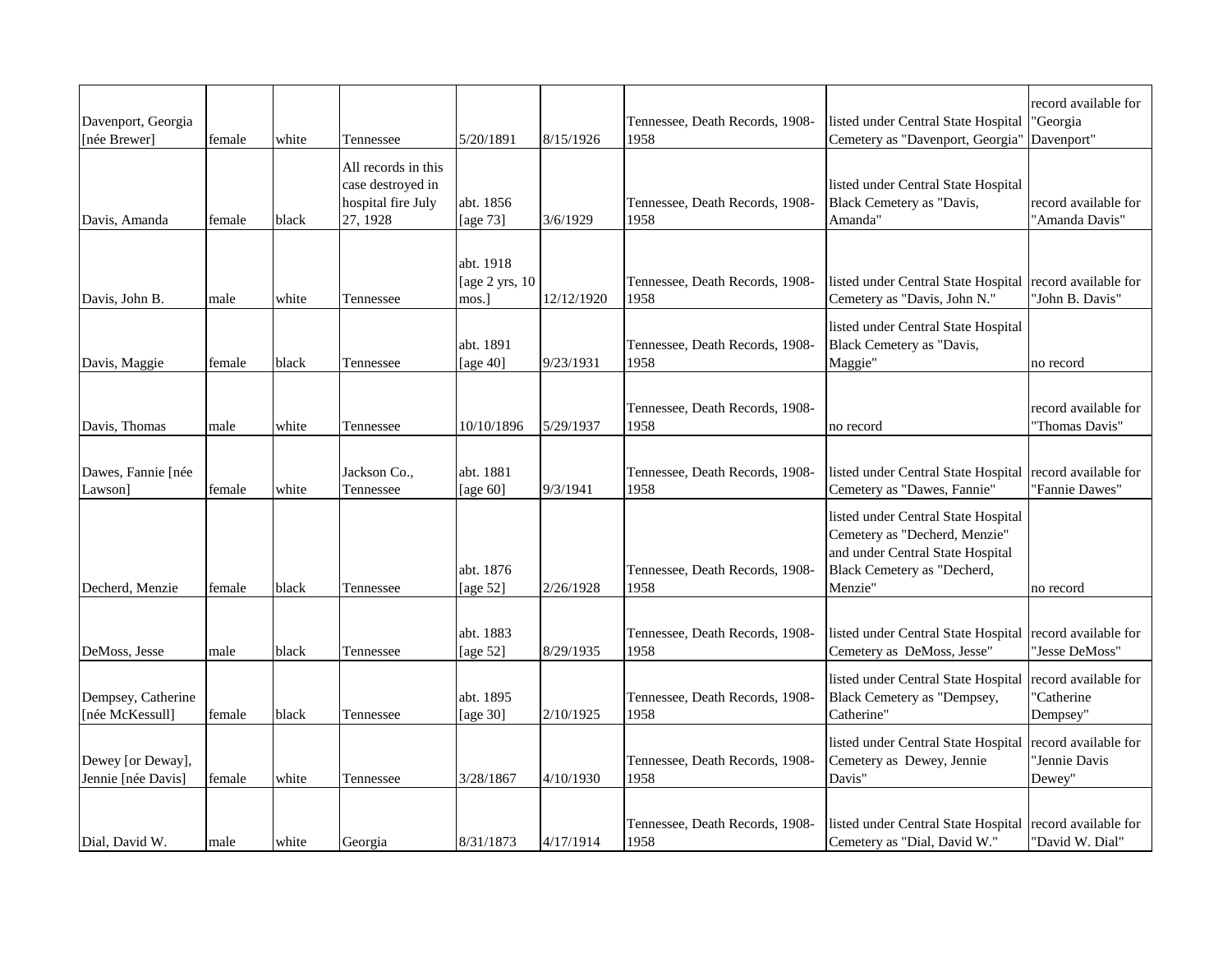| Dickens, Gertrude<br>[née Pickard] | female         | white          | Tennessee                          | 5/15/1908                        | 1/14/1936               | Tennessee, Death Records, 1908-<br>1958                                                                                                                                        | listed under Central State Hospital<br>Cemetery as "Dickens, Gertrude<br>Pickard"                                                                        | record available for<br>'Gertrude Pickard<br>Dickens" |
|------------------------------------|----------------|----------------|------------------------------------|----------------------------------|-------------------------|--------------------------------------------------------------------------------------------------------------------------------------------------------------------------------|----------------------------------------------------------------------------------------------------------------------------------------------------------|-------------------------------------------------------|
| Dickerson, Irvin<br>(Rudolph)      | male           | black          | Tennessee                          | May 1895                         | 3/26/1927               | Tennessee, Death Records, 1908-<br>1958                                                                                                                                        | listed under Central State Hospital<br>Cemetery as "Dickerson<br>(Rudolph), Irvin" and Central<br>State Hospital Black Cemetery as<br>'Dickerson, Irvin" | record available for<br>'Irvin Dickerson"             |
| Dickson, John B.                   | male           | white          | Montgomery Co.,<br>Tennessee       | 7/17/1858                        | 2/5/1938                | Tennessee, Death Records, 1908-<br>1958                                                                                                                                        | listed under Central State Hospital<br>Cemetery as "Dickson, John B."                                                                                    | record available for<br>"John B. Dickson"             |
| Dickson, Marshall<br>W.            | male           | white          | Tennessee                          | abt. 1852<br>[age 84]            | 6/18/1936               | Tennessee, Death Records, 1908-<br>1958                                                                                                                                        | no record                                                                                                                                                | record available for<br>"Marshall W.<br>Dickson"      |
| Dildine, Alice                     | female         | white          | DeKalb Co.,<br>Tennessee           | 1894                             | 7/11/1952               | Tennessee, Death Records, 1908-<br>1958                                                                                                                                        | listed under Central State Hospital<br>Cemetery as "Dildine, Alice"                                                                                      | record available for<br>"Alice Dildine"               |
| Dillon, Robert                     | male           | white          | Tennessee                          | 11/15/1857                       | 8/14/1934               | Tennessee, Death Records, 1908-<br>1958                                                                                                                                        | no record                                                                                                                                                | record available for<br>"Robert Dillon"               |
| Dobbins, Milton                    | male           | black          | Tennessee                          | 1883                             | 11/12/1918              | Tennessee, Death Records, 1908-<br>1958                                                                                                                                        | listed under Central State Hospital<br>Black Cemetery as "Dobbins,<br>Milton"                                                                            | record available for<br>'Milton Dobbins"              |
| Dobbs, Pernicia                    | female         | white          | Woodbury, Cannon<br>Co., Tennessee | January 1879 10/26/1918          |                         | U.S., Find a Grave Index, 1600s-<br>Current [Not Located In the<br>Tennessee Death Records, 1908-<br>1958, or any other death index,<br>and No Death Certificate<br>Available] | listed under Central State Hospital<br>Cemetery as "Dobbs, Pernicia<br>'Naucie'"                                                                         | no record                                             |
|                                    |                |                |                                    |                                  |                         | Tennessee, Deaths and Burials<br>Index, 1874-1955 [Not Located In<br>the Tennessee Death Records,<br>1908-1958, and No Death                                                   |                                                                                                                                                          |                                                       |
| Docherd, Mensie<br>Dodson, Isaac   | female<br>male | black<br>white | Tennessee<br>Tennessee             | 1876<br>abt. 1868<br>[age $65$ ] | 2/26/1928<br>10/27/1933 | Certificate Available]<br>Tennessee, Death Records, 1908-<br>1958                                                                                                              | no record<br>listed under Central State Hospital<br>Cemetery as "Dodson, Isaac<br>Newton"                                                                | no record<br>record available for<br>"Issac Dodson"   |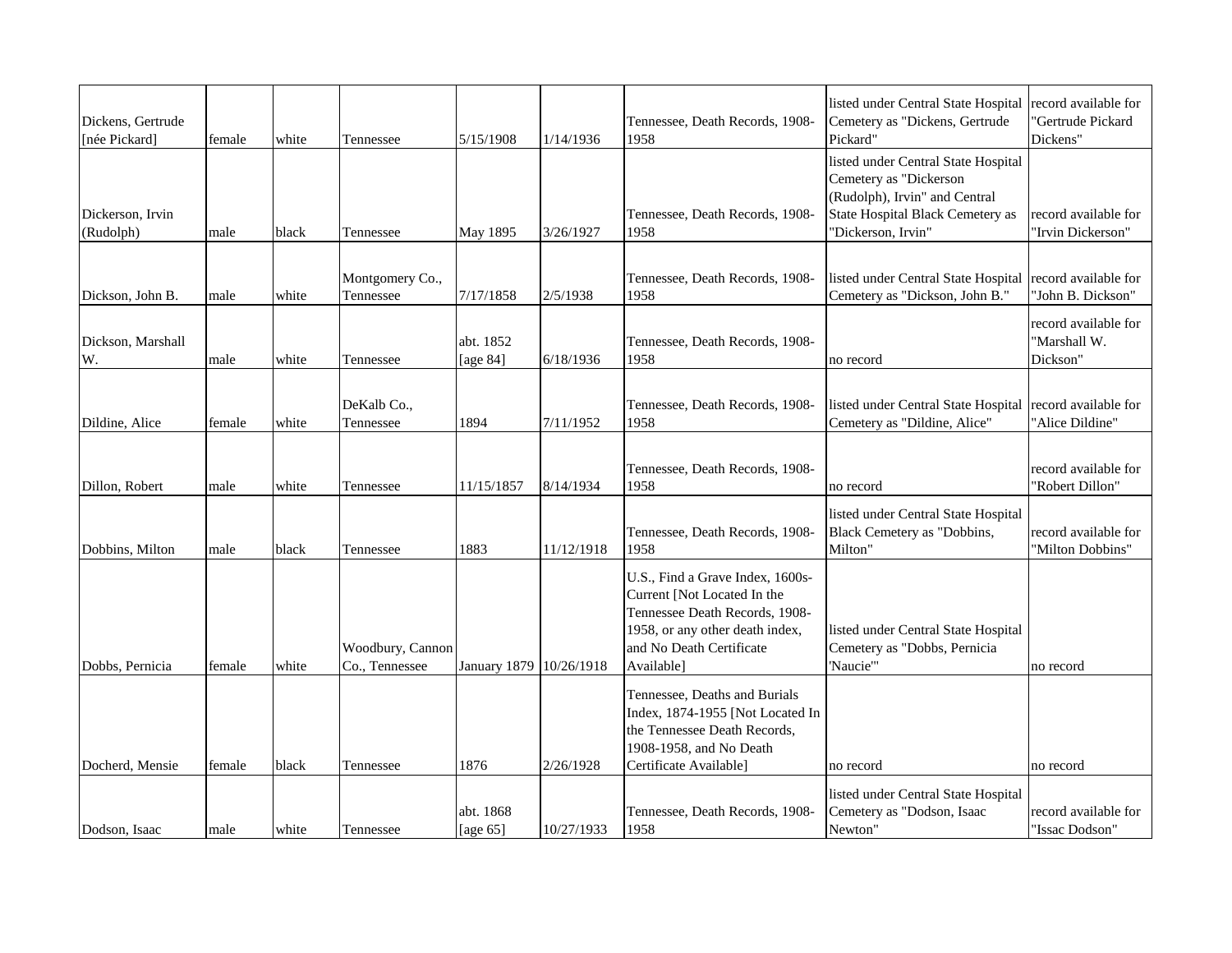| Donegan, William F. male |        | white | Tennessee | October 1875 11/1/1933   |            | Tennessee, Death Records, 1908-<br>1958 | listed under Central State Hospital<br>Cemetery as "Donegan, William<br>F.'                                                                 | record available for<br>'William F.<br>Donegan" |
|--------------------------|--------|-------|-----------|--------------------------|------------|-----------------------------------------|---------------------------------------------------------------------------------------------------------------------------------------------|-------------------------------------------------|
| Dotson, Mat              | male   | black | Tennessee | abt. 1874<br>[age $54$ ] | 3/30/1928  | Tennessee, Death Records, 1908-<br>1958 | listed under Central State Hospital<br>Cemetery as "Dotson, Mat" and<br>Central State Hospital Black<br>Cemetery as "Dotson, Mat"           | record available for<br>"Mat Dotson"            |
| Douglas, Raymond         | male   | black | Tennessee | abt. 1914<br>[age $14$ ] | 2/15/1928  | Tennessee, Death Records, 1908-<br>1958 | listed under Central State Hospital<br>Cemetery as "Douglas, Raymond"<br>and Central State Hospital Black<br>Cemetery as "Douglas, Raymond" | record available for<br>'Raymond Douglas"       |
| Dozier, Addie            | female | black | Tennessee | 1889                     | 3/5/1919   | Tennessee, Death Records, 1908-<br>1958 | listed under Central State Hospital<br>Black Cemetery as "Dozier,<br>Addie"                                                                 | record available for<br>"Addie Dozier"          |
| Drake, Henry             | male   | black | Tennessee | abt. 1875<br>[age $60$ ] | 1/13/1935  | Tennessee, Death Records, 1908-<br>1958 | listed under Central State Hospital<br>Cemetery as "Drake, Henry"                                                                           | record available for<br>"Henry Drake"           |
| Duke, Zora               | female | white | Tennessee | abt. 1891<br>[age $41$ ] | 7/4/1932   | Tennessee, Death Records, 1908-<br>1958 | listed under Central State Hospital<br>Cemetery as "Duke, Zora<br>Thompson"                                                                 | record available for<br>"Zora Duke"             |
| Dunnaway, Jacob          | male   | white | unknown   | abt. 1826<br>[age 88]    | 7/13/1914  | Tennessee, Death Records, 1908-<br>1958 | listed under Central State Hospital<br>Cemetery as "Dunaway, Jacob<br>'Jake"                                                                | record available for<br>"Jacob Dunaway"         |
| Eaks, Beckie Ann         | female | white | Tennessee | abt. 1862<br>[age 77]    | 11/28/1939 | Tennessee, Death Records, 1908-<br>1958 | listed under Central State Hospital<br>Cemetery as "Eakes, Rebecca<br>Ann" and "Eaks, Rebecca Ann<br>'Beckie'"                              | record available for<br>'Beckie Ann Eaks"       |
| Easley, Josie            | female | white | Tennessee | abt. 1870<br>[age 62]    | 1/6/1932   | Tennessee, Death Records, 1908-<br>1958 | listed under Central State Hospital<br>Cemetery as "Easley, Josie<br>Elizabeth Whitworth"                                                   | record available for<br>"Josie Easley"          |
| Eaton, Ellen             | female | black | Tennessee | abt. 1859<br>[age $71$ ] | 12/24/1930 | Tennessee, Death Records, 1908-<br>1958 | listed under Central State Hospital<br>Black Cemetery as "Eaton, Ellen"                                                                     | record available for<br>'Ellen Eaton"           |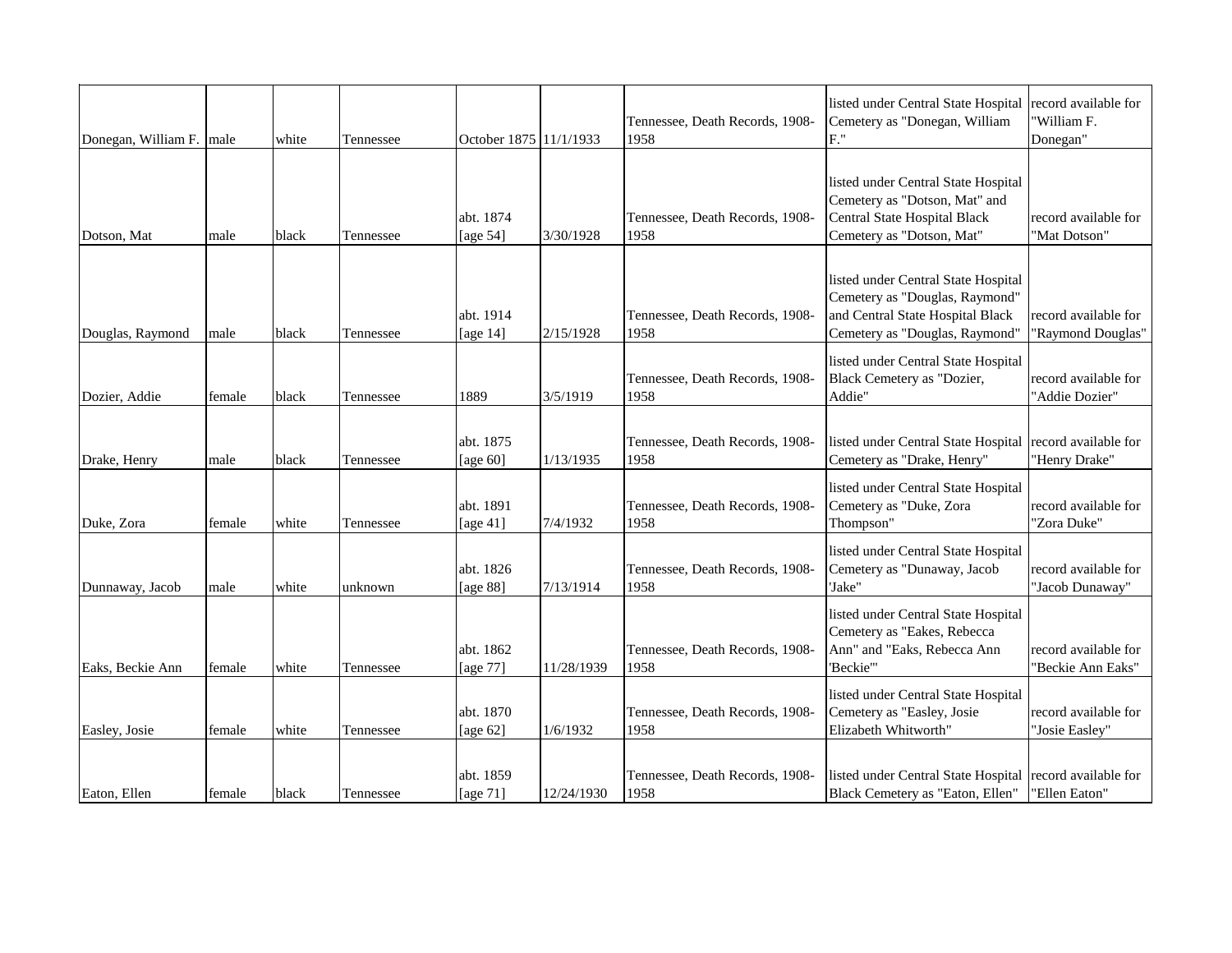|                     |        |       |                                                                                                                       | abt. 1908-               |            |                                                                                                                                                                                |                                                                                        |                                                 |
|---------------------|--------|-------|-----------------------------------------------------------------------------------------------------------------------|--------------------------|------------|--------------------------------------------------------------------------------------------------------------------------------------------------------------------------------|----------------------------------------------------------------------------------------|-------------------------------------------------|
|                     |        |       |                                                                                                                       | 1909 [age 24             |            | Tennessee, Death Records, 1908-                                                                                                                                                | listed under Central State Hospital                                                    |                                                 |
| Ellis, Monroe       | male   | black | unknown                                                                                                               | or $25$ ]                | 4/8/1933   | 1958                                                                                                                                                                           | Cemetery as "Ellis, Monroe"                                                            | no record                                       |
| Embry, Mose         | male   | black | unknown                                                                                                               | unknown                  | 1/8/1919   | U.S., Find a Grave Index, 1600s-<br>Current [Not Located In the<br>Tennessee Death Records, 1908-<br>1958, or any other death index,<br>and No Death Certificate<br>Available] | listed under Central State Hospital<br>Black Cemetery as "Embry, Mose"                 | no record                                       |
|                     |        |       |                                                                                                                       |                          |            |                                                                                                                                                                                |                                                                                        |                                                 |
| Erwin, W.W.         | male   | white | Tennessee                                                                                                             | 10/30/1837               | 1/25/1914  | Tennessee, Death Records, 1908-<br>1958                                                                                                                                        | listed under Central State Hospital<br>Cemetery as "Erwin, W.W."                       | record available for<br>"W.W. Erwin"            |
| Esau, Isaac         | male   | black | All personal and<br>family history in<br>this case was<br>destroyed in<br>hospital fire of July abt. 1866<br>27, 1928 | [age $62$ ]              | 11/13/1928 | Tennessee, Death Records, 1908-<br>1958                                                                                                                                        | listed under Central State Hospital record available for<br>Cemetery as "Esau, Isaac"  | "Isaac Esau"                                    |
| Eskridge, Ella      | female | white | Tennessee                                                                                                             | abt. 1870<br>[age $62$ ] | 6/26/1932  | Tennessee, Death Records, 1908-<br>1958                                                                                                                                        | listed under Central State Hospital<br>Cemetery as "Eskridge, Mary Ella"               | record available for<br>"Ella Eskridge"         |
| Ethridge, George A. | male   | white | Tennessee                                                                                                             | abt. 1890<br>[age 43]    | 5/3/1933   | Tennessee, Death Records, 1908-<br>1958                                                                                                                                        | listed under Central State Hospital<br>Cemetery as "Ethridge, George<br>Alfred"        | record available for<br>"George R.<br>Ethridge" |
| Ezell, Henrietta    | female | black | Tennessee                                                                                                             | 1866                     | 5/25/1924  | Tennessee, Death Records, 1908-<br>1958                                                                                                                                        | listed under Central State Hospital<br>Black Cemetery as "Ezell,<br>Henrietta"         | record available for<br>"Henrietta Ezell"       |
| Fain, James         | male   | white | Tennessee                                                                                                             | abt. 1863<br>[age 73]    | 9/21/1936  | Tennessee, Death Records, 1908-<br>1958                                                                                                                                        | listed under Central State Hospital<br>Cemetery as "Fain, James"                       | record available for<br>"James Fain"            |
| Farmer, Rosa Belle  | female | black | Tennessee                                                                                                             | abt. 1907<br>[age 20]    | 10/19/1927 | Tennessee, Death Records, 1908-<br>1958                                                                                                                                        | listed under Central State Hospital<br>Black Cemetery as "Farmer, Rosa<br>Belle"       | record available for<br>"Rosa Bell Farmer"      |
| Farrell, Sid M.     | male   | white | Tennessee                                                                                                             | 12/29/1858               | 3/19/1933  | Tennessee, Death Records, 1908-<br>1958 [lists Sid Farrell as buried in<br>Lafayette, Tenn.]                                                                                   | listed under Central State Hospital<br>Cemetery as "Ferrell, Sidney<br>McDonald 'Sid'" | record available for<br>"Sid M. Farrill"        |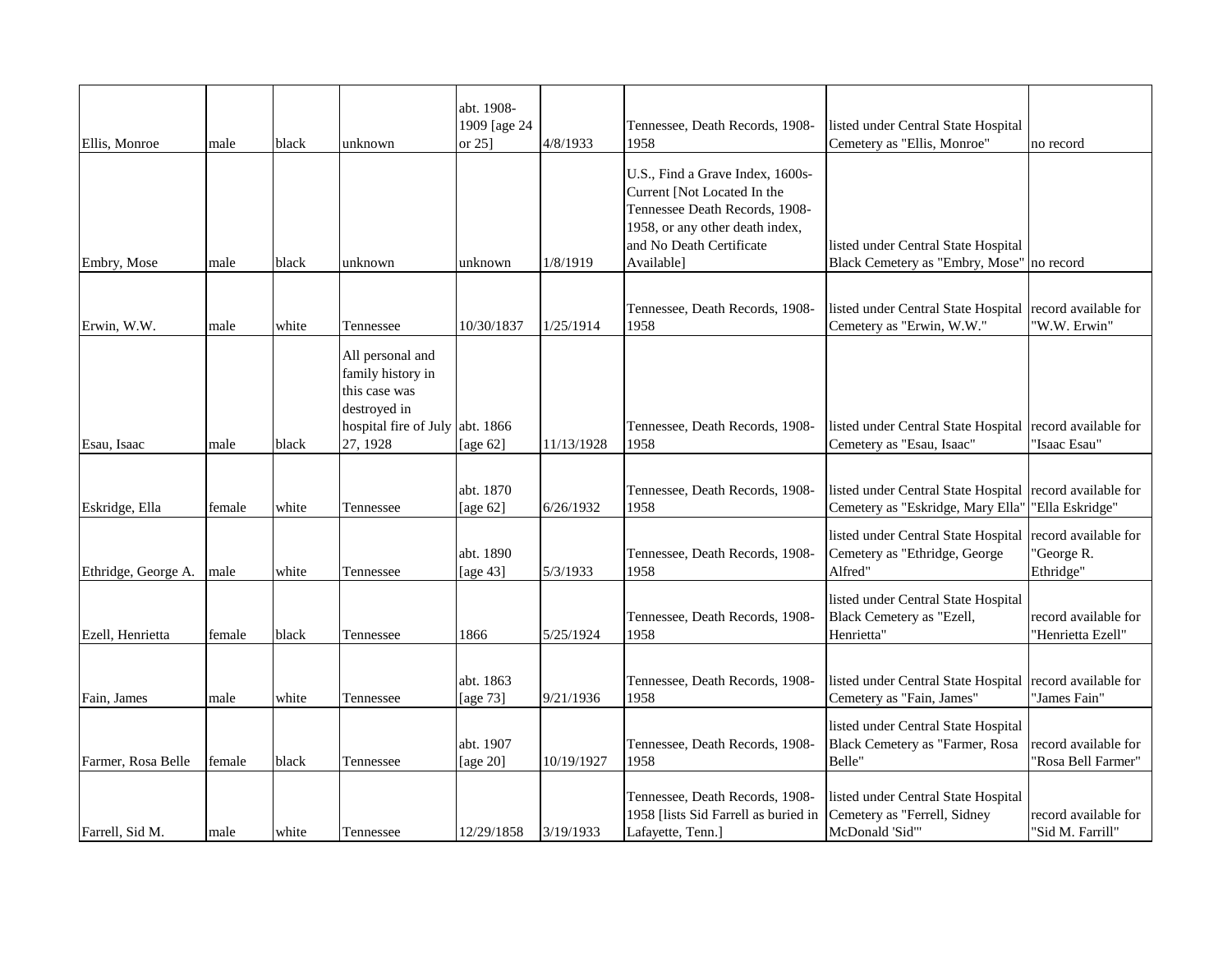| Ferrell, Jim H., Jr.       | male   | white | Tennessee                                                                    | 1893                  | 9/25/1923  | Tennessee, Death Records, 1908-<br>1958 | listed under Central State Hospital record available for<br>Cemetery as "Ferrell, Jim H., Jr."                                                               | "Jim H. Ferrell, Jr."                           |
|----------------------------|--------|-------|------------------------------------------------------------------------------|-----------------------|------------|-----------------------------------------|--------------------------------------------------------------------------------------------------------------------------------------------------------------|-------------------------------------------------|
| Fisher, Ida                | female | white | Tennessee                                                                    | 1872                  | 7/6/1919   | Tennessee, Death Records, 1908-<br>1958 | listed under Central State Hospital<br>Cemetery as "Fisher, Ida Jackson<br>Brown"                                                                            | record available for<br>"Ida Fisher"            |
|                            |        |       |                                                                              |                       |            |                                         |                                                                                                                                                              |                                                 |
| Fisher, Mittie             | female | white | Tennessee                                                                    | 1897                  | 5/18/1923  | Tennessee, Death Records, 1908-<br>1958 | listed under Central State Hospital record available for<br>Cemetery as "Fisher, Mittie M."                                                                  | "Mittie Fisher"                                 |
|                            |        |       |                                                                              | abt. 1863             |            | Tennessee, Death Records, 1908-         |                                                                                                                                                              | record available for                            |
| Flannery, Henry            | male   | white | Tennessee                                                                    | [age $68$ ]           | 6/1/1931   | 1958                                    | no record                                                                                                                                                    | "Henry Flannery"                                |
| Fleming, L.M.              | male   | white | unknown                                                                      | abt. 1861[age<br>71]  | 4/16/1932  | Tennessee, Death Records, 1908-<br>1958 | listed under Central State Hospital<br>Cemetery as "Fleming L.M."                                                                                            | record available for<br>"L.M. Fleming"          |
| Fletcher, Walter           | male   | black | Kentucky                                                                     | 1878                  | 6/14/1934  | Tennessee, Death Records, 1908-<br>1958 | listed under Central State Hospital<br>Cemetery as "Fletcher, Walter"                                                                                        | record available for<br>"Walter Fletcher"       |
| Fletcher, Will             | male   | black | All personal and<br>family history was<br>destroyed in<br>hospital fire 1928 | abt. 1897<br>[age 34] | 10/14/1931 | Tennessee, Death Records, 1908-<br>1958 | listed under Central State Hospital<br>Black Cemetery as "Fletcher,<br>Will"                                                                                 | record available for<br>Will Fletcher"          |
| Flowers, Van<br>Thomas     | male   | white | Tennessee                                                                    | 7/22/1882             | 3/25/1924  | Tennessee, Death Records, 1908-<br>1958 | listed under Central State Hospital<br>Cemetery as "Flowers, Van<br>Thomas"                                                                                  | record available for<br>"Van Thomas<br>Flowers" |
| Floyd, Dora                | female | black | Tennessee                                                                    | 1860                  | 5/7/1923   | Tennessee, Death Records, 1908-<br>1958 | listed under Central State Hospital<br>Cemetery as "Floyd, Dora" and<br>under Central State Hospital Black record available for<br>Cemetery as "Floyd, Dora" | "Dora Floyd"                                    |
|                            |        |       |                                                                              | abt. 1847             |            | Tennessee, Death Records, 1908-         | listed under Central State Hospital record available for                                                                                                     |                                                 |
| Forbes, F.C.               | male   | white | Kentucky                                                                     | [age 73]              | 1/25/1920  | 1958                                    | Cemetery as "Forbes, F.C."                                                                                                                                   | "F.C. Forbes"                                   |
| Ford, Mattie [née<br>Webb] | female | white | Tennessee                                                                    | 12/3/1872             | 1/24/1933  | Tennessee, Death Records, 1908-<br>1958 | listed under Central State Hospital record available for<br>Cemetery as "Ford, Mattie Webb"                                                                  | "Mattie Webb Ford"                              |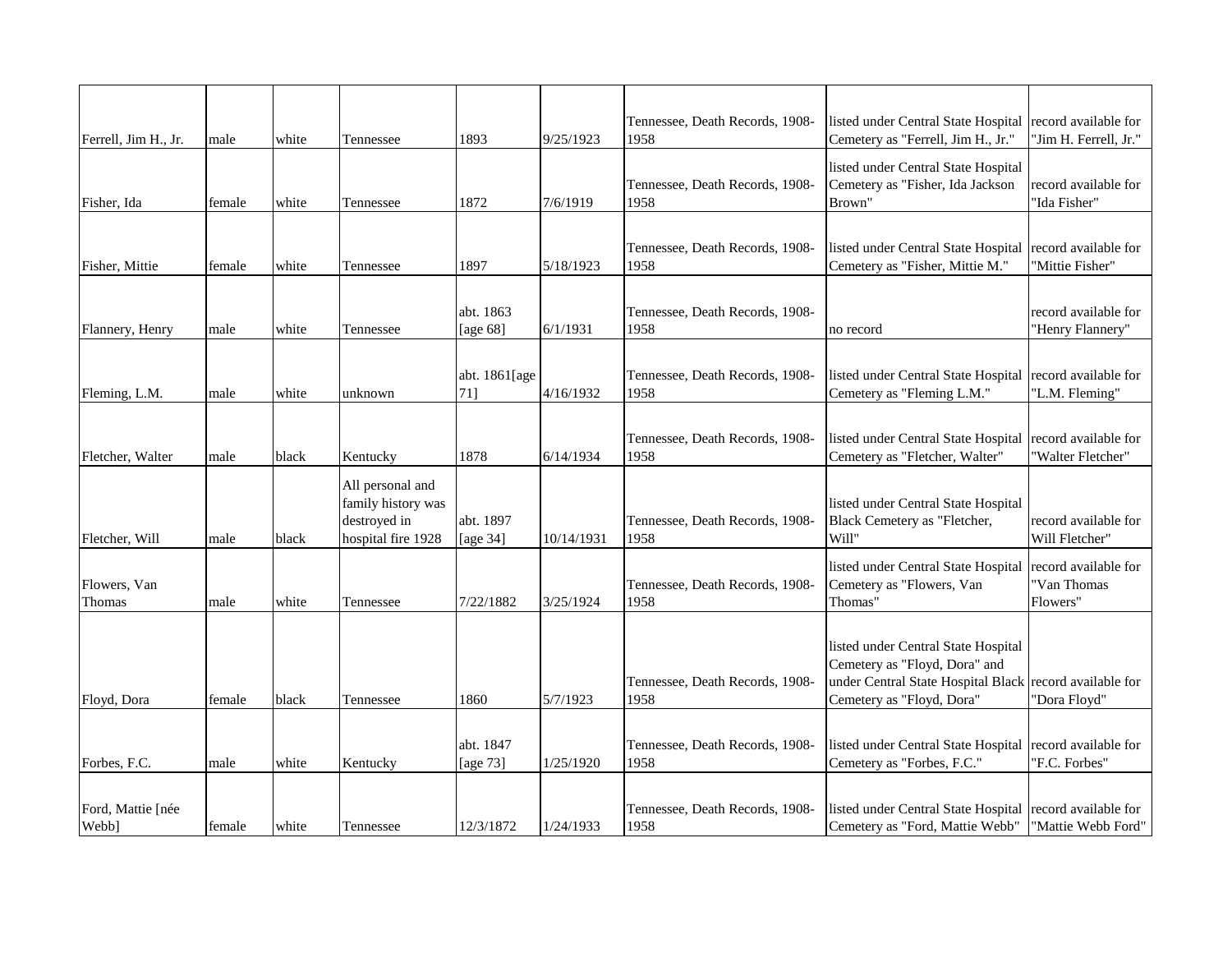| Ford, William<br>Alexander  | male   | white | Tennessee                | 1845                                    | 1/21/1914  | Tennessee, Death Records, 1908-<br>1958                                                                          | listed under Central State Hospital<br>Cemetery as "Ford, William<br>Alexander"                                                      | record available for<br>'Wm. Alexander<br>Ford"   |
|-----------------------------|--------|-------|--------------------------|-----------------------------------------|------------|------------------------------------------------------------------------------------------------------------------|--------------------------------------------------------------------------------------------------------------------------------------|---------------------------------------------------|
| Frierson, Herman            | male   | black | Tennessee                | abt. 1906-<br>1907 [age 26<br>or 27]    | 3/7/1933   | Tennessee, Death Records, 1908-<br>1958                                                                          | listed under Central State Hospital<br>Cemetery as "Frierson, Herman"                                                                | no record                                         |
| Froggs, Martha              | female | white | Tennessee                | 1854                                    | 7/9/1927   | Tennessee, Death Records, 1908-<br>1958                                                                          | listed under Central State Hospital<br>Cemetery as "Frogge, Martha<br>Everlene Lynch"                                                | record available for<br>"Martha Froggs"           |
| Fuller, Isaac               | male   | white | Cannon Co.,<br>Tennessee | 1860                                    | 8/11/1917  | Tennessee, Death Records, 1908-<br>1958                                                                          | listed under Central State Hospital<br>Cemetery as "Fuller, Isaac N."                                                                | record available for<br>'Isaac Fuller"            |
| Gaddie, Columbus            | male   | black | Tennessee                | abt. 1886<br>[age probably<br>40 years] | 9/19/1926  | Tennessee, Death Records, 1908-<br>1958                                                                          | listed under Central State Hospital<br>Black Cemetery as "Gaddie,<br>Columbus"                                                       | record available for<br>"Columbus Gaddie"         |
| Gaither, Jodie<br>[Hawkins] | female | white | Tennessee                | 7/31/1888                               | 9/2/1937   | Tennessee, Death Records, 1908-<br>1958 [certificate lists Mrs. Gaither<br>as removed to Murfreesboro,<br>Tenn.] | listed under Central State Hospital<br>Cemetery as "Gaither, Jodie<br>Hawkins"                                                       | record available for<br>"Jodie Gaither"           |
| Galloway, Lillian<br>May    | female | white | Tennessee                | 1/9/1906                                | 6/1/1934   | Tennessee, Death Records, 1908-<br>1958                                                                          | listed under Central State Hospital<br>Cemetery as "Galloway, Lillian<br>May"                                                        | record available for<br>"Lillian May<br>Galloway" |
| Garrett, Walter             | male   | black | Tennessee                | February<br>1888                        | 7/13/1932  | Tennessee, Death Records, 1908-<br>1958                                                                          | listed under Central State Hospital<br>Black Cemetery as "Garrett,<br>Walter"                                                        | record available for<br>"Walter Garrett"          |
| Gibbs, Alex                 | male   | black | Tennessee                | abt. 1905<br>[age 25]                   | 10/20/1930 | Tennessee, Death Records, 1908-<br>1958                                                                          | listed under Central State Hospital<br>Cemetery as "Gibbs, Alex" and<br>under Central State Hospital Black<br>Cemetery "Gibbs, Alex" | record available for<br>"Alex Gibbs"              |
| Giles, John A.              | male   | white | Tennessee                | 1876                                    | 1/27/1921  | Tennessee, Death Records, 1908-<br>1958                                                                          | listed under Central State Hospital<br>Cemetery as "Giles, John A."                                                                  | record available for<br>"John A. Giles'           |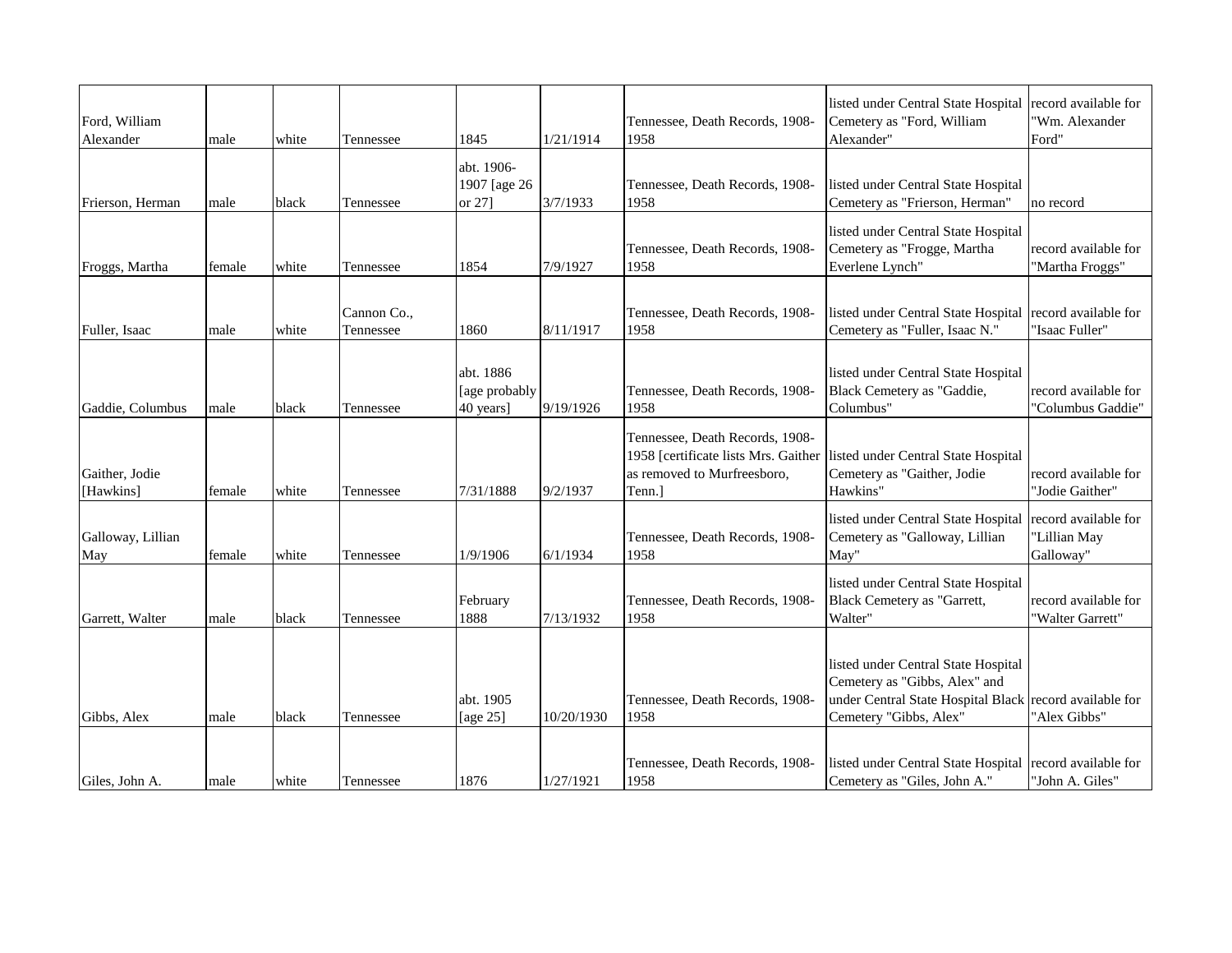| Gilliam, Bula                    | female | black | unknown               | 1893                     | 4/5/1918   | Tennessee, Death Records, 1908-<br>1958 [listed in the transcribed<br>index as Colonel Bula Gilliam<br>Colonel)] | (Col after name is for Colored, not listed under Central State Hospital<br>Black Cemetery as "Gilliam, Bula" | record available for<br>"Bula Gilliam"     |
|----------------------------------|--------|-------|-----------------------|--------------------------|------------|------------------------------------------------------------------------------------------------------------------|--------------------------------------------------------------------------------------------------------------|--------------------------------------------|
| Gipson, Etta                     | female | white | Tennessee             | abt. 1896<br>[age $40$ ] | 4/9/1936   | Tennessee, Death Records, 1908-<br>1958                                                                          | listed under Central State Hospital<br>Cemetery as "Gipson, Etta<br>Howell"                                  | record available for<br>"Etta Gipson"      |
| Gladwin, Houston                 | male   | white | Tennessee             | abt. 1859                | 3/20/1931  | Tennessee, Death Records, 1908-<br>1958                                                                          | no record                                                                                                    | record available for<br>"Houston Gladwin"  |
| Glumac, Mitchell                 | male   | white | Leoneth.<br>Minnesota | 9/12/1914                | 12/23/1939 | Tennessee, Death Records, 1908-<br>1958                                                                          | listed under Central State Hospital<br>Cemetery as "Glumac, Mitchell"                                        | record available for<br>"Mitchell Glumac"  |
| Goad, Bessie                     | female | white | Tennessee             | abt. 1889<br>[age 46]    | 12/24/1935 | Tennessee, Death Records, 1908-<br>1958                                                                          | listed under Central State Hospital<br>Cemetery as "Goad, Bessie"                                            | record available for<br>"Bessie Goad"      |
| Gooch, Willie Mae<br>[née Batey] | female | black | Tennessee             | abt. 1886<br>[age $50$ ] | 10/19/1936 | Tennessee, Death Records, 1908-<br>1958                                                                          | listed under Central State Hospital<br>Cemetery as "Gooch, Willie Mae<br>Batey"                              | record available for<br>"Willie Mae Gooch" |
| Goodman, Wm. M.                  | male   | white | Tennessee             | 12/3/1861                | 4/3/1936   | Tennessee, Death Records, 1908-<br>1958                                                                          | listed under Central State Hospital<br>Cemetery as "Goodman, William<br>M."                                  | record available for<br>"Wm. M. Goodman"   |
| Gossett, Andrew                  | male   | white | Tennessee             | abt. 1873<br>[age $64$ ] | 12/17/1937 | Tennessee, Death Records, 1908-<br>1958                                                                          | listed under Central State Hospital<br>Cemetery as "Gossett, Andrew<br>Jackson"                              | record available for<br>"Andrew Gossett"   |
| Graham, Charles                  | male   | white | Tennessee             | abt. 1882<br>[age $61$ ] | 3/27/1943  | Tennessee, Death Records, 1908-<br>1958                                                                          | listed under Central State Hospital<br>Cemetery as "Graham, Charles"                                         | record available for<br>"Charles Graham"   |
| Green, Mary                      | female | black | Tennessee             | abt. 1849<br>[age 80]    | 4/7/1929   | Tennessee, Death Records, 1908-<br>1958                                                                          | listed under Central State Hospital<br>Black Cemetery as "Green, Mary"                                       | record available for<br>"Mary Green"       |
| Green, Tom                       | male   | black | Tennessee             | 2/18/1868                | 1/10/1927  | Tennessee, Death Records, 1908-<br>1958                                                                          | listed under Central State Hospital<br>Cemetery as "Green, Tom"                                              | record available for<br>"Tom Green"        |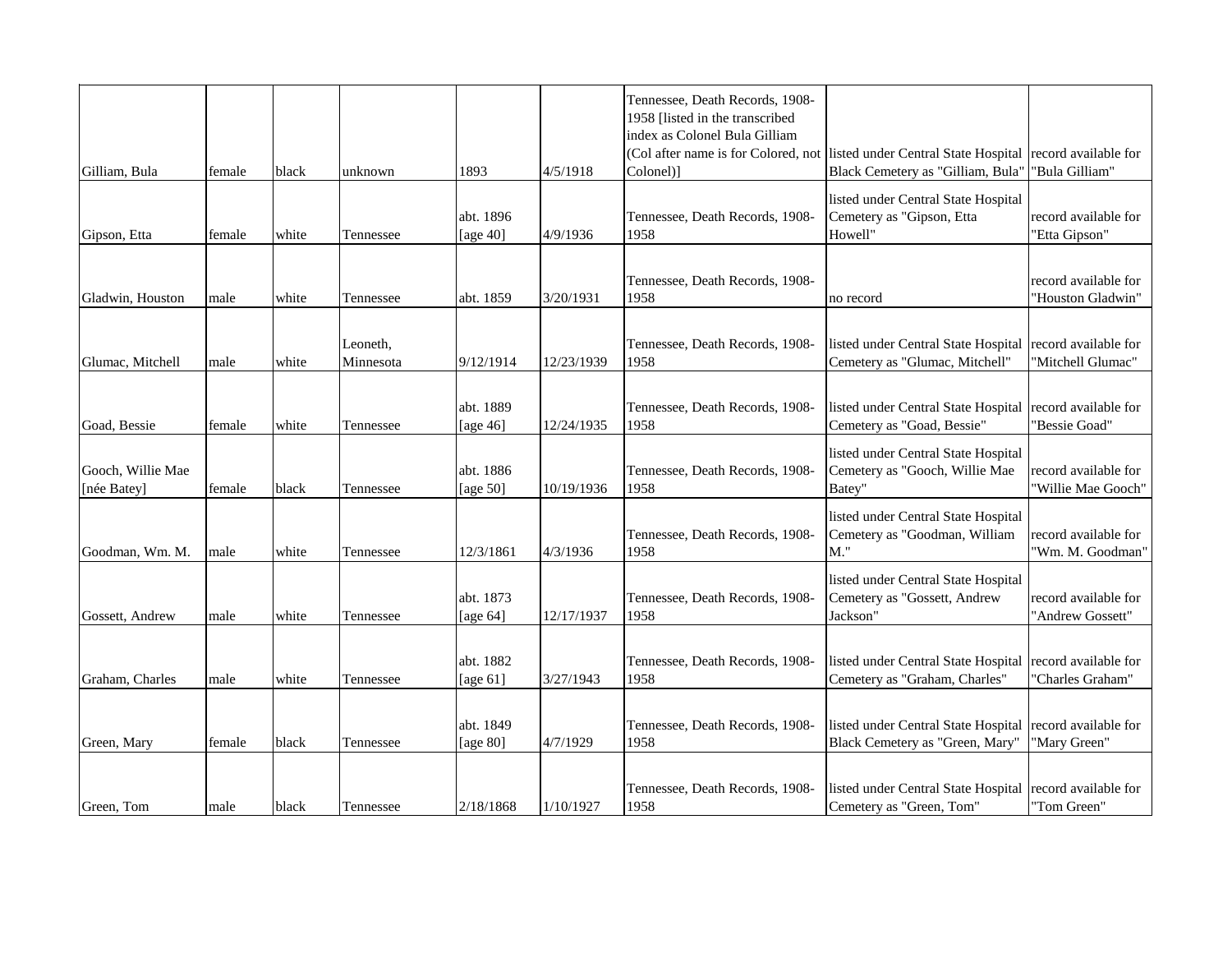| Greer, Starling                | male   | black | Bedford Co.,<br>Tennessee  | 1870                     | 2/8/1942   | Tennessee, Death Records, 1908-<br>1958                                                                                                                         | listed under Central State Hospital record available for<br>Cemetery as "Greer, Starling"                                                                        | "Starling Greer"                                  |
|--------------------------------|--------|-------|----------------------------|--------------------------|------------|-----------------------------------------------------------------------------------------------------------------------------------------------------------------|------------------------------------------------------------------------------------------------------------------------------------------------------------------|---------------------------------------------------|
| Greer, Willie                  | male   | black | Tennessee                  | 8/12/1890                | 9/11/1923  | Tennessee, Death Records, 1908-<br>1958                                                                                                                         | listed under Central State Hospital<br>Cemetery as "Greer, Willie" and<br>under Central State Hospital Black record available for<br>Cemetery as "Greer, Willie" | "Willie Greer"                                    |
| Gresham, Mary [née<br>Matheny] | female | white | Tennessee                  | 4/26/1910                | 7/4/1935   | Tennessee, Death Records, 1908-<br>1958                                                                                                                         | listed under Central State Hospital<br>Cemetery as "Gresham, Mary E.<br>Matheny"                                                                                 | record available for<br>'Mary Matheny<br>Gresham" |
| Griffin, James                 | male   | white | Tennessee                  | abt. 1837<br>[age 77]    | 2/17/1914  | Tennessee, Death Records, 1908-<br>1958                                                                                                                         | listed under Central State Hospital record available for<br>Cemetery as "Griffin, James"                                                                         | "James Griffin"                                   |
| Griffin, Minerva               | female | white | Tennessee                  | abt. 1866<br>[age 74]    | 9/30/1940  | Tennessee, Death Records, 1908-<br>1958                                                                                                                         | listed under Central State Hospital<br>Cemetery as "Griffin, Minerva"                                                                                            | record available for<br>"Minerva Griffin"         |
| Grigsby, Lena                  | female | black | unknown                    | abt. 1876<br>[age 52]    | 1/28/1928  | Tennessee, Death Records, 1908-<br>1958                                                                                                                         | listed under Central State Hospital<br>Black Cemetery as "Grigsby,<br>Lena"                                                                                      | record available for<br>"Lena Grigsby"            |
| Grubbs, Eliza                  | female | white | Tennessee                  | abt. 1860<br>[age 54]    | 12/14/1914 | Tennessee, Death Records, 1908-<br>1958                                                                                                                         | listed under Central State Hospital<br>Cemetery as "Grubbs, Eliza<br>Gorman"                                                                                     | record available for<br>'Eliza Grubbs'            |
| Gupton, James<br>Herbert       | male   | black | Clarksville,<br>Tennessee  | 12/23/1897               | 10/17/1942 | Tennessee, Death Records, 1908-<br>1958 [listed in the transcribed<br>index as Colonel James Herbert<br>Gupton (Col after name is for<br>Colored, not Colonel)] | listed under Central State Hospital record available for<br>Cemetery as "Gupton, James<br>Herbert"                                                               | "James Herbert<br>Gupton"                         |
| Hall, Henry                    | male   | black | Tennessee                  | abt. 1885<br>[age $51$ ] | 7/9/1936   | Tennessee, Death Records, 1908-<br>1958                                                                                                                         | no record                                                                                                                                                        | record available for<br>"Henry Hall"              |
| Hamblen, George                | male   | black | Marshall Co.,<br>Tennessee | abt. 1875<br>[age 55]    | 8/2/1930   | Tennessee, Death Records, 1908-<br>1958                                                                                                                         | listed under Central State Hospital<br>Black Cemetery as "Hamblen,<br>George"                                                                                    | record available for<br>"George Hamblen"          |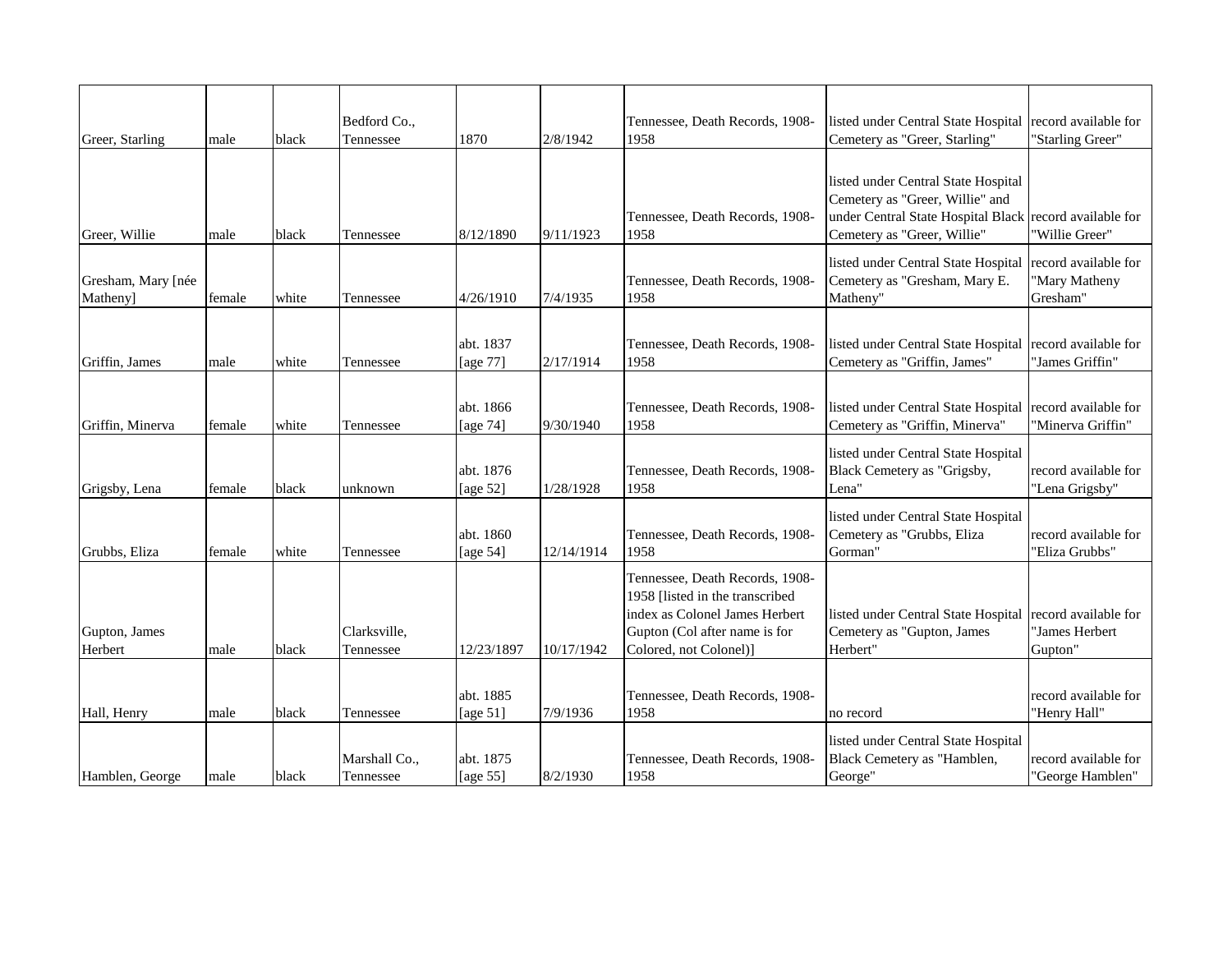| Hamilton, Callie                | female | black | unknown                                                                                  | abt. 1849-<br>1853 [age 76<br>or possibly<br>801 | 12/3/1929  | Tennessee, Death Records, 1908-<br>1958 | listed under Central State Hospital<br>Cemetery as "Hamilton, Callie"<br>and under Central State Hospital<br>Black Cemetery "Hamilton,<br>Callie" | record available for<br>"Callie Hamilton"    |
|---------------------------------|--------|-------|------------------------------------------------------------------------------------------|--------------------------------------------------|------------|-----------------------------------------|---------------------------------------------------------------------------------------------------------------------------------------------------|----------------------------------------------|
| Hampton, Mattie                 | female | black | Tennessee                                                                                | abt. 1892<br>[age 38]                            | 10/10/1930 | Tennessee, Death Records, 1908-<br>1958 | listed under Central State Hospital<br>Cemetery as "Hampton, Mattie"<br>and under Central State Hospital<br>Black Cemetery "Hampton,<br>Mattie"   | record available for<br>"Mattie Hampton"     |
| Hargroves, Sam                  | male   | white | All personal and<br>family history was<br>destroyed in<br>hospital fire July<br>27, 1928 | abt. 1864<br>[age $65$ ]                         | 4/9/1929   | Tennessee, Death Records, 1908-<br>1958 | listed under Central State Hospital<br>Cemetery as "Hargroves, Sam"                                                                               | record available for<br>"Sam Hargroves"      |
| Harris, Alice                   | female | black | Tennessee                                                                                | abt. 1862<br>[age 74]                            | 1/17/1936  | Tennessee, Death Records, 1908-<br>1958 | listed under Central State Hospital<br>Cemetery as "Harris, Alice"                                                                                | record available for<br>"Alice Harris"       |
| Harris, Annie [née<br>Jeffries] | female | black | Tennessee                                                                                | abt. 1886<br>[age 37]                            | 7/2/1923   | Tennessee, Death Records, 1908-<br>1958 | listed under Central State Hospital<br>Cemetery as "Harris, Annie J." and<br>under Central State Hospital Black<br>Cemetery as "Harris, Annie J." | record available for<br>"Annie J. Harris"    |
| Harris, J.R.                    | male   | white | Tennessee                                                                                | abt. 1850<br>[age 72]                            | 3/22/1922  | Tennessee, Death Records, 1908-<br>1958 | no record                                                                                                                                         | record available for<br>"J.R. Harris"        |
| Hart, Henry                     | male   | black | unknown                                                                                  | abt. 1869<br>[age $62$ ]                         | 11/10/1931 | Tennessee, Death Records, 1908-<br>1958 | listed under Central State Hospital<br>Black Cemetery as "Hart, Henry"                                                                            | record available for<br>"Henry Hart"         |
| Hawkins, Eva                    | female | white | Tennessee                                                                                | abt. 1882                                        | 3/3/1931   | Tennessee, Death Records, 1908-<br>1958 | no record                                                                                                                                         | record available for<br>"Eva Hawkins"        |
| Hayes, Billie Coots             | male   | black | Tennessee                                                                                | abt. 1897<br>[age 29]                            | 3/31/1926  | Tennessee, Death Records, 1908-<br>1958 | listed under Central State Hospital<br>Black Cemetery as "Hayse, Billie<br>'Coots'"                                                               | record available for<br>"Billie Coots Hayes" |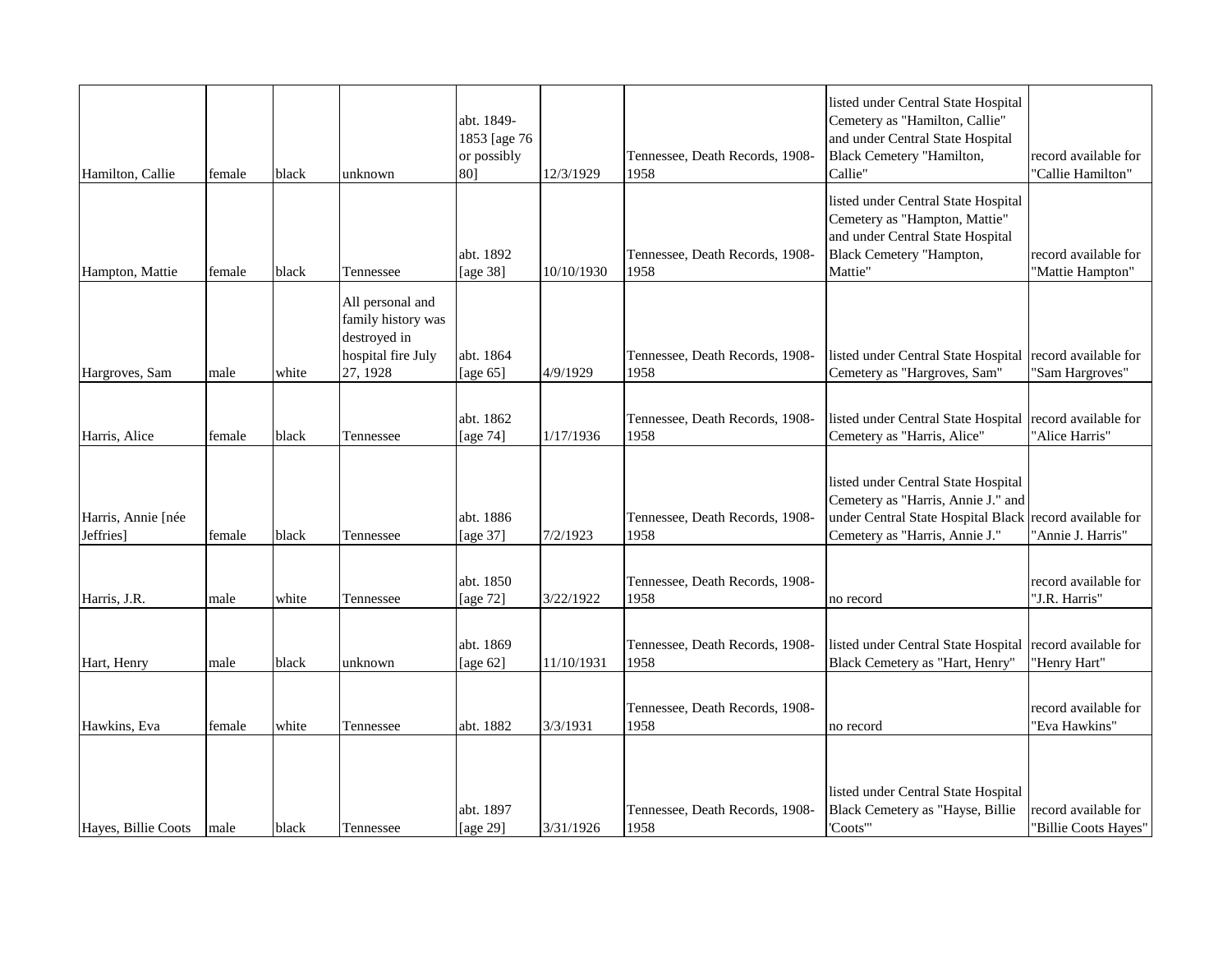| Hayes, Freeland H.               | male   | black | U.S.                      | abt. 1893<br>[age $45$ ] | 5/31/1938                  | Tennessee, Death Records, 1908-<br>1958                                                                          | listed under Central State Hospital<br>Cemetery as "Hayes, Freeland H."<br>and under Central State Hospital<br>Black Cemetery as "Hayes,<br>Freeland H." | record available for<br>"Freeland H. Hayes"          |
|----------------------------------|--------|-------|---------------------------|--------------------------|----------------------------|------------------------------------------------------------------------------------------------------------------|----------------------------------------------------------------------------------------------------------------------------------------------------------|------------------------------------------------------|
|                                  |        |       |                           |                          |                            |                                                                                                                  |                                                                                                                                                          |                                                      |
| Heflin, Mabel                    | female | white | Tennessee                 | 12/10/1905               | 10/30/1926                 | Tennessee, Death Records, 1908-<br>1958                                                                          | listed under Central State Hospital<br>Cemetery as "Heflin, Mabel"                                                                                       | record available for<br>"Mabel Heflin"               |
| Helms, Lily Mae                  | female | black | U.S.                      | abt. 1910<br>[age 21]    | 9/14/1931                  | Tennessee, Death Records, 1908-<br>1958                                                                          | listed under Central State Hospital<br>Black Cemetery as "Helms, Lily<br>Mae"                                                                            | record available for<br>"Lily Mae Helms"             |
|                                  |        |       |                           |                          |                            |                                                                                                                  |                                                                                                                                                          |                                                      |
| Henderson, Estelle               | female | white | Tennessee                 | 4/17/1861                | 4/21/1933                  | Tennessee, Death Records, 1908-<br>1958                                                                          | listed under Central State Hospital<br>Cemetery as "Henderson, Estelle"                                                                                  | record available for<br>"Estelle Henderson"          |
| Henry, Tom                       | male   | white | Hickman Co.,<br>Tennessee | 4/16/1892                | 3/15/1937 or<br>12/11/1939 | Tennessee, Death Records, 1908-<br>1958 [2 death certificates for Tom<br>Henry, with 2 different death<br>dates] | no record                                                                                                                                                | record available for<br>"Tom Henry"                  |
| Hester, William<br>Jennings      | male   | white | Kentucky                  | abt. 1901<br>[age 48]    | 2/19/1949                  | Tennessee, Death Records, 1908-<br>1958                                                                          | listed under Central State Hospital<br>Cemetery as "Hester, William<br>Jennings"                                                                         | record available for<br>'William Jennings<br>Hester" |
| Higdon, Mattie [née<br>Lawrence] | female | white | Alabama                   | 6/22/1890                | 7/23/1928                  | Tennessee, Death Records, 1908-<br>1958                                                                          | listed under Central State Hospital<br>Cemetery as "Higdon, Mattie Lee<br>Lawrence'                                                                      | record available for<br>"Mattie Higdon"              |
| Higgins, Jesse                   | male   | white | Tennessee                 | abt. 1857<br>[age 80]    | 3/12/1937                  | Tennessee, Death Records, 1908-<br>1958                                                                          | listed under Central State Hospital record available for<br>Cemetery as "Higgins, Jesse A."                                                              | "Jesse Higgins"                                      |
| Hill, Alice                      | female | white | Tennessee                 | abt. 1868<br>[age $65$ ] | 1/8/1933                   | Tennessee, Death Records, 1908-<br>1958                                                                          | no record                                                                                                                                                | record available for<br>"Alice Hill"                 |
| Hill, Charles                    | male   | black | Rome, Georgia             | 3/4/1886                 | 6/13/1941                  | Tennessee, Death Records, 1908-<br>1958                                                                          | listed under Central State Hospital<br>Black Cemetery as "Hill, Charles"                                                                                 | record available for<br>"Charles Hill"               |
| Hillard, Richard                 | male   | black | Tennessee                 | abt. 1912<br>[age 25]    | 3/11/1937                  | Tennessee, Death Records, 1908-<br>1958                                                                          | listed under Central State Hospital<br>Black Cemetery as "Hillard,<br>Richard"                                                                           | record available for<br>"Richard Hillard"            |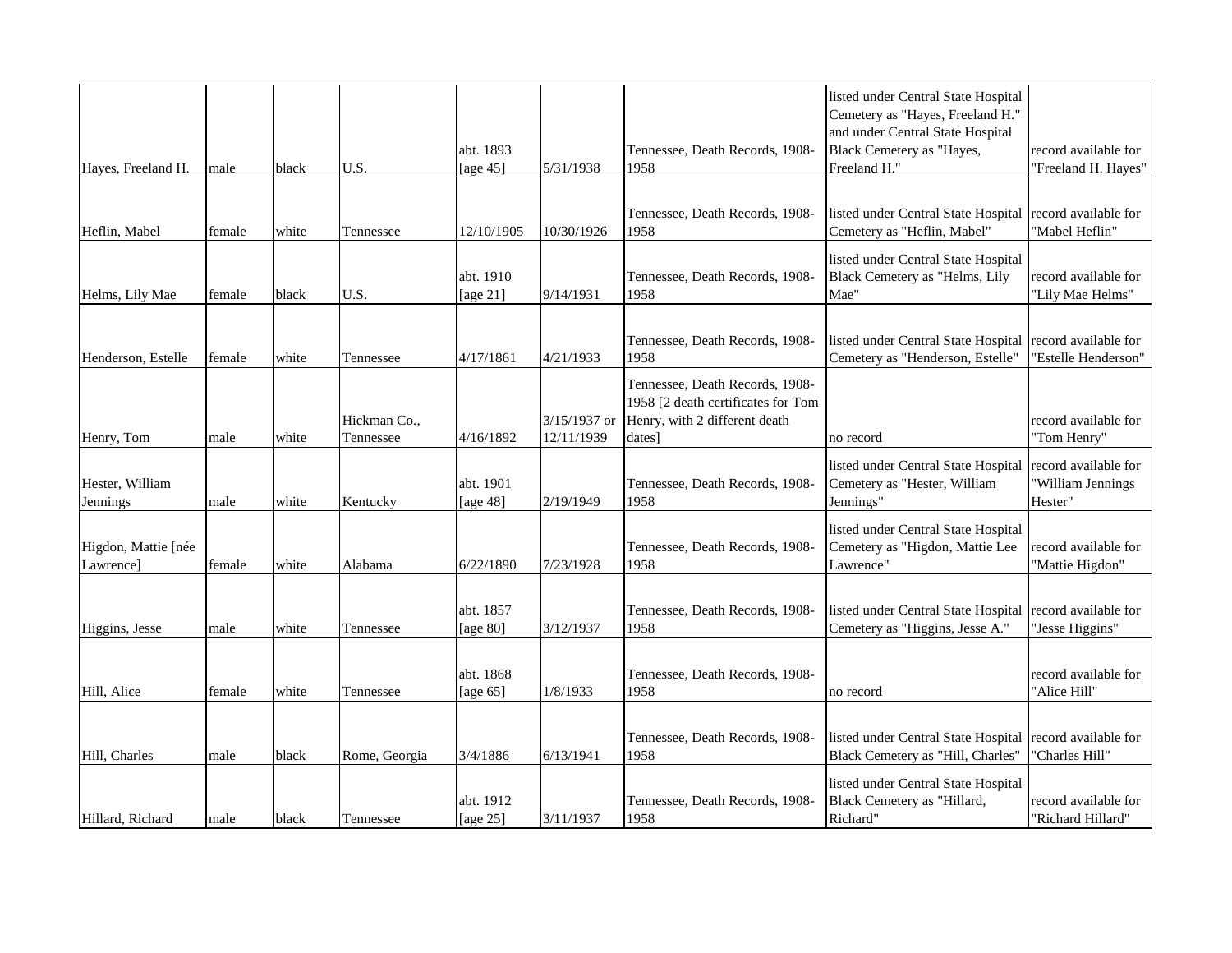| Hinton, Zeb O.              | male   | black | Tennessee                               | abt. 1894<br>[age $40$ ] | 4/24/1934  | Tennessee, Death Records, 1908-<br>1958                                                                                                                                        | listed under Central State Hospital<br>Cemetery as "Hinton, Zebulon O.<br>"Zeb"                                                                                   | record available for<br>"Zeb O. Hinton"         |
|-----------------------------|--------|-------|-----------------------------------------|--------------------------|------------|--------------------------------------------------------------------------------------------------------------------------------------------------------------------------------|-------------------------------------------------------------------------------------------------------------------------------------------------------------------|-------------------------------------------------|
| Hodges, Anna                | female | white | Tennessee                               | 7/20/1868                | 12/28/1931 | Tennessee, Death Records, 1908-<br>1958                                                                                                                                        | no record                                                                                                                                                         | record available for<br>"Anna Hodges"           |
| Holbrook, John              | male   | white | Tennessee                               | abt. 1869<br>[age $64$ ] | 6/3/1933   | Tennessee, Death Records, 1908-<br>1958                                                                                                                                        | listed under Central State Hospital<br>Cemetery as "Holbrook, John"                                                                                               | record available for<br>"John Holbrook"         |
| Holbrook, Margaret          | female | white | Tennessee                               | unknown                  | 6/3/1933   | U.S., Find a Grave Index, 1600s-<br>Current [Not Located In the<br>Tennessee Death Records, 1908-<br>1958, or any other death index,<br>and No Death Certificate<br>Available] | listed under Central State Hospital<br>Cemetery as "Holbrook, Margaret" no record                                                                                 |                                                 |
| Holmes, Mary [née<br>Evans] | female | black | Arkansas                                | abt. 1918<br>[age 23]    | 2/7/1941   | Tennessee, Death Records, 1908-<br>1958                                                                                                                                        | listed under Central State Hospital<br>Cemetery as "Holmes, Mary<br>Evans"                                                                                        | record available for<br>"Mary Holmes"           |
| Holoman, Mollie<br>Lou      | female | black | Tennessee                               | abt. 1896<br>[age 32]    | 4/28/1928  | Tennessee, Death Records, 1908-<br>1958                                                                                                                                        | listed under Central State Hospital<br>Cemetery as "Holoman, Mollie<br>Lou" and under Central State<br><b>Hospital Black Cemetery as</b><br>Holloman, Mollie Lou" | record available for<br>"Mollie Lou<br>Holoman" |
| Holt, Alice [née<br>Spicer] | female | white | Tennessee                               | abt. 1894<br>[age 36]    | 6/7/1930   | Tennessee, Death Records, 1908-<br>1958                                                                                                                                        | listed under Central State Hospital record available for<br>Cemetery as "Holt, Alice Spicer"                                                                      | "Alice Holt"                                    |
| Holt, James                 | male   | black | Tennessee                               | abt. 1837<br>[age 85]    | 12/14/1922 | Tennessee, Death Records, 1908-<br>1958                                                                                                                                        | listed under Central State Hospital<br>Black Cemetery as "Holt, James"                                                                                            | record available for<br>"James Holt"            |
| Hooten, George              | male   | white | <b>Hilham Overton</b><br>Co., Tennessee | 3/20/1892                | 3/29/1942  | Tennessee, Death Records, 1908-<br>1958                                                                                                                                        | listed under Central State Hospital<br>Cemetery as "Hooten, George D."                                                                                            | record available for<br>"George Hooten"         |
| Hoover, Dora                | female | white | Tennessee                               | abt. 1871<br>[age 59]    | 7/29/1930  | Tennessee, Death Records, 1908-<br>1958                                                                                                                                        | listed under Central State Hospital record available for<br>Cemetery as "Hoover, Dora"                                                                            | "Dora Hoover"                                   |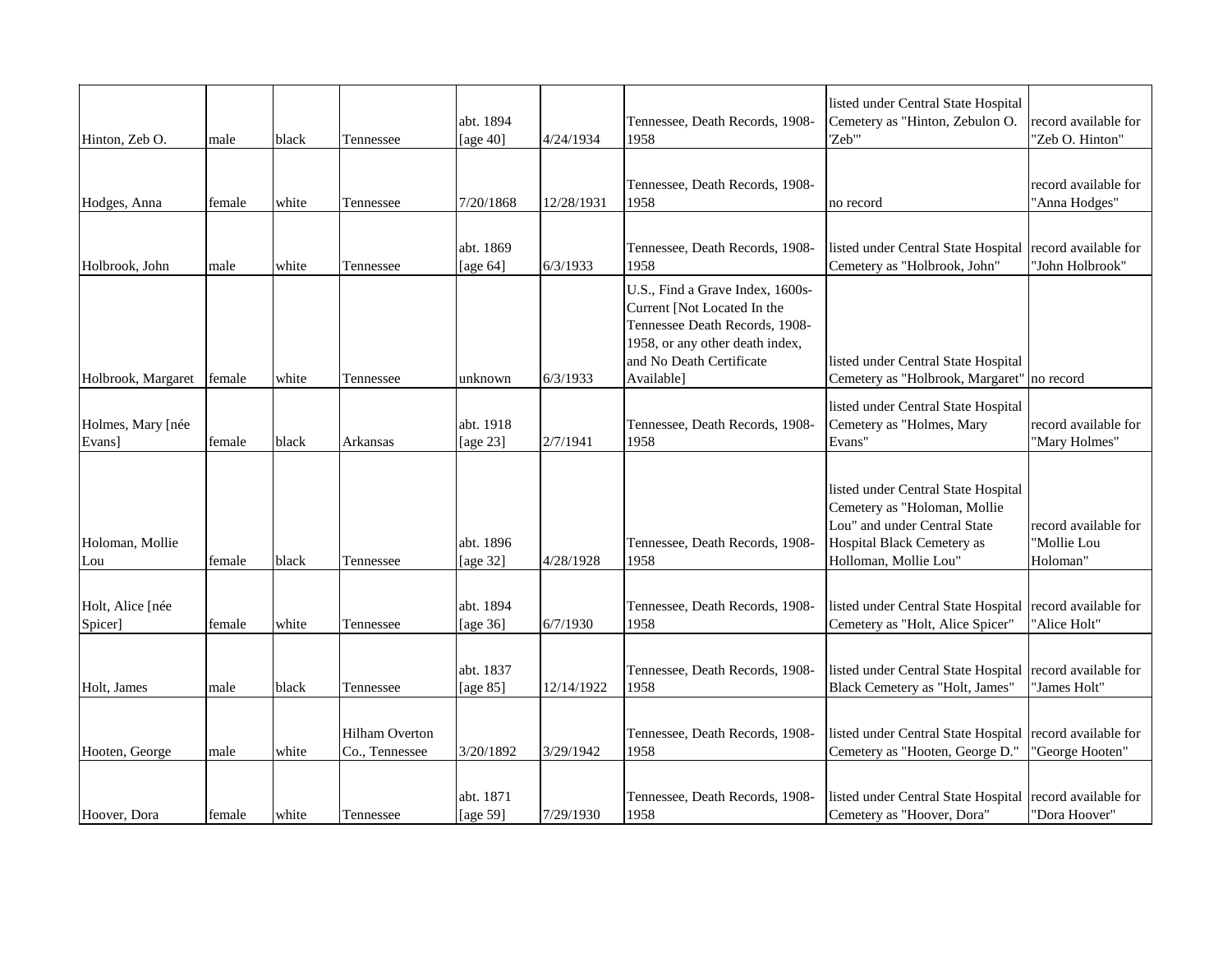| Howard, Martha     | female | black | Tennessee                                                                                                 | 1859                     | 6/9/1925   | Tennessee, Death Records, 1908-<br>1958                                                                                                                                        | listed under Central State Hospital<br>Black Cemetery as "Howard,<br>Martha"                                                                                 | record available for<br>"Martha Howard"    |
|--------------------|--------|-------|-----------------------------------------------------------------------------------------------------------|--------------------------|------------|--------------------------------------------------------------------------------------------------------------------------------------------------------------------------------|--------------------------------------------------------------------------------------------------------------------------------------------------------------|--------------------------------------------|
| Hudson, Missouri   | female | white | Tennessee                                                                                                 | 1847                     | 11/21/1922 | Tennessee, Death Records, 1908-<br>1958                                                                                                                                        | listed under Central State Hospital<br>Cemetery as "Hudson, Missouri<br>Tennessee "Tennie"                                                                   | record available for<br>"Missouri Hudson"  |
| Huffines, Glass    | male   | white | Tennessee                                                                                                 | 1850                     | 11/8/1926  | Tennessee, Death Records, 1908-<br>1958                                                                                                                                        | listed under Central State Hospital<br>Cemetery as "Huffines, Samuel<br>Gilespie 'Glass'"                                                                    | record available for<br>'Glass Huffines"   |
| Huffines, Howard   | male   | white | Tennessee                                                                                                 | abt. 1857<br>[age 70]    | 12/7/1927  | Tennessee, Death Records, 1908-<br>1958                                                                                                                                        | listed under Central State Hospital<br>Cemetery as "Huffines, Henry<br>Howard"                                                                               | record available for<br>"Howard Huffines"  |
| Hughes, Ben        | male   | black | Rutherford Co.,<br>Tennessee                                                                              | abt. 1891<br>[age $46$ ] | 1/8/1937   | Tennessee, Death Records, 1908-<br>1958                                                                                                                                        | no record                                                                                                                                                    | record available for<br>"Ben Hughs"        |
| Hughes, William S. | male   | white | Palmyra,<br>Montgomery Co.,<br>Tennessee                                                                  | 1/29/1886                | 1/7/1927   | U.S., Find a Grave Index, 1600s-<br>Current [Not Located In the<br>Tennessee Death Records, 1908-<br>1958, or any other death index,<br>and No Death Certificate<br>Available] | listed under Central State Hospital<br>Cemetery as "Hughes, William S."                                                                                      | record available for<br>'William Hughes"   |
| Humphrey, J.H.     | male   | white | All records of<br>personal and family<br>history were<br>destroyed in a<br>hospital fire July<br>27, 1928 | abt. 1845<br>[age 84]    | 5/11/1929  | Tennessee, Death Records, 1908-<br>1958                                                                                                                                        | listed under Central State Hospital<br>Cemetery as "Humphrey, J.H."                                                                                          | record available for<br>"J.H. Humphrey"    |
| Hunnicutt, Walter  | male   | white | Johnson City,<br>Tennessee                                                                                | 4/15/1853                | 5/15/1940  | Tennessee, Death Records, 1908-<br>1958                                                                                                                                        | listed under Central State Hospital<br>Cemetery as "Hunnicutt, Walter"                                                                                       | record available for<br>'Walter Hunnicutt" |
| Hunt, Frank        | male   | black | Tennessee                                                                                                 | 5/17/1860                | 4/7/1932   | Tennessee, Death Records, 1908-<br>1958                                                                                                                                        | listed under Central State Hospital<br>Cemetery as "Hunt, Frank" and<br>under Central State Hospital Black record available for<br>Cemetery as "Hunt, Frank" | "Frank Hunt"                               |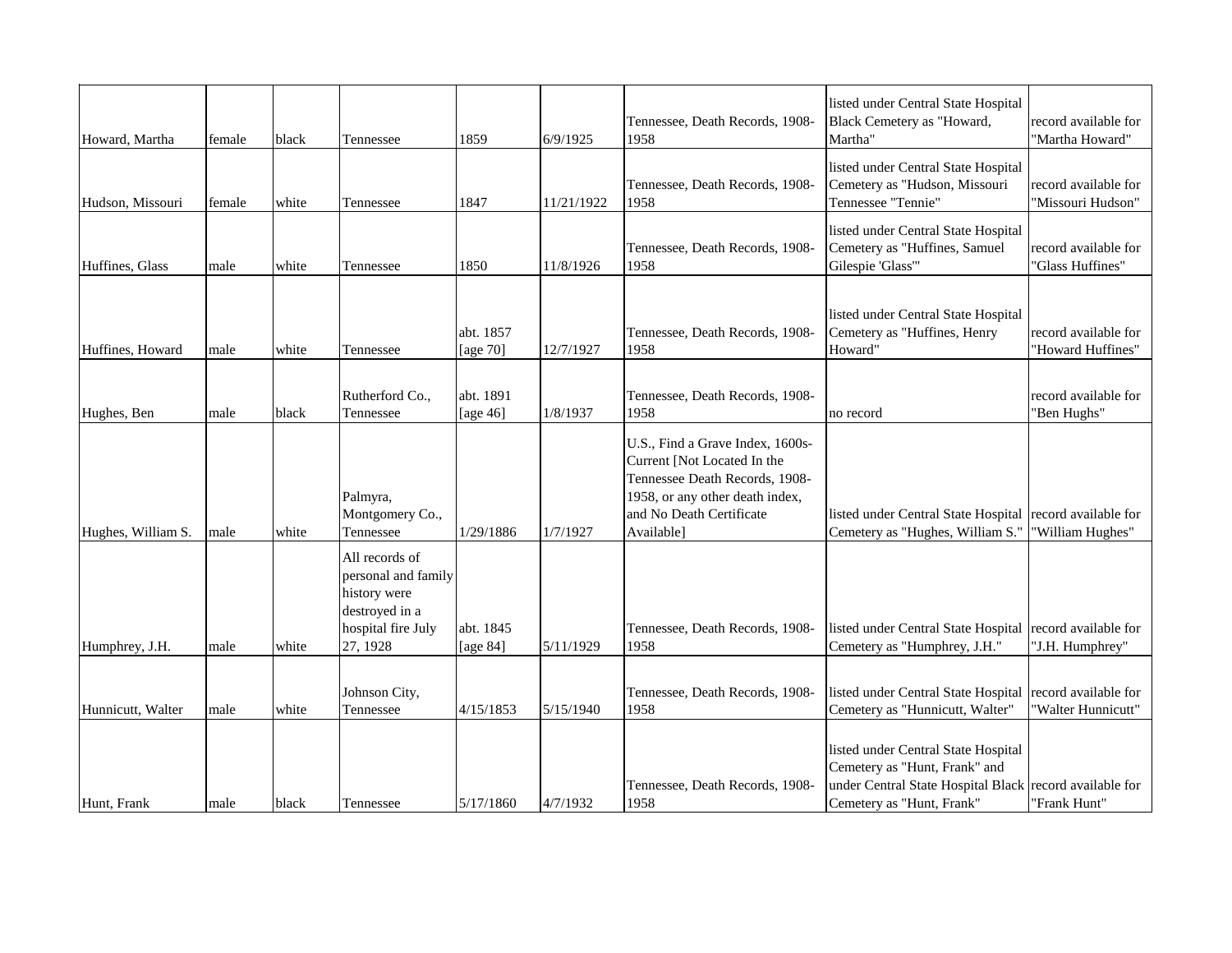|                         |        |         | Personal and family                        |                       |            |                                         |                                                                       |                                        |
|-------------------------|--------|---------|--------------------------------------------|-----------------------|------------|-----------------------------------------|-----------------------------------------------------------------------|----------------------------------------|
|                         |        |         | history destroyed in<br>hospital fire July | abt. 1850             |            | Tennessee, Death Records, 1908-         | listed under Central State Hospital<br>Cemetery as "Hunter, Dr. James | record available for                   |
| Hunter, J.D.            | male   | white   | 27, 1928                                   | [age 79]              | 1/18/1929  | 1958                                    | Drumgoule 'Jim'"                                                      | "J.D. Hunter"                          |
|                         |        |         |                                            |                       |            |                                         | listed under Central State Hospital                                   |                                        |
|                         |        |         |                                            | abt. 1859             |            | Tennessee, Death Records, 1908-         | Black Cemetery as "Hurst,                                             | record available for                   |
| Hurst, Charles          | male   | black   | Ohio                                       | [age 67]              | 4/22/1926  | 1958                                    | Charles"                                                              | "Charles Hurst"                        |
|                         |        |         |                                            |                       |            |                                         |                                                                       |                                        |
| Irwin [or Erwin],       |        |         |                                            | abt. 1858             |            | Tennessee, Death Records, 1908-         |                                                                       | record available for                   |
| Ann                     | female | black   | Alabama                                    | [age 77]              | 1/26/1935  | 1958                                    | no record                                                             | "Ann Irwin"                            |
|                         |        |         |                                            |                       |            |                                         |                                                                       |                                        |
| Irwin, Chess            |        | black   |                                            |                       |            | Tennessee, Death Records, 1908-<br>1958 |                                                                       | record available for<br>"Chess Irwin"  |
|                         | male   |         | unknown                                    | 4/1/1873              | 5/24/1935  |                                         | no record                                                             |                                        |
|                         |        |         |                                            |                       |            | Tennessee, Death Records, 1908-         |                                                                       |                                        |
| Ivy, Gid [Sid]          | male   | Mexican | Putnam County,<br>Tennessee                | 5/22/1861             | 3/24/1927  | 1958                                    | no record                                                             | record available for<br>'Gid Ivy"      |
|                         |        |         |                                            |                       |            | Tennessee, Death Records, 1908-         |                                                                       |                                        |
|                         |        |         |                                            |                       |            | 1958 [date of birth and death are       |                                                                       |                                        |
|                         |        |         |                                            | abt. 1839             |            | both listed as Nov. 24, 1914, but       | listed under Central State Hospital                                   |                                        |
| Jackson, James          | male   | white   | unknown                                    | [age 75]              | 11/24/1914 | the age at death is listed as 75]       | Cemetery as "Jackson, James"                                          | no record                              |
|                         |        |         |                                            |                       |            |                                         |                                                                       |                                        |
|                         |        |         |                                            |                       |            | Tennessee, Death Records, 1908-         | listed under Central State Hospital record available for              |                                        |
| Jackson, Manuel         | male   | white   | Tennessee                                  | 7/31/1912             | 1/27/1933  | 1958                                    | Cemetery as "Jackson, Manuel"                                         | "Manuel Jackson"                       |
|                         |        |         |                                            |                       |            |                                         |                                                                       |                                        |
| Jackson, Nora           | female | white   | Tennessee                                  | abt. 1873<br>[age 57] | 11/30/1930 | Tennessee, Death Records, 1908-<br>1958 | no record                                                             | record available for<br>'Nora Jackson" |
|                         |        |         |                                            |                       |            |                                         |                                                                       |                                        |
|                         |        |         |                                            |                       |            | Tennessee, Death Records, 1908-         | listed under Central State Hospital                                   | record available for                   |
| Jared, Alice            | female | white   | Tennessee                                  | 1865                  | 8/1/1919   | 1958                                    | Cemetery as "Jared, Ruth Alice"                                       | "Alice Jared"                          |
|                         |        |         |                                            |                       |            |                                         |                                                                       |                                        |
|                         |        |         |                                            |                       |            |                                         |                                                                       |                                        |
|                         |        |         |                                            |                       |            | Tennessee, Death Records, 1908-         | listed under Central State Hospital record available for              |                                        |
| Jeannett, L.Z.          | male   | white   | Tennessee                                  | 7/1/1907              | 7/22/1941  | 1958                                    | Cemetery as "Jennette, L.Z."                                          | "L.Z. Jeannett"                        |
|                         |        |         |                                            |                       |            |                                         | listed under Central State Hospital                                   | record available for                   |
| Jeffries [or Jeffress], |        |         |                                            | February              |            | Tennessee, Death Records, 1908-         | Cemetery as "Jeffress, Rufus                                          | 'Rufus King Jeffries                   |
| <b>Rufus King</b>       | male   | white   | Kentucky                                   | 1859                  | 8/30/1940  | 1958                                    | King"                                                                 | or Jeffress"                           |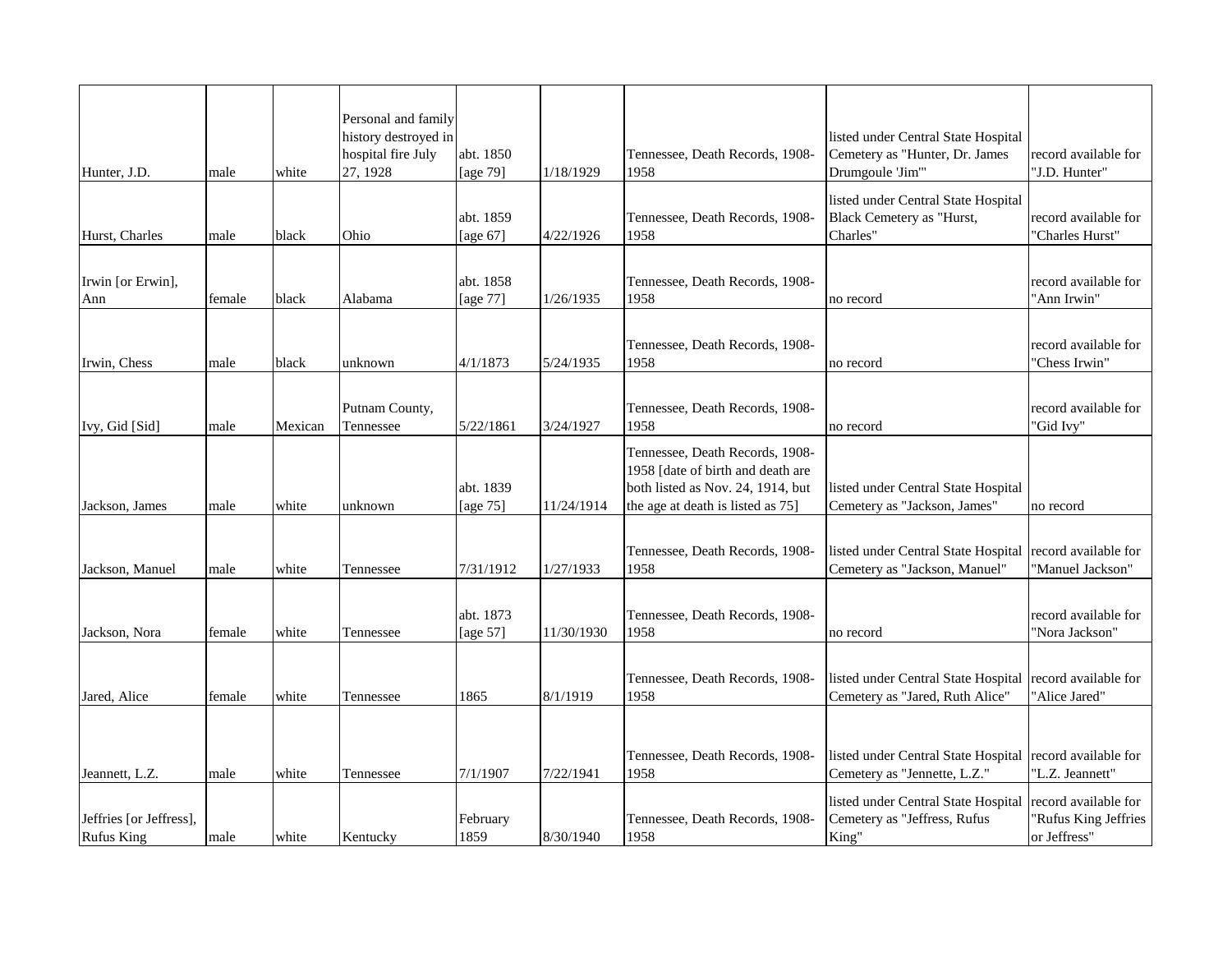| Jenkins, Jesse E.                                   | male   | white | Tennessee                    | 12/6/1870             | 4/14/1935  | Tennessee, Death Records, 1908-<br>1958                                                                                                                                        | listed under Central State Hospital<br>Cemetery as "Jenkins, Jesse E."            | record available for<br>'Jesse E. Jenkins" |
|-----------------------------------------------------|--------|-------|------------------------------|-----------------------|------------|--------------------------------------------------------------------------------------------------------------------------------------------------------------------------------|-----------------------------------------------------------------------------------|--------------------------------------------|
| Jennings, Ophelia                                   | female | black | Tennessee                    | unknown               | 11/28/1916 | Tennessee, Death Records, 1908-<br>1958                                                                                                                                        | listed under Central State Hospital<br>Black Cemetery as "Jennings,<br>Ophelia"   | record available for<br>"Ophelia Jennings" |
|                                                     |        |       |                              |                       |            |                                                                                                                                                                                |                                                                                   |                                            |
| Johns, Georgia [née<br>Britt]                       | female | white | Tennessee                    | 5/16/1909             | 10/6/1928  | Tennessee, Death Records, 1908-<br>1958                                                                                                                                        | listed under Central State Hospital<br>Cemetery as "Johns, Georgia Britt"         | record available for<br>"Georgia Johns"    |
| Johns, Mary Lou                                     | female | white | Tennessee                    | abt. 1878<br>[age 53] | 7/24/1931  | Tennessee, Death Records, 1908-<br>1958                                                                                                                                        | no record                                                                         | record available for<br>"Mary Lou Johns"   |
|                                                     |        |       |                              |                       |            |                                                                                                                                                                                |                                                                                   |                                            |
| Johnson, Edward                                     | male   | white | Cocke Co.,<br>Tennessee      | 3/3/1884              | 2/17/1940  | Tennessee, Death Records, 1908-<br>1958                                                                                                                                        | listed under Central State Hospital<br>Cemetery as "Johnson, Edward"              | record available for<br>"Edward Johnson"   |
| Johnson, John                                       | male   | black | unknown                      | abt. 1901<br>[age 30] | 4/30/1931  | Tennessee, Death Records, 1908-<br>1958                                                                                                                                        | listed under Central State Hospital<br>Black Cemetery as "Johnson,<br>John"       | record available for<br>"John Johnson"     |
| Johnson, Mattie [or<br>Mathis] [née Jenkins] female |        | black | Tennessee                    | 5/1/1848              | 12/5/1924  | Tennessee, Death Records, 1908-<br>1958 [listed in the transcribed<br>index as Mathis Johnson]                                                                                 | listed under Central State Hospital<br>Black Cemetery as "Johnson,<br>Mattie"     | record available for<br>'Mattie Johnson'   |
| Jones, Belle                                        | female | black | Tennessee                    | 1883                  | 5/17/1918  | Tennessee, Death Records, 1908-<br>1958 [listed in the transcribed<br>index as Colonel Belle Jones (Col<br>after name is for Colored, not<br>Colonel)                          | listed under Central State Hospital<br>Black Cemetery as "Jones, Belle"           | no record                                  |
|                                                     |        |       |                              |                       |            |                                                                                                                                                                                |                                                                                   |                                            |
| Jones, Grant                                        | male   | black | Williamson Co.,<br>Tennessee | 2/9/1900              | 3/13/1938  | Tennessee, Death Records, 1908-<br>1958                                                                                                                                        | listed under Central State Hospital<br>Black Cemetery as "Jones, Grant"           | record available for<br>'Grant Jones"      |
| Jones, William                                      | male   | white | unknown                      | abt. 1860<br>[age 75] | 10/7/1935  | Tennessee, Death Records, 1908-<br>1958                                                                                                                                        | no record                                                                         | record available for<br>'William Jones''   |
| Jordan, Medicus R.                                  | male   | white | Rutherford Co.,<br>Tennessee | March 1886            | 1918       | U.S., Find a Grave Index, 1600s-<br>Current [Not Located In the<br>Tennessee Death Records, 1908-<br>1958, or any other death index,<br>and No Death Certificate<br>Available] | listed under Central State Hospital<br>Cemetery as "Jordan, Medicus R." no record |                                            |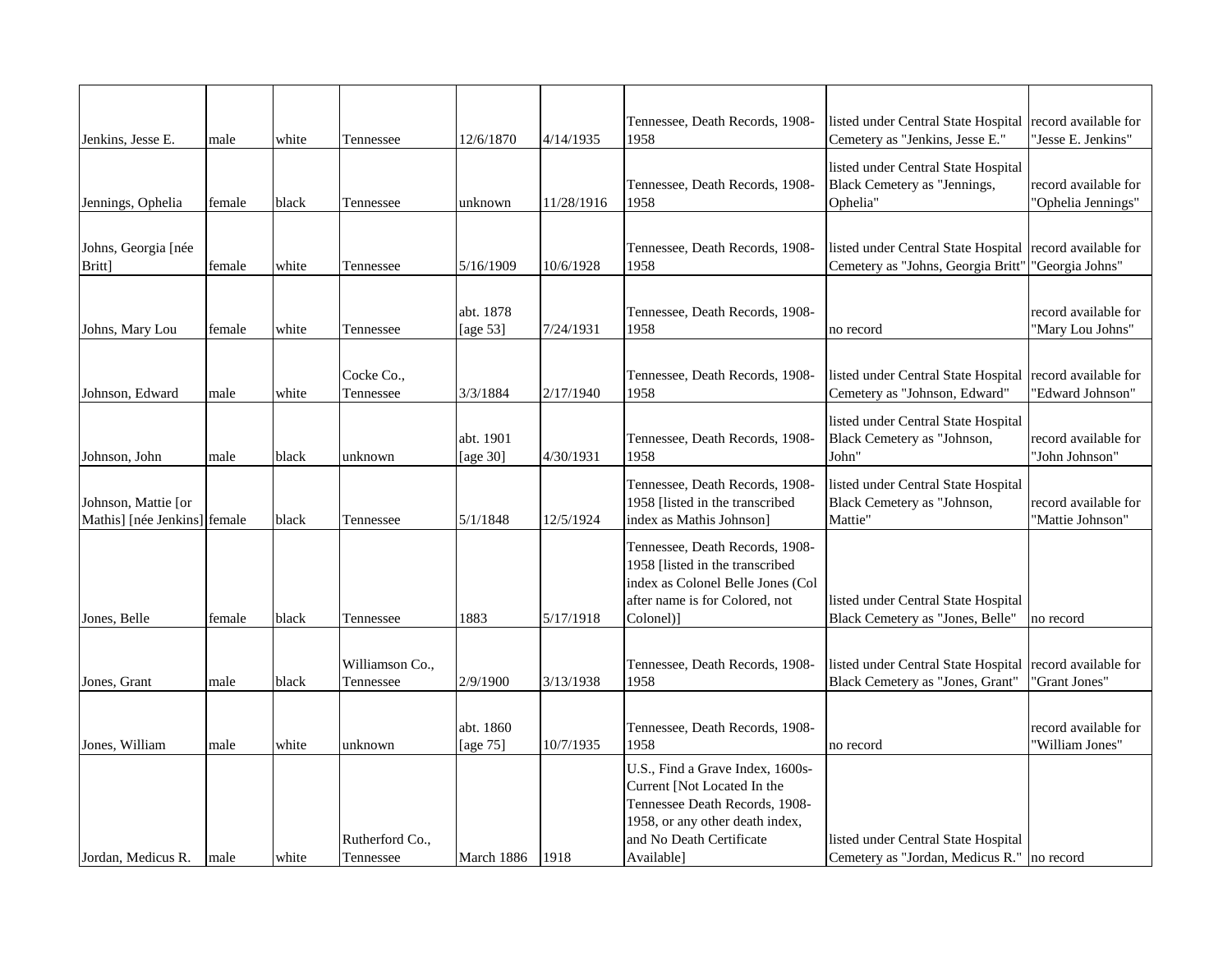| Julian, Lizzie                | female | white | Tennessee                                                            | abt. 1859<br>[age 73]    | 9/25/1932  | Tennessee, Death Records, 1908-<br>1958                                                       | listed under Central State Hospital<br>Cemetery as "Julian, Mrs.<br>Elizabeth 'Lizzie' Brown"                                                              | record available for<br>"Lizzie Julian"  |
|-------------------------------|--------|-------|----------------------------------------------------------------------|--------------------------|------------|-----------------------------------------------------------------------------------------------|------------------------------------------------------------------------------------------------------------------------------------------------------------|------------------------------------------|
| Keith, Jim                    | male   | black | Tennessee                                                            | abt. 1884<br>[age 47]    | 8/4/1931   | Tennessee, Death Records, 1908-<br>1958                                                       | listed under Central State Hospital<br>Cemetery as "Keith, Jim" and<br>under Central State Hospital Black record available for<br>Cemetery as "Kieth, Jim" | "Jim Keith"                              |
| Keith, Mary Ann               | female | white | Personal and family<br>history destroyed<br>by fire July 27,<br>1928 | abt. 1870<br>[age 60]    | 3/6/1930   | Tennessee, Death Records, 1908-<br>1958                                                       | listed under Central State Hospital record available for<br>Cemetery as "Keith, Mary Ann"                                                                  | "Mary Ann Keith"                         |
| Keller, Lucy                  | female | black | unknown                                                              | abt. 1885<br>[age 47]    | 1/23/1932  | Tennessee, Death Records, 1908-<br>1958                                                       | listed under Central State Hospital<br>Black Cemetery as "Keller, Lucy"                                                                                    | record available for<br>"Lucy Keller"    |
| Kelley, Nettie                | female | white | Tennessee                                                            | abt. 1888<br>[age 44]    | 4/6/1932   | Tennessee, Death Records, 1908-<br>1958                                                       | listed under Central State Hospital<br>Cemetery as "Kelley, Nettie"                                                                                        | record available for<br>"Nettie Kelley"  |
| Kelly, Frank M.               | male   | white | Tennessee                                                            | abt. 1886<br>[age 48]    | 6/15/1934  | Tennessee, Death Records, 1908-<br>1958                                                       | listed under Central State Hospital<br>Cemetery as "Kelly, Frank M."                                                                                       | record available for<br>'Frank M. Kelly" |
| Kelly, John                   | male   | white | Tennessee                                                            | abt. 1863<br>[age $75$ ] | 7/1/1938   | Tennessee, Death Records, 1908-<br>1958                                                       | no record                                                                                                                                                  | record available for<br>"John Kelly"     |
| Kelso, Maggie [née<br>Bishop] | female | black | Tennessee                                                            | abt. 1878<br>[age 58]    | 9/7/1936   | Tennessee, Death Records, 1908-<br>1958 [listed in the transcribed<br>index as Maggie Kelson] | no record                                                                                                                                                  | record available for<br>"Maggie Kelso"   |
| Kennerly, K.D.                | male   | white | Tennessee                                                            | abt. 1858<br>[age 73]    | 11/24/1931 | Tennessee, Death Records, 1908-<br>1958                                                       | listed under Central State Hospital<br>Cemetery as "Kinnerly, Kim<br>Duncan"                                                                               | record available for<br>'K.D. Kennerly"  |
| Kercheval, Bill               | male   | black | unknown                                                              | abt. 1871<br>[age 59]    | 3/27/1930  | Tennessee, Death Records, 1908-<br>1958                                                       | listed under Central State Hospital<br>Black Cemetery as "Kercheval<br>Bill"                                                                               | record available for<br>'Bill Kercheval" |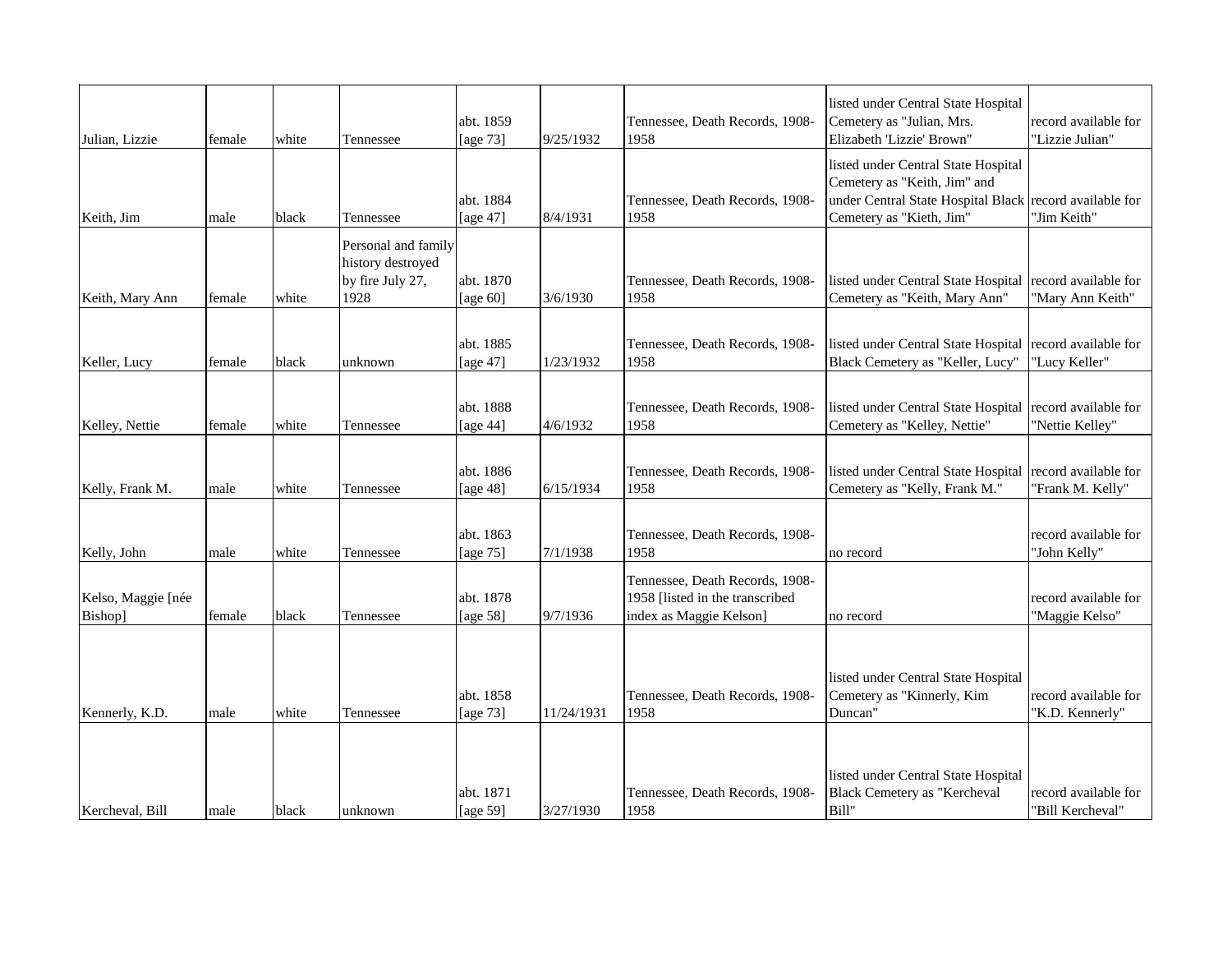| Key, Myrte [née<br>Schot]  | female | white | Kentucky                  | 8/16/1890                | 12/29/1925 | Tennessee, Death Records, 1908-<br>1958 [lists her as white, while<br>Find a Grave lists her in the black<br>section of the cemetery | listed under Central State Hospital<br>Cemetery as "Key, Myrtle Scott"<br>and under Central State Hospital<br>Black Cemetery as "Key, Myrtle"                      | record available for<br>"Myrte Key"              |
|----------------------------|--------|-------|---------------------------|--------------------------|------------|--------------------------------------------------------------------------------------------------------------------------------------|--------------------------------------------------------------------------------------------------------------------------------------------------------------------|--------------------------------------------------|
| Kimes, Luther<br>Winton    | male   | white | Tennessee                 | 2/5/1884                 | 9/10/1925  | Tennessee, Death Records, 1908-<br>1958                                                                                              | listed under Central State Hospital<br>Cemetery as "Kimes, Luther<br>Winton"                                                                                       | record available for<br>"Luther Winton<br>Kimes" |
| Kinsey, John Wesley   male |        | white | Tennessee                 | 6/13/1869                | 1/30/1943  | Tennessee, Death Records, 1908-<br>1958                                                                                              | listed under Central State Hospital<br>Cemetery as "Kinsey, John<br>Wesley"                                                                                        | record available for<br>"John Wesley<br>Kinsey"  |
| Kite, Homer                | male   | white | Unicoi Co.,<br>Tennessee  | abt. 1917<br>[age $25$ ] | 10/1/1942  | Tennessee, Death Records, 1908-<br>1958                                                                                              | listed under Central State Hospital<br>Cemetery as "Kite, Homer"                                                                                                   | record available for<br>"Homer Kite"             |
| Krisle, Monroe             | male   | white | Tennessee                 | 4/29/1860                | 1/6/1934   | Tennessee, Death Records, 1908-<br>1958                                                                                              | listed under Central State Hospital record available for<br>Cemetery as "Krisle, Monroe"                                                                           | "Monroe Krisle"                                  |
| Lanier, James              | male   | white | Tennessee                 | abt. 1872<br>[age $63$ ] | 11/4/1935  | Tennessee, Death Records, 1908-<br>1958                                                                                              | listed under Central State Hospital record available for<br>Cemetery as "Lanier, James"                                                                            | "James Lanier"                                   |
| Larsen, J.T.               | male   | white | Denmark                   | abt. 1867<br>[age $64$ ] | 6/5/1931   | Tennessee, Death Records, 1908-<br>1958                                                                                              | no record                                                                                                                                                          | record available for<br>"J.T. Larsen"            |
| Leath, William<br>Henry    | male   | white | Haywood Co.,<br>Tennessee | abt. 1873<br>[age $65$ ] | 8/31/1938  | Tennessee, Death Records, 1908-<br>1958                                                                                              | listed under Central State Hospital<br>Cemetery as "Leath, William<br>Henry"                                                                                       | record available for<br>"William Henry<br>Leath" |
| Lester, George             | male   | black | Tennessee                 | abt. 1877<br>[age 55]    | 6/27/1932  | Tennessee, Death Records, 1908-<br>1958                                                                                              | listed under Central State Hospital<br>Cemetery as "Lester, George" and<br>under Central State Hospital Black record available for<br>Cemetery as "Lester, George" | "George Lester"                                  |
| Lewis, Jim                 | male   | white | Tennessee                 | 1842                     | 12/23/1918 | Tennessee, Death Records, 1908-<br>1958                                                                                              | listed under Central State Hospital<br>Cemetery as "Lewis, James<br>Meridith 'Jim'"                                                                                | record available for<br>"Jim Lewis"              |
| Livingston, Alex           | male   | black | unknown                   | abt. 1857<br>[age $70$ ] | 4/1/1927   | Tennessee, Death Records, 1908-<br>1958                                                                                              | listed under Central State Hospital<br>Black Cemetery as "Livingston,<br>Alex"                                                                                     | record available for<br>"Alex Livingston"        |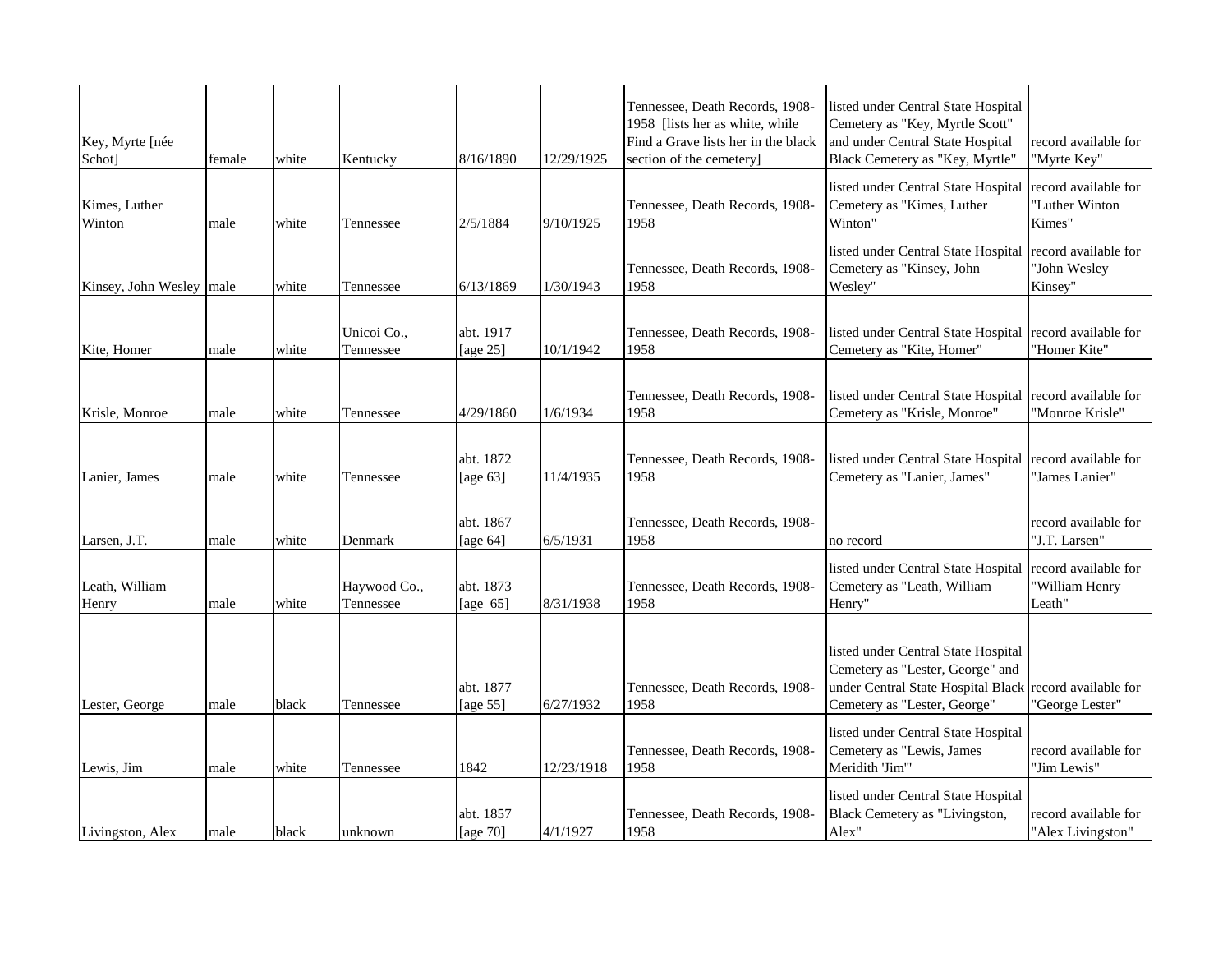|                            |        |       |                             |                          |           | Tennessee, Death Records, 1908-         | listed under Central State Hospital record available for              |                                          |
|----------------------------|--------|-------|-----------------------------|--------------------------|-----------|-----------------------------------------|-----------------------------------------------------------------------|------------------------------------------|
| Logan, I.A. [or L.A.] male |        | white | Tennessee                   | 1860                     | 1/26/1926 | 1958                                    | Cemetery as "Logan, I.A."                                             | "I.A. Logan"                             |
|                            |        |       |                             |                          |           |                                         |                                                                       |                                          |
| Lonas, Piney               |        |       |                             | abt. 1858<br>[age 70]    | 8/1/1928  | Tennessee, Death Records, 1908-<br>1958 | listed under Central State Hospital<br>Cemetery as "Lonas Piney"      | record available for<br>"Piney Lonas"    |
|                            | male   | white | unknown                     |                          |           |                                         |                                                                       |                                          |
|                            |        |       |                             |                          |           |                                         |                                                                       |                                          |
|                            | male   | black | unknown                     | abt. 1880<br>[age $50$ ] | 3/22/1930 | Tennessee, Death Records, 1908-<br>1958 | listed under Central State Hospital<br>Black Cemetery as "Long, Arch" | record available for<br>"Arch Long"      |
| Long, Arch                 |        |       |                             |                          |           |                                         |                                                                       |                                          |
|                            |        |       |                             |                          |           |                                         | listed under Central State Hospital                                   | record available for                     |
| Long, Emily<br>Mitylene    | female | white | Alabama                     | 8/19/1890                | 5/16/1943 | Tennessee, Death Records, 1908-<br>1958 | Cemetery as "Long, Emily<br>Mitylene"                                 | "Emily Mitylene<br>Long"                 |
|                            |        |       |                             |                          |           |                                         |                                                                       |                                          |
|                            |        |       |                             |                          |           |                                         |                                                                       |                                          |
| Long, Vennie               | female | white | Cumberland Co.,<br>Kentucky | 8/18/1910                | 6/27/1934 | Tennessee, Death Records, 1908-<br>1958 | listed under Central State Hospital<br>Cemetery as "Long, Vennie"     | record available for<br>"Vennie Long"    |
|                            |        |       |                             |                          |           |                                         |                                                                       |                                          |
|                            |        |       |                             |                          |           |                                         | listed under Central State Hospital                                   |                                          |
| Lunsford, Grady            |        | black | unknown                     | 1913                     | 5/29/1940 | Tennessee, Death Records, 1908-<br>1958 | Black Cemetery as "Lunsford,<br>Grady"                                | record available for<br>"Grady Lunsford" |
|                            | male   |       |                             |                          |           |                                         |                                                                       |                                          |
|                            |        |       |                             |                          |           |                                         |                                                                       |                                          |
| Lyles, Abe                 | male   | black | Tennessee                   | 1851                     | 8/9/1925  | Tennessee, Death Records, 1908-<br>1958 | listed under Central State Hospital<br>Black Cemetery as "Lyles, Abe" | record available for<br>"Abe Lyles"      |
|                            |        |       |                             |                          |           |                                         |                                                                       |                                          |
|                            |        |       |                             | abt. 1863 or             |           |                                         |                                                                       |                                          |
|                            |        |       |                             | 1868 [age 55             |           | Tennessee, Death Records, 1908-         | listed under Central State Hospital record available for              |                                          |
| Lynn, Erm                  | female | white | Tennessee                   | or $60$ ]                | 10/4/1923 | 1958                                    | Cemetery as "Lynn, Erm"                                               | 'Erm Lynn"                               |
|                            |        |       |                             |                          |           |                                         |                                                                       |                                          |
|                            |        |       |                             |                          |           |                                         | listed under Central State Hospital                                   |                                          |
|                            |        |       |                             |                          |           |                                         | Cemetery as "Madewell, Jane" and                                      |                                          |
| Madewell, Jane             |        |       |                             | abt. 1850                |           | Tennessee, Death Records, 1908-         | under Central State Hospital Black                                    | record available for                     |
| [McGroom]                  | female | black | Tennessee                   | [age 73]                 | 2/10/1923 | 1958                                    | Cemetery as "Madewell, Jane"                                          | "Jane Madewell"                          |
|                            |        |       |                             |                          |           | Tennessee, Death Records, 1908-         |                                                                       |                                          |
| Malvjiau, Martha           |        |       |                             |                          |           | 1958 [listed in the transcribed         | listed under Central State Hospital                                   | record available for                     |
| [née Pendergrass]          | female | white | Tennessee                   | 1854                     | 1/9/1923  | index as Martha Malejion]               | Cemetery as "Malvjiau, Martha"                                        | "Martha Malvjiau"                        |
|                            |        |       |                             |                          |           |                                         |                                                                       |                                          |
|                            |        |       |                             | abt. 1849                |           | Tennessee, Death Records, 1908-         | listed under Central State Hospital record available for              |                                          |
| Maneese, Jackie            | female | white | Tennessee                   | [age 83]                 | 7/18/1932 | 1958                                    | Cemetery as "Maneese, Jackie"                                         | "Jackie Maneese"                         |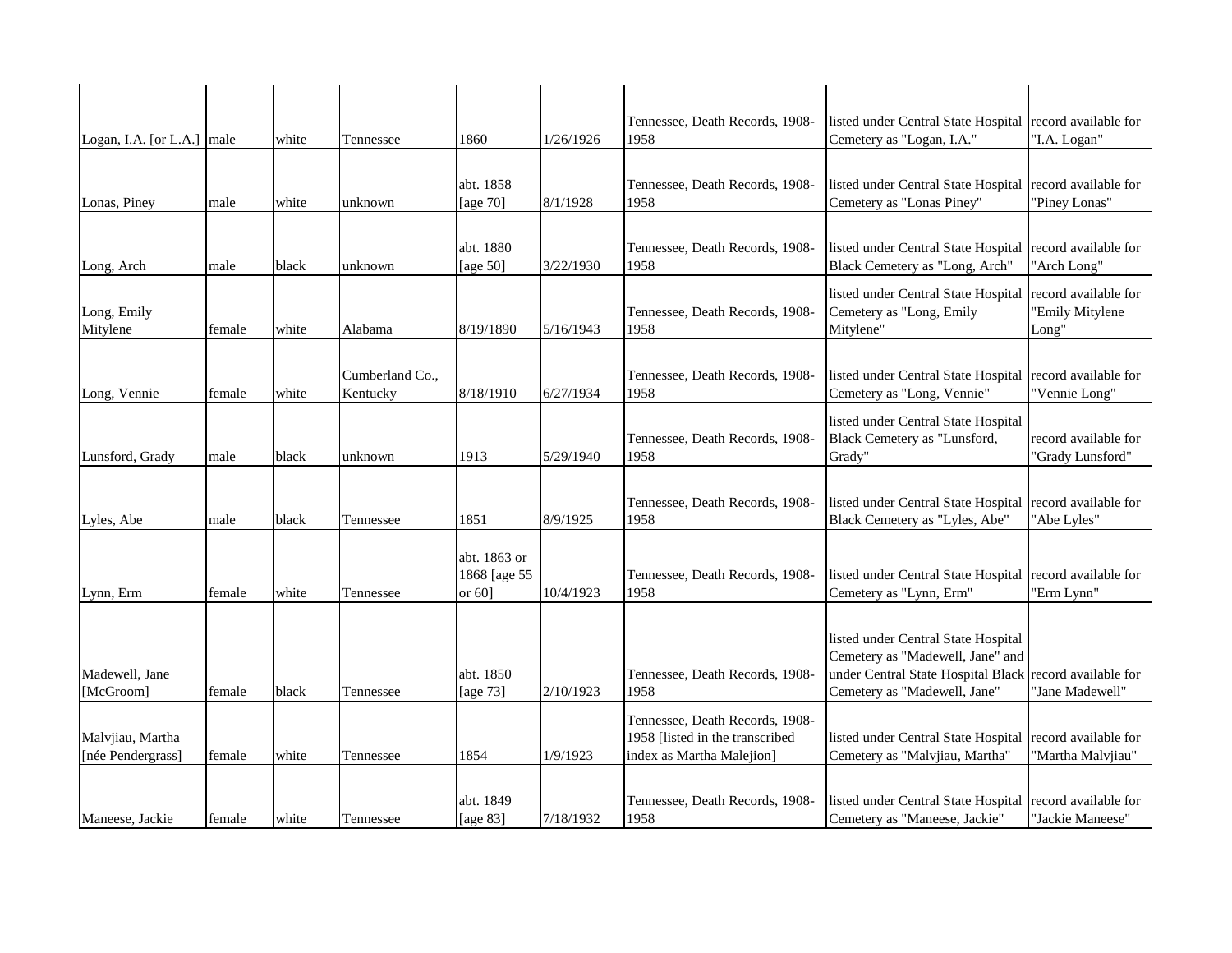| Mangrum, Wash                | male   | white | Tennessee                   | abt. 1888<br>[age 39]    | 8/5/1927   | Tennessee, Death Records, 1908-<br>1958                                                                                                                                        | listed under Central State Hospital record available for<br>Cemetery as "Mangrum, Wash" | "Wash Mangrum"                                       |
|------------------------------|--------|-------|-----------------------------|--------------------------|------------|--------------------------------------------------------------------------------------------------------------------------------------------------------------------------------|-----------------------------------------------------------------------------------------|------------------------------------------------------|
| Marler, R.M.                 | male   | white | Tennessee                   | abt. 1876                | 6/29/1911  | Tennessee, Death Records, 1908-<br>1958                                                                                                                                        | listed under Central State Hospital<br>Cemetery as "Marler, Rufus<br>Mattison"          | no record                                            |
| Marshall, Sam                | male   | black | Tennessee                   | 4/8/1907                 | 2/17/1949  | Tennessee, Death Records, 1908-<br>1958                                                                                                                                        | listed under Central State Hospital<br>Black Cemetery as "Marshall,<br>Sam"             | record available for<br>'Sam Marshall'               |
| Martin, Bob                  | male   | black | Tennessee                   | abt. 1865<br>[age $65$ ] | 12/15/1930 | Tennessee, Death Records, 1908-<br>1958                                                                                                                                        | listed under Central State Hospital<br>Black Cemetery as "Martin, Bob"                  | record available for<br>"Bob Martin"                 |
| Martin, Josie                | female | black | Dixon Springs,<br>Tennessee | 8/1/1870                 | 10/6/1944  | Tennessee, Death Records, 1908-<br>1958                                                                                                                                        | listed under Central State Hospital<br>Cemetery as "Martin, Josie May<br>Jackson"       | record available for<br>"Josie Martin"               |
| Martin, William              | male   | black | Tennessee                   | abt. 1881<br>[age $51$ ] | 2/25/1932  | Tennessee, Death Records, 1908-<br>1958                                                                                                                                        | listed under Central State Hospital<br>Black Cemetery as "Martin,<br>William"           | record available for<br>'William Martin"             |
| May, Hester                  | female | white | Tennessee                   | abt. 1866<br>[age 66]    | 12/23/1932 | Tennessee, Death Records, 1908-<br>1958                                                                                                                                        | listed under Central State Hospital<br>Cemetery as "May, Miss Hester<br>A."             | record available for<br>"Hester May"                 |
| Mayberry, Myrtle             | female | black | Tennessee                   | 1901                     | 8/17/1922  | Tennessee, Death Records, 1908-<br>1958                                                                                                                                        | listed under Central State Hospital<br>Black Cemetery as "Mayberry,<br>Myrtle"          | record available for<br>"Myrtle Mayberry"            |
| McBay, Clara [née<br>Howell] | female | white | Lincoln Co.,<br>Tennessee   | 6/22/1896                | 1/31/1942  | Tennessee, Death Records, 1908-<br>1958                                                                                                                                        | listed under Central State Hospital<br>Cemetery as "McBay, Clara<br>Howell Price"       | record available for<br>'Clara Howell<br>McBay"      |
| McClelland, Emma             | female | black | unknown                     | unknown                  | 10/30/1925 | U.S., Find a Grave Index, 1600s-<br>Current [Not Located In the<br>Tennessee Death Records, 1908-<br>1958, or any other death index,<br>and No Death Certificate<br>Available] | listed under Central State Hospital<br>Black Cemetery as "McClelland,<br>Emma"          | no record                                            |
| McClelland, James<br>Hardie  | male   | white | Tennessee                   | 8/23/1869                | 10/10/1923 | Tennessee, Death Records, 1908-<br>1958                                                                                                                                        | listed under Central State Hospital<br>Cemetery as "McClelland, James<br>Hardie"        | record available for<br>'James Hardie<br>McClelland" |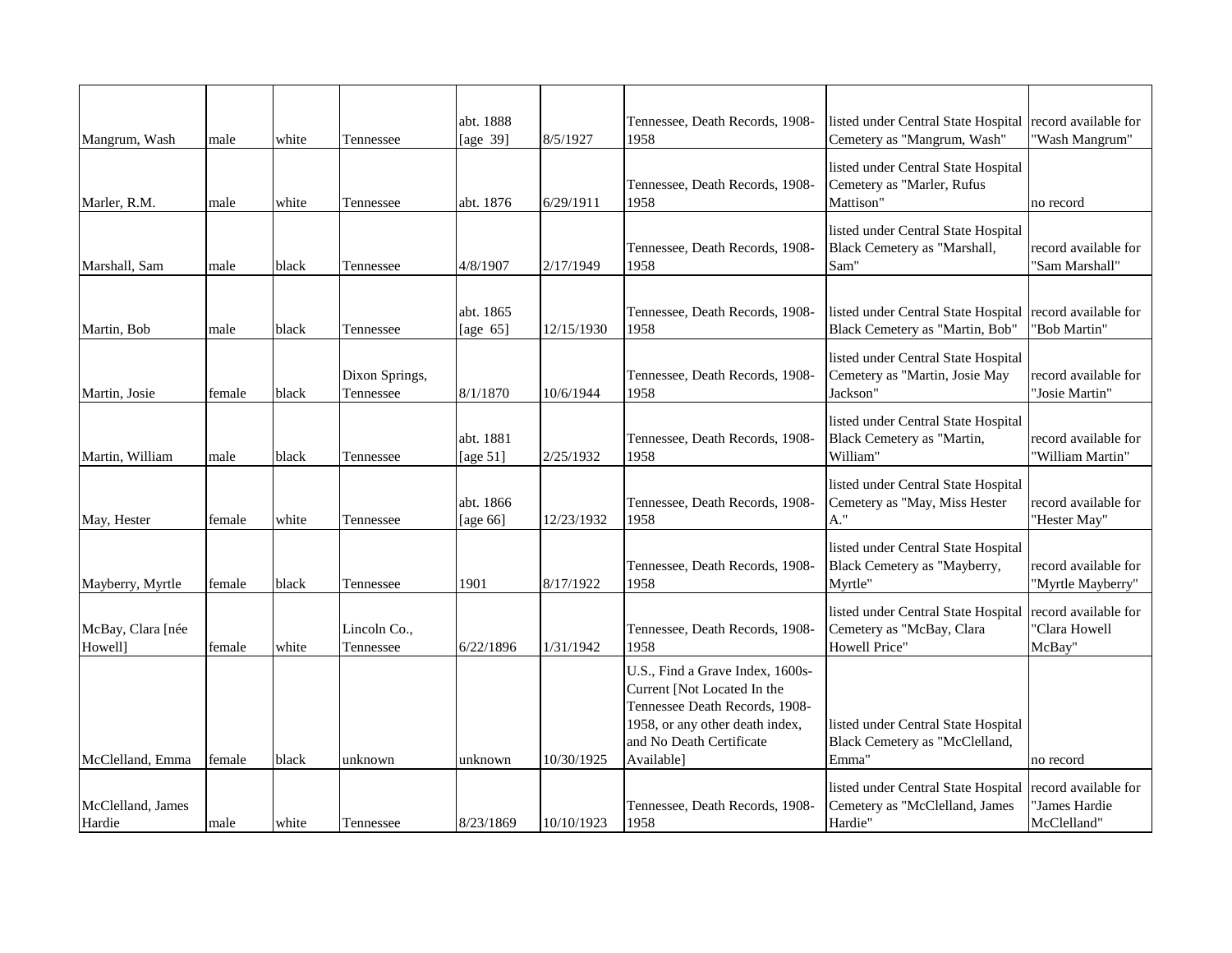| McClennon, Ellen                                                                | female | black | Tennessee                                                               | 1880                  | 12/16/1923 | Tennessee, Death Records, 1908-<br>1958 | listed under Central State Hospital<br>Black Cemetery as "McClennon,<br>Ellen"             | record available for<br>'Ellen McClennon"     |
|---------------------------------------------------------------------------------|--------|-------|-------------------------------------------------------------------------|-----------------------|------------|-----------------------------------------|--------------------------------------------------------------------------------------------|-----------------------------------------------|
| McCord, Eary                                                                    | female | white | Tennessee                                                               | 3/5/1902              | 9/18/1934  | Tennessee, Death Records, 1908-<br>1958 | listed under Central State Hospital<br>Cemetery as "McCord, Era 'Eary"                     | record available for<br>"Eary McCord"         |
| McCord, Freeman                                                                 | male   | black | Tennessee                                                               | 1898                  | 10/12/1923 | Tennessee, Death Records, 1908-<br>1958 | listed under Central State Hospital<br>Black Cemetery as "McCord,<br>Freeman"              | record available for<br>"Freeman McCord"      |
| McCorkle, Novella                                                               | female | white | Tennessee                                                               | abt. 1884<br>[age 57] | 5/2/1941   | Tennessee, Death Records, 1908-<br>1958 | listed under Central State Hospital<br>Cemetery as "McCorkle, Novella"                     | record available for<br>"Novella McCorkle"    |
| McDonald, Ida                                                                   | female | black | Tennessee                                                               | abt. 1902<br>[age 34] | 6/24/1936  | Tennessee, Death Records, 1908-<br>1958 | no record                                                                                  | record available for<br>"Ida McDonald"        |
| McGahey, Nannie                                                                 | female | white | Tennessee                                                               | abt. 1858<br>[age 57] | 8/12/1915  | Tennessee, Death Records, 1908-<br>1958 | listed under Central State Hospital<br>Cemetery as "McGahey, Nancy L.<br>'Nannie' Jackson" | record available for<br>"Nannie McGahey"      |
| Meacham, Johnie                                                                 | female | white | Personal and family<br>history destroyed in<br>hospital fire of<br>1928 | abt. 1863<br>[age 67] | 7/13/1930  | Tennessee, Death Records, 1908-<br>1958 | listed under Central State Hospital<br>Cemetery as "Meacham, Johnie"                       | record available for<br>'Johnie Meacham"      |
| Meadows, Armintha<br>[née Wallace] [see<br>alt. spelling under<br>Find a Gravel | female | white | Tennessee                                                               | 4/8/1865              | 9/12/1929  | Tennessee, Death Records, 1908-<br>1958 | listed under Central State Hospital<br>Cemetery as "Meador, Armetha<br>'Methie' Wallace"   | record available for<br>'Armintha<br>Meadows" |
| Merritt, Henry                                                                  | male   | black | Montgomery Co.,<br>Tennessee                                            | 1871                  | 7/4/1919   | Tennessee, Death Records, 1908-<br>1958 | listed under Central State Hospital<br>Black Cemetery as "Merritt,<br>Henry"               | record available for<br>"Henry Merritt"       |
| Michel, August                                                                  | male   | white | Indiana                                                                 | 1/2/1864              | 10/1/1933  | Tennessee, Death Records, 1908-<br>1958 | listed under Central State Hospital<br>Cemetery as "Michel, Lewis<br>August"               | record available for<br>"August Michel"       |
| Midgett, Charlie                                                                | male   | black | unknown                                                                 | 3/27/1881             | 5/28/1935  | Tennessee, Death Records, 1908-<br>1958 | listed under Central State Hospital<br>Cemetery as "Midgett, Charlie"                      | record available for<br>"Charlie Midgett"     |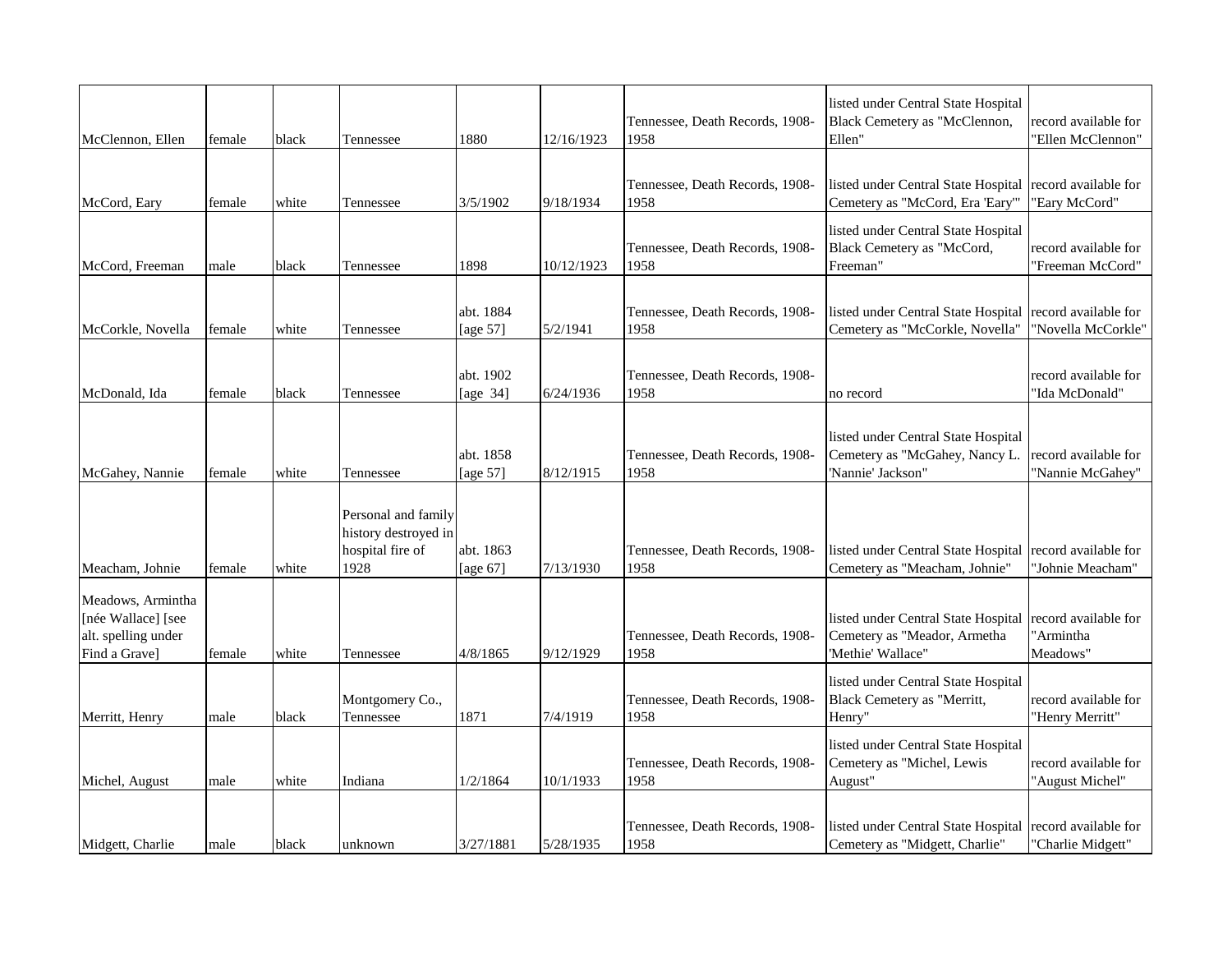| Miller, Ada [née<br>Gentry]       | female | black | Nashville,<br>Tennessee | 8/28/1899                | 5/19/1927 | Tennessee, Death Records, 1908-<br>1958 | listed under Central State Hospital record available for<br>Black Cemetery as "Miller, Ada"                                                          | "Ada Miller"                                         |
|-----------------------------------|--------|-------|-------------------------|--------------------------|-----------|-----------------------------------------|------------------------------------------------------------------------------------------------------------------------------------------------------|------------------------------------------------------|
|                                   |        |       |                         | abt. 1884                |           | Tennessee, Death Records, 1908-         | listed under Central State Hospital                                                                                                                  | record available for                                 |
| Miller, Lizzie                    | female | black | Mississippi             | [age 48]                 | 9/4/1932  | 1958                                    | Cemetery as "Miller, Lizzie"                                                                                                                         | "Lizzie Miller"                                      |
| Minor, Beulah                     | female | black | Tennessee               | abt. 1903<br>[age 28]    | 1/4/1931  | Tennessee, Death Records, 1908-<br>1958 | listed under Central State Hospital<br>Black Cemetery as "Minor, Beulah<br>М."                                                                       | record available for<br>'Beulah Minor"               |
| Mitchell, Addie [née<br>Fuget]    | female | black | Tennessee               | abt. 1855<br>[age $85$ ] | 2/27/1940 | Tennessee, Death Records, 1908-<br>1958 | listed under Central State Hospital<br>Cemetery as "Mitchell, Addie<br>Fuget"                                                                        | record available for<br>"Addie Mitchell"             |
| Montgomery,<br>Frances [née Cole] | female | white | Tennessee               | abt. 1856<br>[age 80]    | 4/9/1936  | Tennessee, Death Records, 1908-<br>1958 | listed under Central State Hospital<br>Cemetery as "Montgomery,<br>Frances Cole"                                                                     | record available for<br>'Frances Cole<br>Montgomery" |
| Montgomery, Owen                  | male   | black | Tennessee               | 1866                     | 8/27/1920 | Tennessee, Death Records, 1908-<br>1958 | listed under Central State Hospital<br>Cemetery as "Montgomery, Owen"<br>and under Central State Hospital<br>Black Cemetery as "Montgomery,<br>Owen' | record available for<br>'Owen<br>Montgomery"         |
| Moore, Jim                        | male   | black | unknown                 | abt. 1867<br>[age 70]    | 1/20/1937 | Tennessee, Death Records, 1908-<br>1958 | no record                                                                                                                                            | record available for<br>"Jim Moore"                  |
| Moore, Martha                     | female | white | Tennessee               | 8/6/1903                 | 11/9/1930 | Tennessee, Death Records, 1908-<br>1958 | no record                                                                                                                                            | record available for<br>"Martha Moore"               |
| Moore, Minnie                     | female | black | unknown                 | abt. 1891<br>[age 40]    | 8/23/1931 | Tennessee, Death Records, 1908-<br>1958 | listed under Central State Hospital<br>Black Cemetery as "Moore,<br>Minnie"                                                                          | record available for<br>"Minnie Moore"               |
| Moore, Walter                     | male   | black | Tennessee               | 1869                     | 9/13/1926 | Tennessee, Death Records, 1908-<br>1958 | listed under Central State Hospital<br>Black Cemetery as "Moore,<br>Walter"                                                                          | record available for<br>'Walter Moore"               |
| Myers, Odell                      | male   | white | unknown                 | abt. 1900<br>[age $36$ ] | 12/7/1936 | Tennessee, Death Records, 1908-<br>1958 | listed under Central State Hospital<br>Cemetery as "Myers, Odell"                                                                                    | record available for<br>"Odell Myers"                |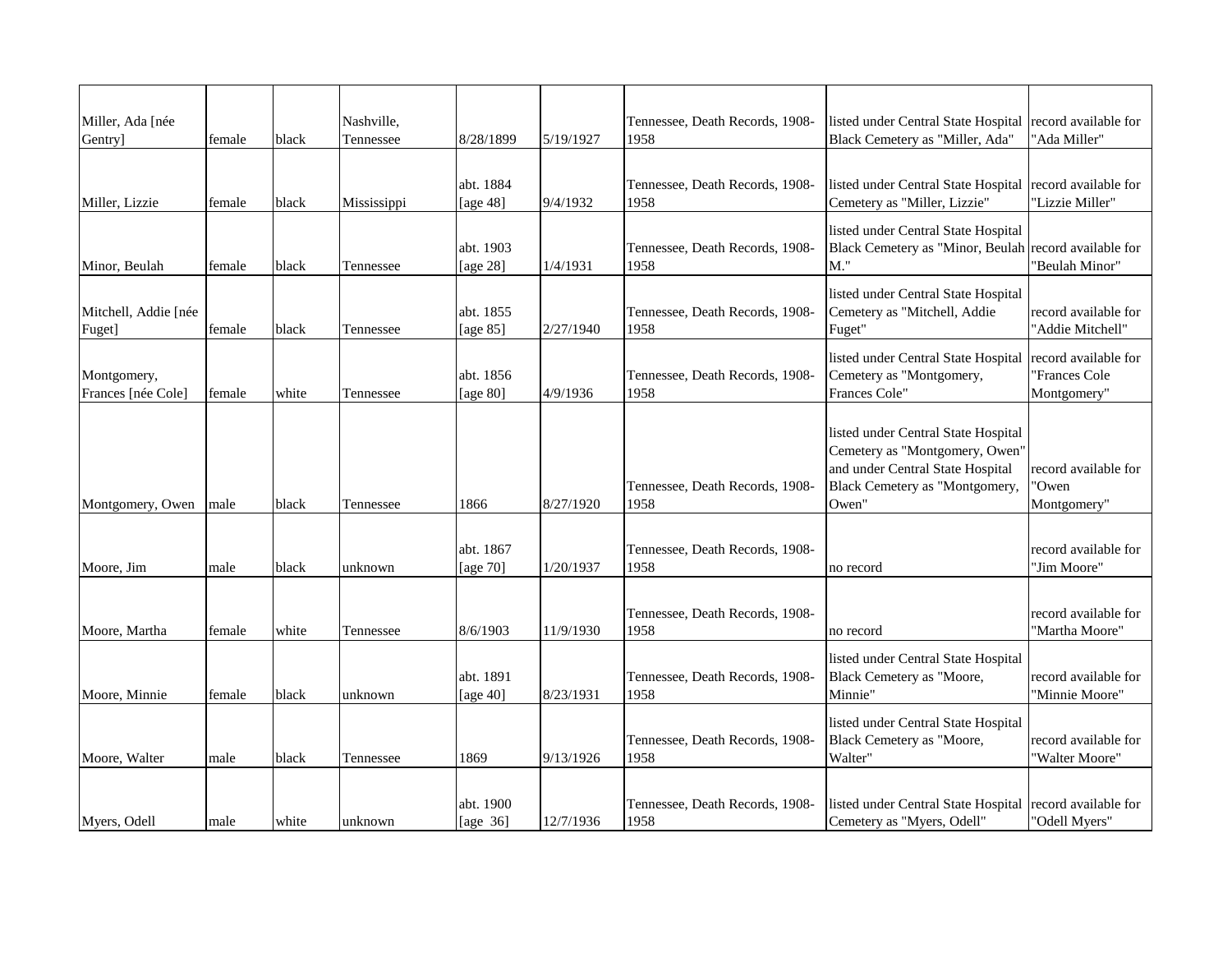| Newbern, Austin          | male   | black | Haywood,<br>Tennessee | 1910                     | 6/24/1940  | Tennessee, Death Records, 1908-<br>1958                                                                                                                | listed under Central State Hospital<br>Black Cemetery as "Newbern,<br>Austin"                                                                | record available for<br>"Austin Newbern"    |
|--------------------------|--------|-------|-----------------------|--------------------------|------------|--------------------------------------------------------------------------------------------------------------------------------------------------------|----------------------------------------------------------------------------------------------------------------------------------------------|---------------------------------------------|
| Newbrough, Chas. L. male |        | white | unknown               | abt. 1882<br>[age $53$ ] | 12/5/1935  | Tennessee, Death Records, 1908-<br>1958                                                                                                                | listed under Central State Hospital<br>Cemetery as "Newbrough, Chase<br>Lincoln"                                                             | no record                                   |
| Noblins, Ollie           | male   | black | <b>United States</b>  | abt. 1886<br>[age $45$ ] | 12/23/1931 | Tennessee, Death Records, 1908-<br>1958                                                                                                                | listed under Central State Hospital<br>Cemetery as "Noblins, Ollie" and<br>under Central State Hospital Black<br>Cemetery as "Noblin, Ollie" | record available for<br>"Ollie Noblins"     |
| Norris, Dan              | male   | black | Tennessee             | abt. 1862<br>[age 74]    | 8/20/1936  | Tennessee, Death Records, 1908-<br>1958                                                                                                                | no record                                                                                                                                    | no record                                   |
| Norwood, George          | male   | white | Indiana               | 3/1/1856                 | 4/7/1941   | Tennessee, Death Records, 1908-<br>1958                                                                                                                | listed under Central State Hospital<br>Cemetery as "Norwood, George"                                                                         | record available for<br>"George Norwood"    |
| Oakes, George            | male   | white | Tennessee             | abt. 1862<br>[age 78]    | 5/6/1940   | Tennessee, Death Records, 1908-<br>1958                                                                                                                | listed under Central State Hospital<br>Cemetery as "Oakes, George"                                                                           | record available for<br>"George Oakes"      |
| Oakley, Thos.            | male   | black | unknown               | unknown                  | 7/9/1918   | Tennessee, Deaths and Burials<br>Index, 1874-1955 [Not Located In<br>the Tennessee Death Records,<br>1908-1958, and No Death<br>Certificate Available] | listed under Central State Hospital<br>Black Cemetery as "Oakley,<br>Thomas"                                                                 | record available for<br>"Thos. Oakley"      |
| Ogburn, Bessie Lee       | female | black | Tennessee             | 1900                     | 9/10/1923  | Tennessee, Death Records, 1908-<br>1958                                                                                                                | listed under Central State Hospital<br>Black Cemetery as "Ogburn,<br>Bessie Lee"                                                             | record available for<br>"Bessie Lee Ogburn" |
| Ogilvie, John W.         | male   | black | Tennessee             | abt. 1899<br>[age 36]    | 2/11/1935  | Tennessee, Death Records, 1908-<br>1958                                                                                                                | listed under Central State Hospital<br>Cemetery as "Ogilvie, John W."                                                                        | record available for<br>"John W. Ogilvie"   |
| Outland, Marcella        | female | white | U.S.                  | abt. 1858                | 9/5/1930   | Tennessee, Death Records, 1908-<br>1958                                                                                                                | listed under Central State Hospital<br>Cemetery as "Outland, Marcella<br>Flora"                                                              | record available for<br>"Marcella Outland"  |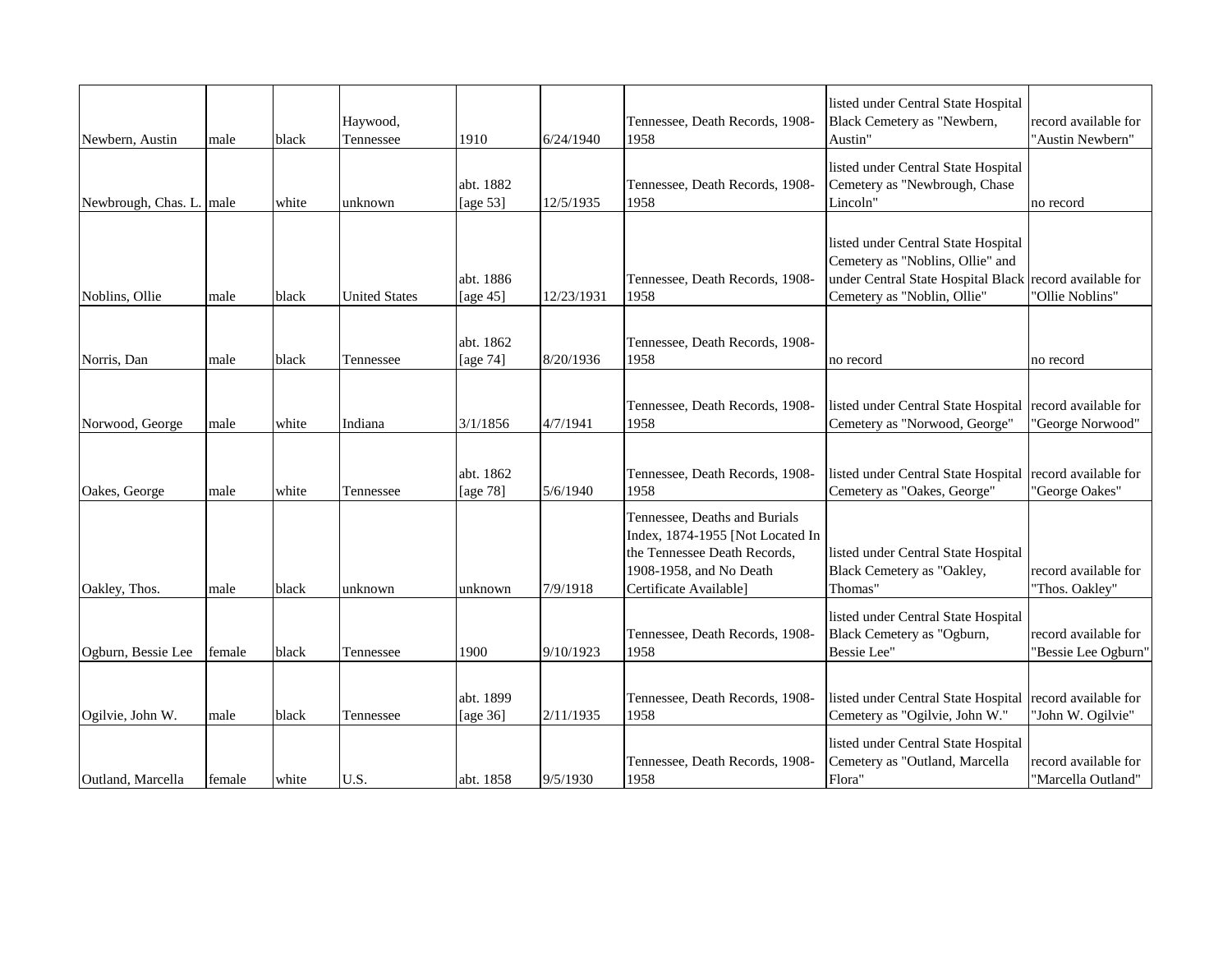| Palmer, Lou                      | female | white | All personal and<br>family history<br>destroyed in a<br>hospital fire July<br>27, 1928 | abt. 1866<br>[age $63$ ] | 7/8/1929   | Tennessee, Death Records, 1908-<br>1958                                                                                                                                        | no record                                                                                   | record available for<br>"Lou Palmer"       |
|----------------------------------|--------|-------|----------------------------------------------------------------------------------------|--------------------------|------------|--------------------------------------------------------------------------------------------------------------------------------------------------------------------------------|---------------------------------------------------------------------------------------------|--------------------------------------------|
|                                  |        |       |                                                                                        |                          |            |                                                                                                                                                                                |                                                                                             |                                            |
| Parham, Nettie [née<br>Ferguson] | female | black | Tennessee                                                                              | 8/27/1868                | 12/28/1935 | Tennessee, Death Records, 1908-<br>1958                                                                                                                                        | listed under Central State Hospital<br>Cemetery as "Parham, Nettie"                         | record available for<br>'Nettie Parham"    |
| Parish, Andrew                   | male   | black | Kentucky                                                                               | 2/9/1881                 | 3/1/1936   | Tennessee, Death Records, 1908-<br>1958                                                                                                                                        | no record                                                                                   | record available for<br>'Andrew Parish"    |
| Parker, Bettie                   | female | black | unknown                                                                                | abt. 1870<br>[age $63$ ] | 5/16/1933  | Tennessee, Death Records, 1908-<br>1958                                                                                                                                        | listed under Central State Hospital<br>Cemetery as "Parker, Bettie"                         | record available for<br>'Bettie Parker"    |
| Parker, James                    | male   | white | unknown                                                                                | unknown                  | 4/25/1919  | Tennessee, Death Records, 1908-<br>1958                                                                                                                                        | listed under Central State Hospital<br>Cemetery as "Parker, James"                          | record available for<br>'James Parker"     |
| Parkinson, John                  | male   | black | Tennessee                                                                              | abt. 1867<br>[age 71]    | 2/2/1938   | Tennessee, Death Records, 1908-<br>1958                                                                                                                                        | listed under Central State Hospital<br>Black Cemetery as "Parkinson,<br>John"               | record available for<br>'John Parkinson"   |
| Paschal, Isabella                | female | white | Tennessee                                                                              | 1869                     | 8/7/1927   | Tennessee, Death Records, 1908-<br>1958                                                                                                                                        | no record                                                                                   | record available for<br>"Isabella Paschal" |
| Patrick, John R.                 | male   | white | Tennessee                                                                              | 4/22/1859                | 12/8/1938  | Tennessee, Death Records, 1908-<br>1958                                                                                                                                        | listed under Central State Hospital<br>Cemetery as "Patrick, John R."                       | record available for<br>'John R. Patrick"  |
| Patterson, David                 | male   | white | Tennessee                                                                              | 1855                     | 1/2/1928   | Tennessee, Death Records, 1908-<br>1958                                                                                                                                        | listed under Central State Hospital<br>Cemetery as "Patterson, David"                       | record available for<br>'David Patterson"  |
| Patterson, John                  | male   | white | Tennessee                                                                              | 11/25/1861               | 7/22/1932  | Tennessee, Death Records, 1908-<br>1958                                                                                                                                        | listed under Central State Hospital<br>Cemetery as "Patterson, John C.,<br>Jr."             | record available for<br>"John Patterson"   |
| Patton, Oskaloosa<br>[née Trapp] | female | white | Smithville, DeKalb<br>County, Tennessee May 1860                                       |                          | 7/30/1900  | U.S., Find a Grave Index, 1600s-<br>Current [Not Located In the<br>Tennessee Death Records, 1908-<br>1958, or any other death index,<br>and No Death Certificate<br>Available] | listed under Central State Hospital<br>Cemetery as "Patton, Oskaloosa<br>'Oska-Lucy' Trapp" | no record                                  |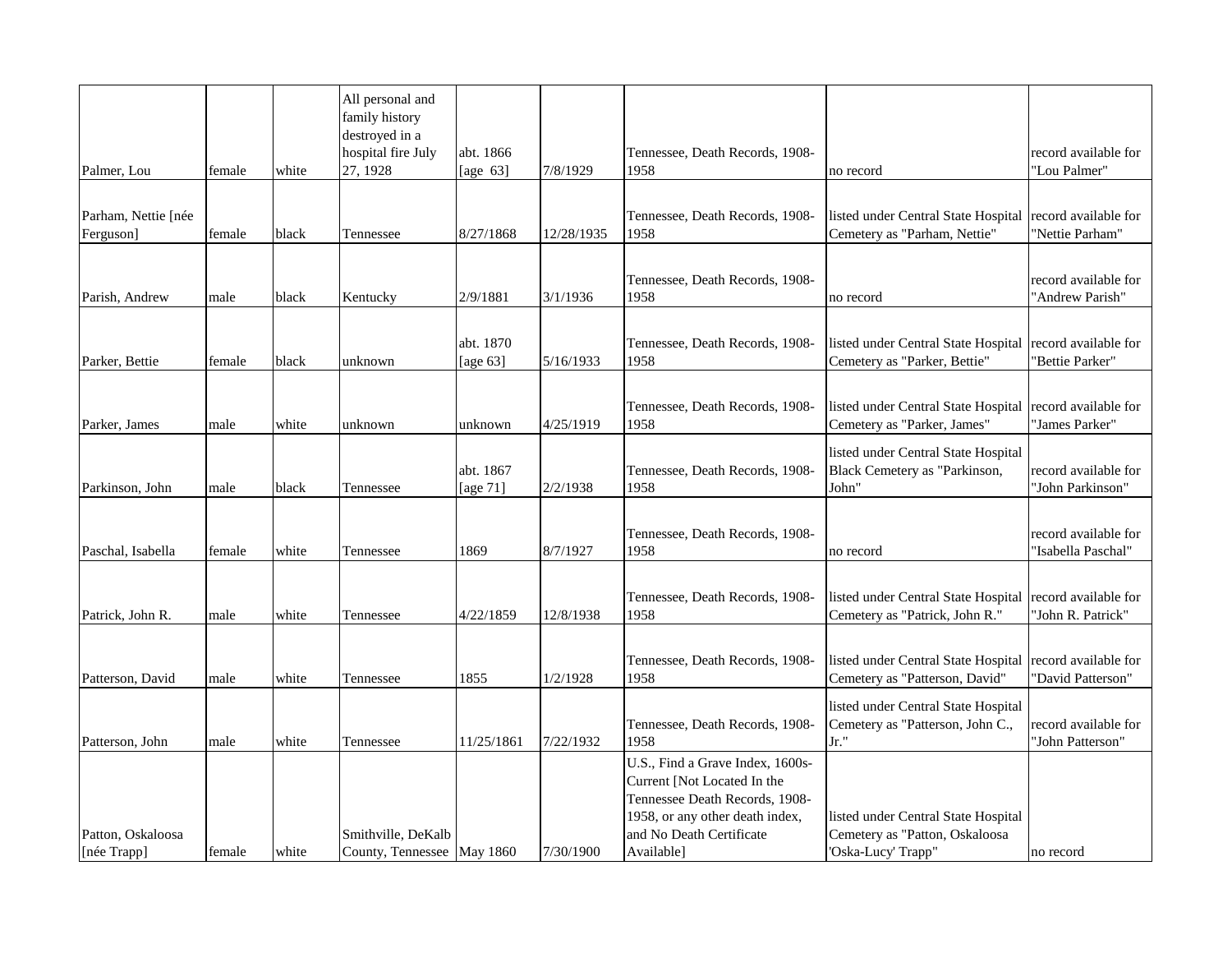| Peppers, Phoebe                | female | black | All papers in this<br>case were<br>destroyed in a<br>hospital fire July<br>27, 1928 | abt. 1864<br>[age $65$ ] | 1/20/1929  | Tennessee, Death Records, 1908-<br>1958                                                                                                                                        | listed under Central State Hospital<br>Cemetery as "Peppers, Phoebe"<br>and under Central State Hospital<br>Black Cemetery as "Peppers,<br>Phoebe"               | record available for<br>"Phoebe Peppers"          |
|--------------------------------|--------|-------|-------------------------------------------------------------------------------------|--------------------------|------------|--------------------------------------------------------------------------------------------------------------------------------------------------------------------------------|------------------------------------------------------------------------------------------------------------------------------------------------------------------|---------------------------------------------------|
| Perigo, Stella [née<br>Warden] | female | white | Tennessee                                                                           | 2/12/1910                | 6/28/1934  | Tennessee, Death Records, 1908-<br>1958                                                                                                                                        | listed under Central State Hospital<br>Cemetery as "Perigo, Stella<br>Warden"                                                                                    | record available for<br>'Stella Warden<br>Perigo" |
| Petty, John                    | male   | black | Atlanta, Georgia                                                                    | 8/20/1901                | 2/2/1939   | Tennessee, Death Records, 1908-<br>1958                                                                                                                                        | listed under Central State Hospital record available for<br>Black Cemetery as "Petty, John"                                                                      | "John Petty"                                      |
| Peyton, George                 | male   | white | St. Louis, St. Louis<br>City, Missouri                                              | 4/15/1905                | 3/12/1942  | U.S., Find a Grave Index, 1600s-<br>Current [Not Located In the<br>Tennessee Death Records, 1908-<br>1958, or any other death index,<br>and No Death Certificate<br>Available] | listed under Central State Hospital<br>Cemetery as "Peyton, George"                                                                                              | no record                                         |
| Pierce, Eddie                  | male   | black | unknown                                                                             | abt. 1878<br>[age 52]    | 7/5/1930   | Tennessee, Death Records, 1908-<br>1958                                                                                                                                        | listed under Central State Hospital<br>Cemetery as "Pierce, Eddie" and<br>under Central State Hospital Black record available for<br>Cemetery as "Pierce, Eddie" | "Eddie Pierce"                                    |
| Pitts, Nancy Ann               | female | white | Tennessee                                                                           | 1863                     | 12/11/1925 | Tennessee, Death Records, 1908-<br>1958                                                                                                                                        | listed under Central State Hospital<br>Cemetery as "Pitts, Nancy Ann<br>Stiles-Styles"                                                                           | record available for<br>"Nancy Ann Pitts"         |
| Plumlee, Sarah [née<br>Denton] | female | white | Tennessee                                                                           | 1869                     | 1/30/1928  | Tennessee, Death Records, 1908-<br>1958                                                                                                                                        | listed under Central State Hospital<br>Cemetery as "Plumlee, Sarah<br>Denton"                                                                                    | record available for<br>"Sarah Denton<br>Plumlee" |
| Pointer, Will                  | male   | black | Tennessee                                                                           | abt. 1907<br>[age 25]    | 4/30/1932  | Tennessee, Death Records, 1908-<br>1958                                                                                                                                        | listed under Central State Hospital<br>Black Cemetery as "Pointer, Will"                                                                                         | record available for<br>"Will Pointer"            |
| Polk, Jim                      | male   | black | Family history<br>destroyed in<br>hospital fire 1928                                | abt. 1889<br>[age $42$ ] | 8/8/1931   | Tennessee, Death Records, 1908-<br>1958                                                                                                                                        | listed under Central State Hospital record available for<br>Black Cemetery as "Polk, Jim"                                                                        | "Jim Polk"                                        |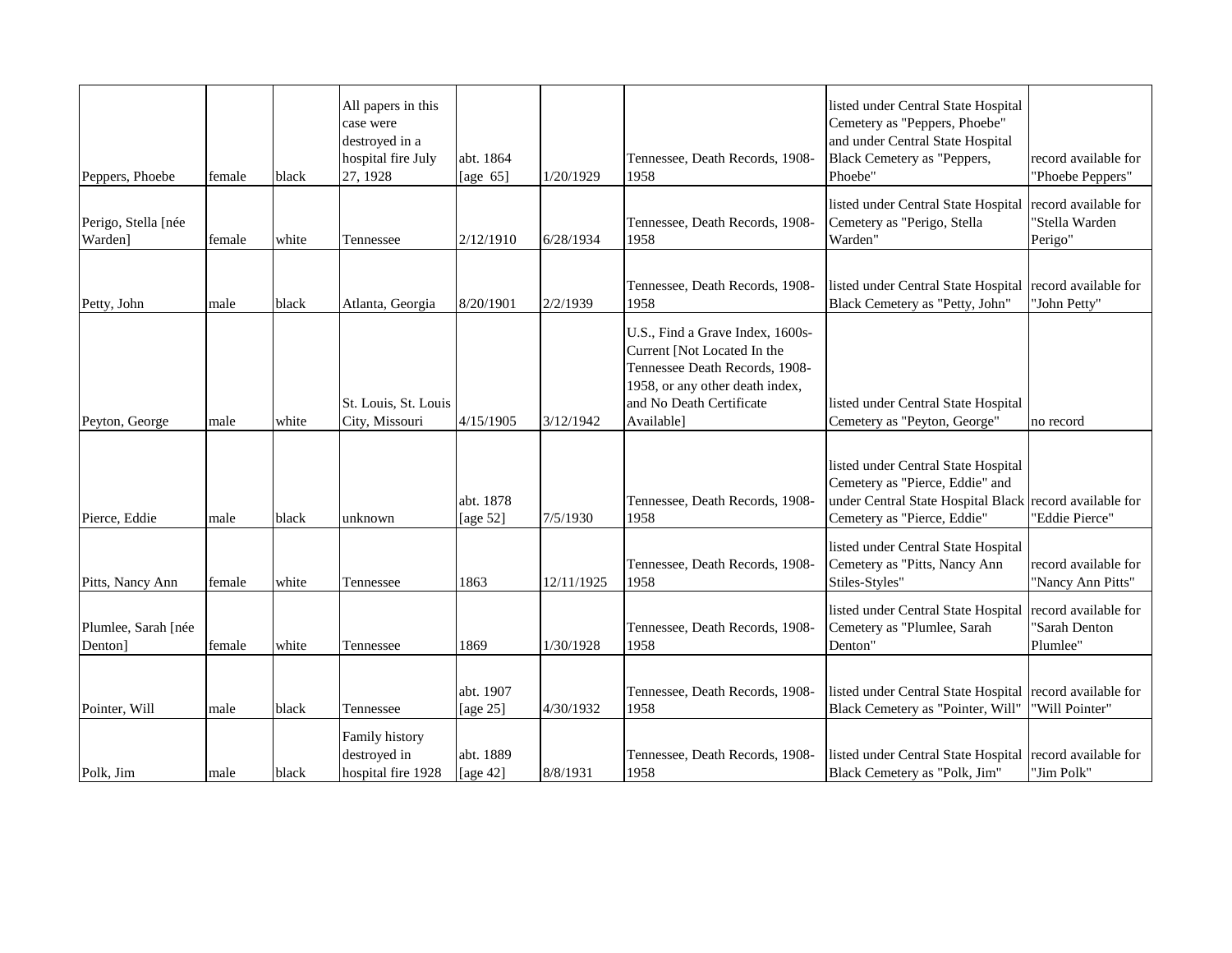| Pope, Mary                   | female | black | unknown                                                                    | unknown               | 4/15/1930  | U.S., Find a Grave Index, 1600s-<br>Current [Not Located In the<br>Tennessee Death Records, 1908-<br>1958, or any other death index,<br>and No Death Certificate<br>Available] | listed under Central State Hospital<br>Black Cemetery as "Pope, Mary"                                                                                       | no record                                   |
|------------------------------|--------|-------|----------------------------------------------------------------------------|-----------------------|------------|--------------------------------------------------------------------------------------------------------------------------------------------------------------------------------|-------------------------------------------------------------------------------------------------------------------------------------------------------------|---------------------------------------------|
| Poplin, John H.              | male   | black | Tennessee                                                                  | 8/29/1849             | 7/5/1927   | Tennessee, Death Records, 1908-<br>1958                                                                                                                                        | listed under Central State Hospital<br>Black Cemetery as "Poplin, John<br>H."                                                                               | record available for<br>"John H. Poplin"    |
| Potts, Fred                  | male   | white | Tennessee                                                                  | abt. 1878<br>[age 36] | 5/2/1914   | Tennessee, Death Records, 1908-<br>1958                                                                                                                                        | listed under Central State Hospital<br>Cemetery as "Potts, Fred"                                                                                            | no record                                   |
| Presley, Becky               | female | white | all records<br>destroyed in<br>hospital fire of July abt. 1852<br>27, 1928 | [age 77]              | 1/31/1929  | Tennessee, Death Records, 1908-<br>1958                                                                                                                                        | listed under Central State Hospital<br>Cemetery as "Presley, Rebecca<br>'Becky' Snoddy"                                                                     | record available for<br>"Becky Presley"     |
| Presley, Lula [née<br>Brown] | female | white | Tennessee                                                                  | 1886                  | 7/20/1950  | Tennessee, Death Records, 1908-<br>1958                                                                                                                                        | listed under Central State Hospital<br>Cemetery as "Presley, Lula Mae<br>Brown"                                                                             | record available for<br>"Lula Presley"      |
| Preston, Marcellus           | male   | black | Tennessee                                                                  | 1855                  | 4/8/1919   | Tennessee, Death Records, 1908-<br>1958                                                                                                                                        | listed under Central State Hospital<br>Black Cemetery as "Preston,<br>Marcellus"                                                                            | record available for<br>'Marcellus Preston" |
| Price, Garfield              | male   | black | Tennessee                                                                  | 1902                  | 2/20/1940  | Tennessee, Death Records, 1908-<br>1958                                                                                                                                        | listed under Central State Hospital record available for<br>Cemetery as "Price, Garfield"                                                                   | 'Garfield Price"                            |
| Randals, John                | male   | white | Bowling Green,<br>Kentucky                                                 | 3/18/1850             | 10/29/1931 | Tennessee, Death Records, 1908-<br>1958                                                                                                                                        | no record                                                                                                                                                   | record available for<br>"John Randals"      |
| Ray, Charles                 | male   | white | Tennessee                                                                  | 8/19/1892             | 7/6/1926   | Tennessee, Death Records, 1908-<br>1958                                                                                                                                        | listed under Central State Hospital<br>Cemetery as "Ray, Charley<br>Walter"                                                                                 | record available for<br>"Charles Ray"       |
| Ray, Tennie                  | female | black | Records destroyed<br>in hospital fire July<br>27, 1928                     | abt. 1875<br>[age 54] | 1/15/1929  | Tennessee, Death Records, 1908-<br>1958                                                                                                                                        | listed under Central State Hospital<br>Cemetery as "Ray, Tennie" and<br>under Central State Hospital Black record available for<br>Cemetery as Ray, Tennie" | "Tennie Ray"                                |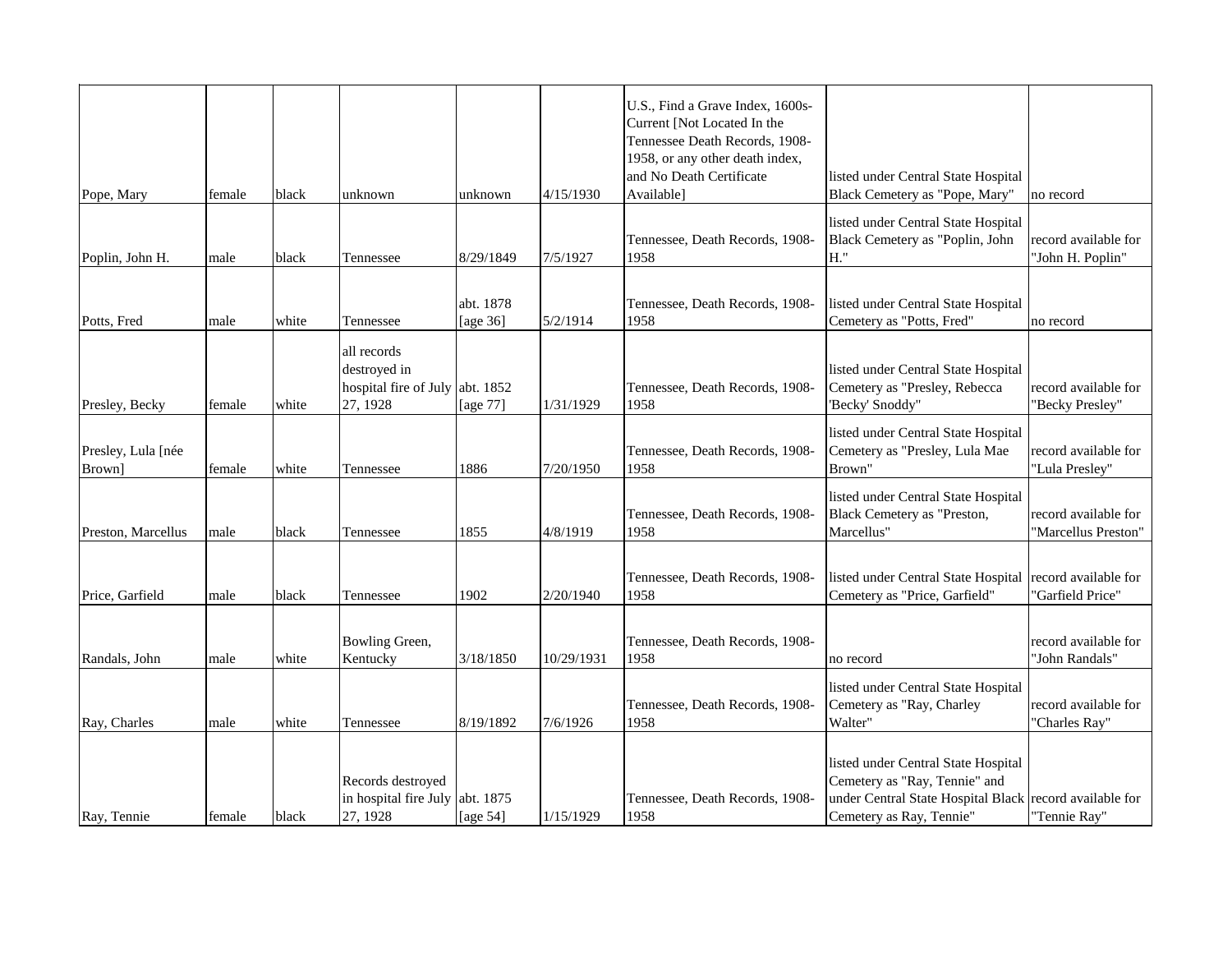| Rea, Mildred Eveline female  |        | white | Giles Co.,<br>Tennessee | 1844                     | March 1903 | U.S., Find a Grave Index, 1600s-<br>Current [Not Located In the<br>Tennessee Death Records, 1908-<br>1958, or any other death index,<br>and No Death Certificate<br>Available] | listed under Central State Hospital<br>Cemetery as "Rea, Mildred<br>Eveline 'Millie' Parker" | no record                                   |
|------------------------------|--------|-------|-------------------------|--------------------------|------------|--------------------------------------------------------------------------------------------------------------------------------------------------------------------------------|----------------------------------------------------------------------------------------------|---------------------------------------------|
|                              |        |       |                         |                          |            |                                                                                                                                                                                |                                                                                              |                                             |
| Redferrin, Lon               | male   | white | unknown                 | abt. 1878<br>[age $64$ ] | 3/28/1942  | Tennessee, Death Records, 1908-<br>1958                                                                                                                                        | listed under Central State Hospital<br>Cemetery as "Redfearin, William<br>Logan 'Lon'"       | record available for<br>"Lon Redferrin"     |
|                              |        |       |                         |                          |            |                                                                                                                                                                                |                                                                                              |                                             |
| Reece, Lewis                 | male   | white | Tennessee               | abt. 1855<br>[age 73]    | 3/10/1928  | Tennessee, Death Records, 1908-<br>1958                                                                                                                                        | listed under Central State Hospital<br>Cemetery as "Reece, Lewis"                            | record available for<br>"Lewis Reece"       |
| Reese, Bettie [née<br>Moore] | female | white | Tennessee               | abt. 1860<br>[age 75]    | 8/29/1935  | Tennessee, Death Records, 1908-<br>1958                                                                                                                                        | listed under Central State Hospital<br>Cemetery as "Reese, Bettie<br>Moore"                  | no record                                   |
|                              |        |       |                         |                          |            |                                                                                                                                                                                |                                                                                              |                                             |
| Reese, Newt                  | male   | white | Tennessee               | abt. 1876<br>[age $55$ ] | 4/26/1931  | Tennessee, Death Records, 1908-<br>1958                                                                                                                                        | no record                                                                                    | record available for<br>"Newt Reese"        |
| Reeves, Hat                  | male   | white | unknown                 | abt. 1860<br>[age 81]    | 7/28/1941  | Tennessee, Death Records, 1908-<br>1958                                                                                                                                        | listed under Central State Hospital<br>Cemetery as "Reeves, Robert<br>Hatton 'Hat"           | record available for<br>"Hat Reeves"        |
| Reivlett, Pete               | male   | white | Tennessee               | abt. 1861<br>[age $71$ ] | 4/23/1932  | Tennessee, Deaths and Burials<br>Index, 1874-1955 [Not Located In<br>the Tennessee Death Records,<br>1908-1958, and No Death<br>Certificate Available]                         | listed under Central State Hospital record available for<br>Cemetery as "Reivlett, Pete"     | "Pete Reivlett"                             |
|                              |        |       |                         |                          |            |                                                                                                                                                                                |                                                                                              |                                             |
| Rhodes, J.W.                 | male   | white | unknown                 | abt. 1884<br>[age 45]    | 6/8/1929   | Tennessee, Death Records, 1908-<br>1958                                                                                                                                        | no record                                                                                    | record available for<br>"J.W. Rhodes"       |
|                              |        |       |                         |                          |            |                                                                                                                                                                                | listed under Central State Hospital                                                          |                                             |
| Richardson, Hallie           | female | white | Milton, Tennessee       | 2/14/1908                | 12/29/1941 | Tennessee, Death Records, 1908-<br>1958                                                                                                                                        | Cemetery as "Richardson, Hallie<br>M."                                                       | record available for<br>"Hallie Richardson" |
|                              |        |       |                         |                          |            |                                                                                                                                                                                |                                                                                              |                                             |
| Rickman, Pleas               | male   | black | unknown                 | abt. 1859<br>[age 77]    | 5/7/1936   | Tennessee, Death Records, 1908-<br>1958                                                                                                                                        | listed under Central State Hospital record available for<br>Cemetery as "Rickman, Pleas"     | "Pleas Rickman"                             |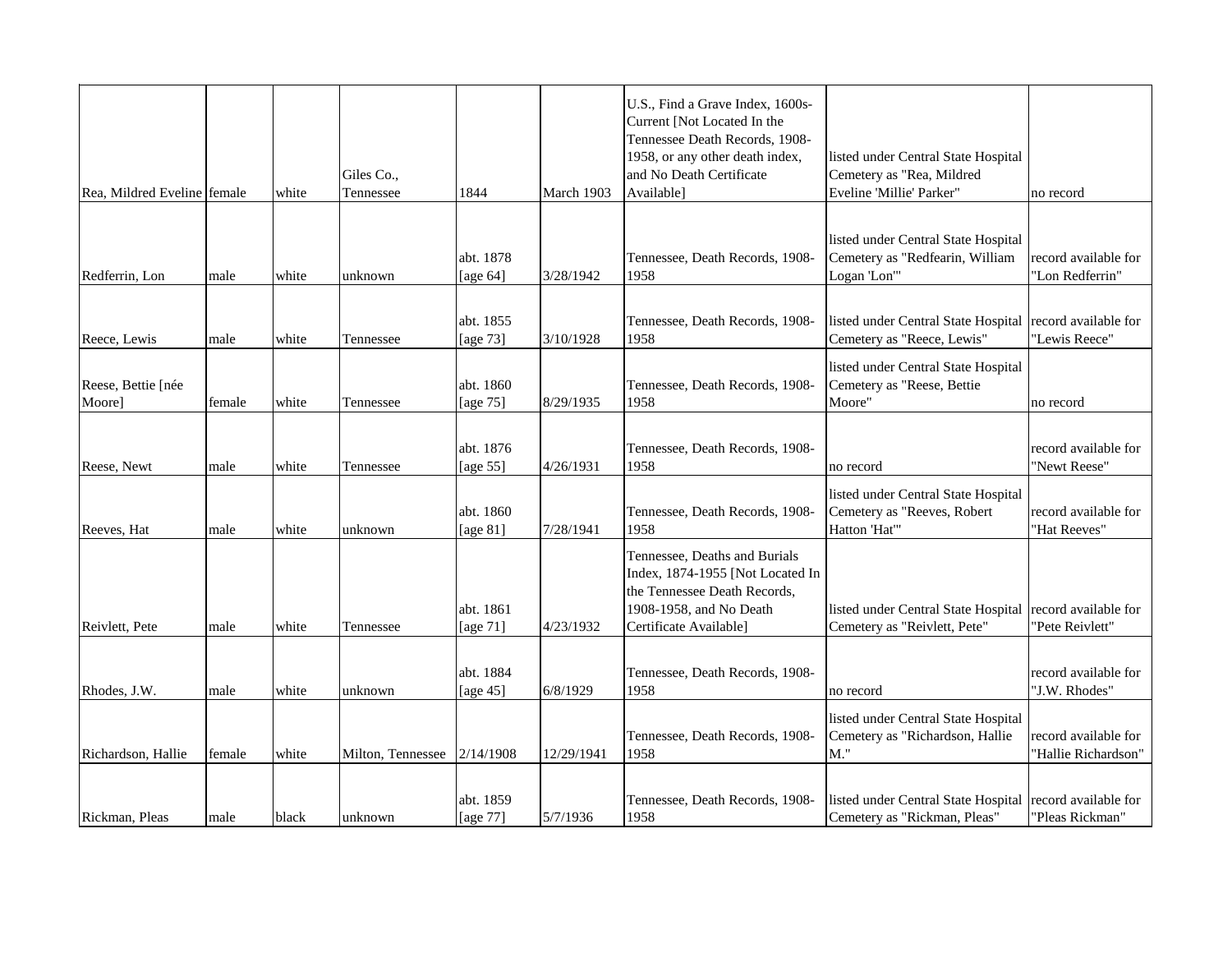| Ridley, Grant                | male   | black | Tennessee                                                                            | abt. 1884<br>[age 47]    | 9/18/1931  | Tennessee, Death Records, 1908-<br>1958                                                                                                                                        | listed under Central State Hospital record available for<br>Black Cemetery as "Ridley, Grant" | "Grant Ridley"                                   |
|------------------------------|--------|-------|--------------------------------------------------------------------------------------|--------------------------|------------|--------------------------------------------------------------------------------------------------------------------------------------------------------------------------------|-----------------------------------------------------------------------------------------------|--------------------------------------------------|
| Rippey, Lula [née<br>Anglea] | female | white | Tennessee                                                                            | 1886                     | 11/20/1942 | Tennessee, Death Records, 1908-<br>1958                                                                                                                                        | listed under Central State Hospital<br>Cemetery as "Rippey, Lula<br>Anglea"                   | no record                                        |
| Robertson, Mary              | female | white | Tennessee                                                                            | 1857                     | 7/26/1931  | Tennessee, Death Records, 1908-<br>1958                                                                                                                                        | listed under Central State Hospital<br>Cemetery as "Robertson, Mrs.<br>Mary"                  | record available for<br>"Mary Robertson"         |
| Rollings, Mose               | male   | black | unknown                                                                              | abt. 1873<br>[age $60$ ] | 10/21/1933 | Tennessee, Death Records, 1908-<br>1958                                                                                                                                        | listed under Central State Hospital<br>Cemetery as "Rollings, Mose, Jr."                      | record available for<br>"Mose Rollings"          |
| Rose, Martha                 | female | white | Tennessee                                                                            | abt. 1867<br>[age 70]    | 4/25/1937  | Tennessee, Death Records, 1908-<br>1958                                                                                                                                        | no record                                                                                     | record available for<br>"Martha Rose"            |
| Roundtree, Henrietta female  |        | black | Tennessee                                                                            | 1852                     | 6/30/1919  | Tennessee, Death Records, 1908-<br>1958                                                                                                                                        | listed under Central State Hospital<br>Black Cemetery as "Roundtree,<br>Henrietta"            | record available for<br>"Henrietta<br>Roundtree" |
| Rowland, Georgia A. female   |        | white | All personal and<br>family history<br>destroyed in<br>hospital fire July<br>27, 1928 | abt. 1840<br>[age 89]    | 7/4/1929   | Tennessee, Death Records, 1908-<br>1958                                                                                                                                        | no record                                                                                     | record available for<br>"Georgia A.<br>Rowland"  |
| Rowland, Obe                 | male   | white | Tennessee                                                                            | 11/1/1854                | 6/21/1924  | Tennessee, Death Records, 1908-<br>1958                                                                                                                                        | listed under Central State Hospital record available for<br>Cemetery as "Roland, Obediah"     | "Abe Rowland"                                    |
| Rowlett, Pete                | male   | white | Rutherford Co.,<br>Tennessee                                                         | 1861                     | 4/23/1932  | U.S., Find a Grave Index, 1600s-<br>Current [Not Located In the<br>Tennessee Death Records, 1908-<br>1958, or any other death index,<br>and No Death Certificate<br>Available] | listed under Central State Hospital<br>Cemetery as "Rowlett, Pete"                            | no record                                        |
| Rush, Ollie                  | female | white | unknown                                                                              | abt. 1889<br>[age $43$ ] | 4/25/1932  | Tennessee, Death Records, 1908-<br>1958                                                                                                                                        | listed under Central State Hospital record available for<br>Cemetery as "Rush, Ollie"         | "Ollie Rush"                                     |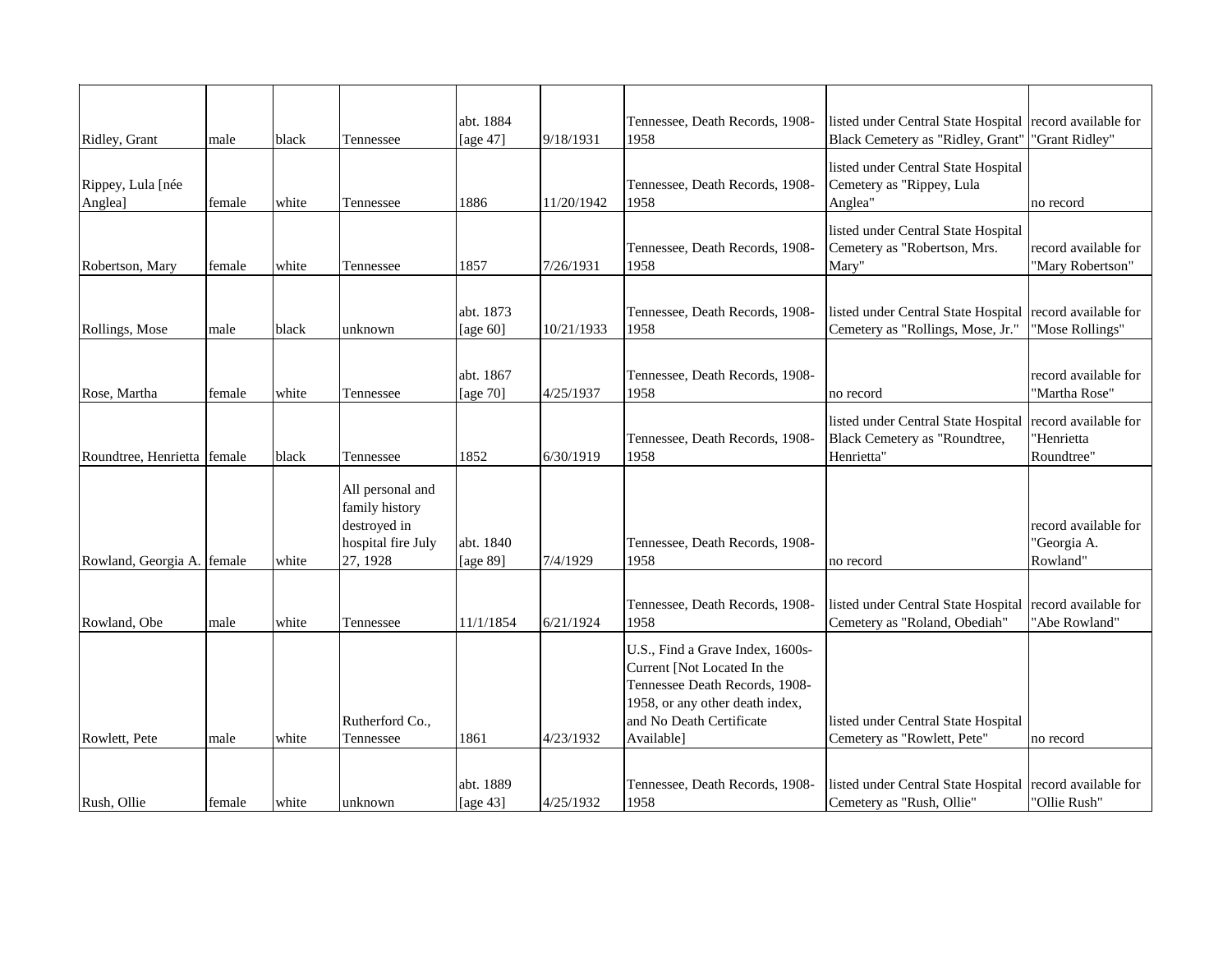| Russell, Andy                  | male   | black | Tennessee                                                                            | abt. 1874<br>[age 58]    | 5/31/1932  | Tennessee, Death Records, 1908-<br>1958                                                                                                                 | listed under Central State Hospital<br>Black Cemetery as "Russell,<br>Andy"            | record available for<br>"Andy Russell"     |
|--------------------------------|--------|-------|--------------------------------------------------------------------------------------|--------------------------|------------|---------------------------------------------------------------------------------------------------------------------------------------------------------|----------------------------------------------------------------------------------------|--------------------------------------------|
| Russell, Reid                  | male   | white | Tennessee                                                                            | 12/31/1881               | 5/17/1929  | Tennessee, Death Records, 1908-<br>1958                                                                                                                 | no record                                                                              | record available for<br>"Reid Russell"     |
| Russell, Susan                 | female | white | All personal and<br>family history<br>destroyed in<br>hospital fire July<br>27, 1928 | abt. 1851<br>[age 78]    | 12/18/1929 | Tennessee, Death Records, 1908-<br>1958                                                                                                                 | listed under Central State Hospital<br>Cemetery as "Russell, Susan"                    | record available for<br>"Susan Russell"    |
| Sanders, Kenney                | male   | white | All personal and<br>family history<br>destroyed in fire<br>July 27, 1928             | abt. 1857<br>[age 72]    | 10/22/1929 | Tennessee, Death Records, 1908-<br>1958                                                                                                                 | listed under Central State Hospital<br>Cemetery as "Sanders, Kenneth<br>'Kenney'"      | record available for<br>"Kenney Sanders"   |
| Sapp, E.W. [Elizah<br>Wilburn] | male   | white | Tennessee                                                                            | 9/6/1863                 | 1/21/1929  | Tennessee, Death Records, 1908-<br>1958                                                                                                                 | listed under Central State Hospital<br>Cemetery as "Sapp, Elizah<br>Wilburn"           | record available for<br>"E.W. Sapp"        |
| Scoggins, Georgia              | female | black | Tennessee                                                                            | abt. 1871<br>[age $62$ ] | 12/31/1933 | Tennessee, Death Records, 1908-<br>1958                                                                                                                 | listed under Central State Hospital<br>Cemetery as "Scoggins, Georgia"                 | record available for<br>'Georgia Scoggins" |
| Scruggs, Sadie [née<br>Young]  | female | black | Tennessee                                                                            | 1903                     | 10/22/1922 | Tennessee, Death Records, 1908-<br>1958                                                                                                                 | listed under Central State Hospital<br>Black Cemetery as "Scruggs,<br>Sadie"           | record available for<br>"Sadie Scruggs"    |
| Scurlock, Emeline              | female | white | Tennessee                                                                            | abt. 1869<br>[age $46$ ] | 5/29/1915  | Tennessee, Death Records, 1908-<br>1958                                                                                                                 | listed under Central State Hospital<br>Cemetery as "Scurlock, Emeline<br>Jane Johnson" | record available for<br>'Emeline Scurlock" |
| Sells, Alvin                   | male   | white | Tennessee                                                                            | 8/18/1859                | 5/28/1942  | Tennessee, Death Records, 1908-<br>1958                                                                                                                 | listed under Central State Hospital<br>Cemetery as "Sells, Alvin"                      | record available for<br>"Alvin Sells"      |
| Shannon, Dicy                  | female | black | Tennessee                                                                            | February<br>1880         | 2/13/1919  | Tennessee, Death Records, 1908-<br>1958 [listed in the transcribed<br>index as Colonel Dicy Shannon<br>(Col after name is for Colored, not<br>Colonel)] | listed under Central State Hospital<br>Black Cemetery as "Shannon,<br>Dicy"            | record available for<br>"Dicy Shannon"     |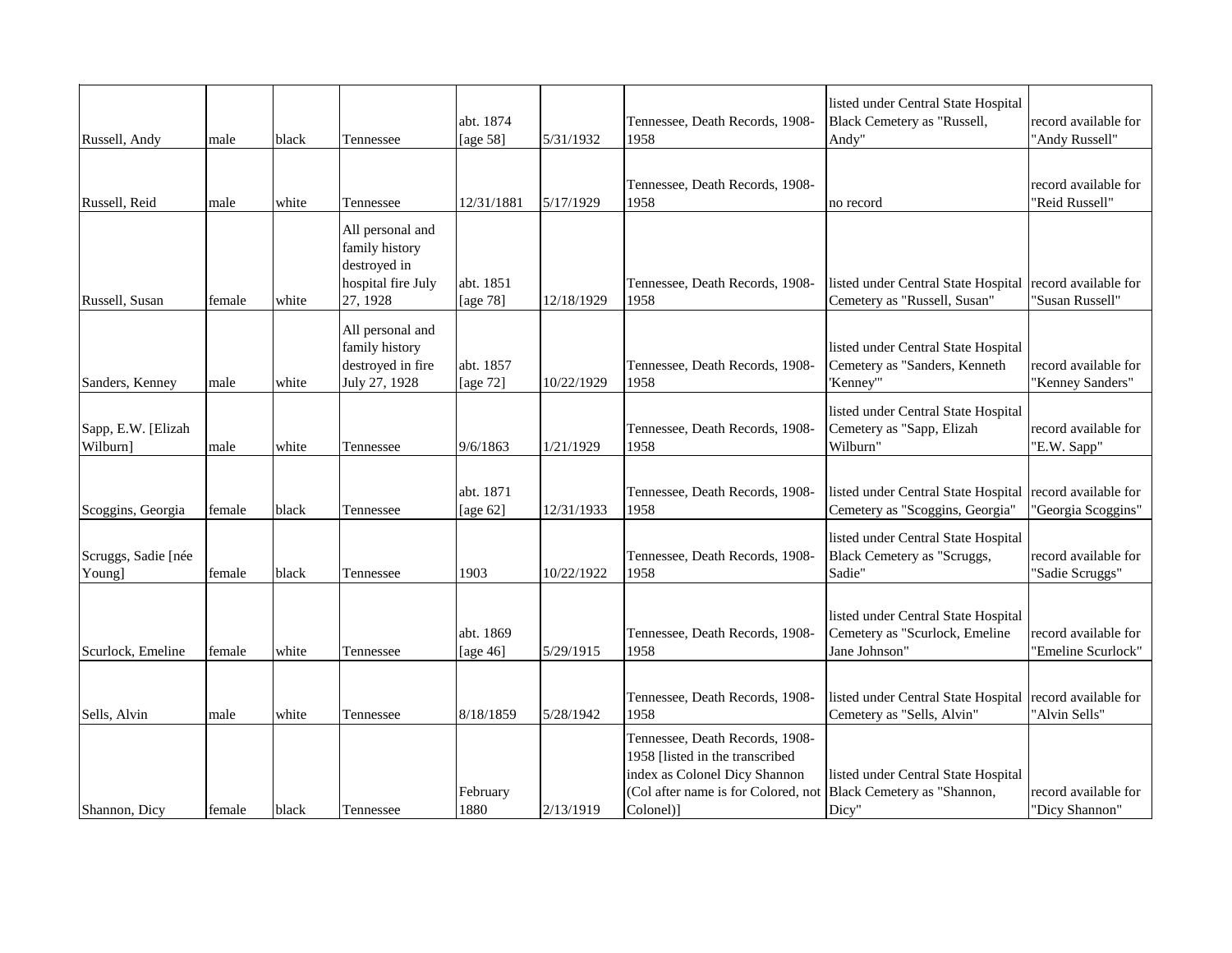| Shannon, Mary                | female | black | Tennessee                                                                  | 1891                     | 7/12/1919  | Tennessee, Death Records, 1908-<br>1958                                                                                                                                        | listed under Central State Hospital<br>Black Cemetery as "Shannon,<br>Mary"          | record available for<br>"Mary Shannon"         |
|------------------------------|--------|-------|----------------------------------------------------------------------------|--------------------------|------------|--------------------------------------------------------------------------------------------------------------------------------------------------------------------------------|--------------------------------------------------------------------------------------|------------------------------------------------|
| Shelton, Calvin, Jr.         | male   | black | Tennessee                                                                  | 1872                     | 9/29/1924  | Tennessee, Death Records, 1908-<br>1958                                                                                                                                        | listed under Central State Hospital<br>Black Cemetery as "Shelton,<br>Calvin"        | record available for<br>"Calvin Shelton, Jr."  |
| Shirley, Marion              | male   | white | Athens, Alabama                                                            | 4/28/1904                | 11/9/1932  | Tennessee, Deaths and Burials<br>Index, 1874-1955 [Not Located In<br>the Tennessee Death Records,<br>1908-1958, and No Death<br>Certificate Available]                         | listed under Central State Hospital<br>Cemetery as "Shirley, Marion<br>Hagen 'Pete'" | record available for<br>"Marion Shirley"       |
| Shriver, John Coma           | male   | white | Tennessee                                                                  | 5/15/1856                | 3/18/1937  | Tennessee, Death Records, 1908-<br>1958                                                                                                                                        | listed under Central State Hospital<br>Cemetery as "Shriver, John Coma"              | record available for<br>"John Coma<br>Shriver" |
| Shugart, Kate                | female | white | unknown                                                                    | abt. 1882<br>[age $41$ ] | 2/19/1923  | Tennessee, Death Records, 1908-<br>1958                                                                                                                                        | listed under Central State Hospital<br>Cemetery as "Shugart, Sarah Kate"             | record available for<br>"Kate Shugart"         |
| Sims, Charles                | male   | black | Nashville,<br>Tennessee                                                    | unknown                  | 12/24/1932 | U.S., Find a Grave Index, 1600s-<br>Current [Not Located In the<br>Tennessee Death Records, 1908-<br>1958, or any other death index,<br>and No Death Certificate<br>Available] | listed under Central State Hospital<br>Black Cemetery as "Sims, Charles" no record   |                                                |
| Sisk, Daisy [née<br>Wiseman] | female | black | Tennessee                                                                  | 1/23/1904                | 12/3/1941  | Tennessee, Death Records, 1908-<br>1958                                                                                                                                        | listed under Central State Hospital<br>Black Cemetery as "Sisk, Daisy<br>Wiseman"    | record available for<br>"Daisy Sisk"           |
| Skaggs, Emma                 | female | white | All records<br>destroyed in<br>hospital fire of July abt. 1852<br>27, 1928 | [age 77]                 | 1/28/1929  | Tennessee, Death Records, 1908-<br>1958                                                                                                                                        | no record                                                                            | record available for<br>"Emma Skaggs"          |
| Smith, Annie Laura           | female | black | U.S.                                                                       | abt. 1906<br>[age 27]    | 5/1/1933   | Tennessee, Death Records, 1908-<br>1958                                                                                                                                        | listed under Central State Hospital<br>Cemetery as "Smith, Annie Laura"              | record available for<br>"Annie Laura Smith"    |
| Smith, Elmore                | male   | black | Tennessee                                                                  | 9/3/1901                 | 7/29/1933  | Tennessee, Death Records, 1908-<br>1958                                                                                                                                        | listed under Central State Hospital<br>Cemetery as "Smith, Elmore"                   | record available for<br>"Elmore Smith"         |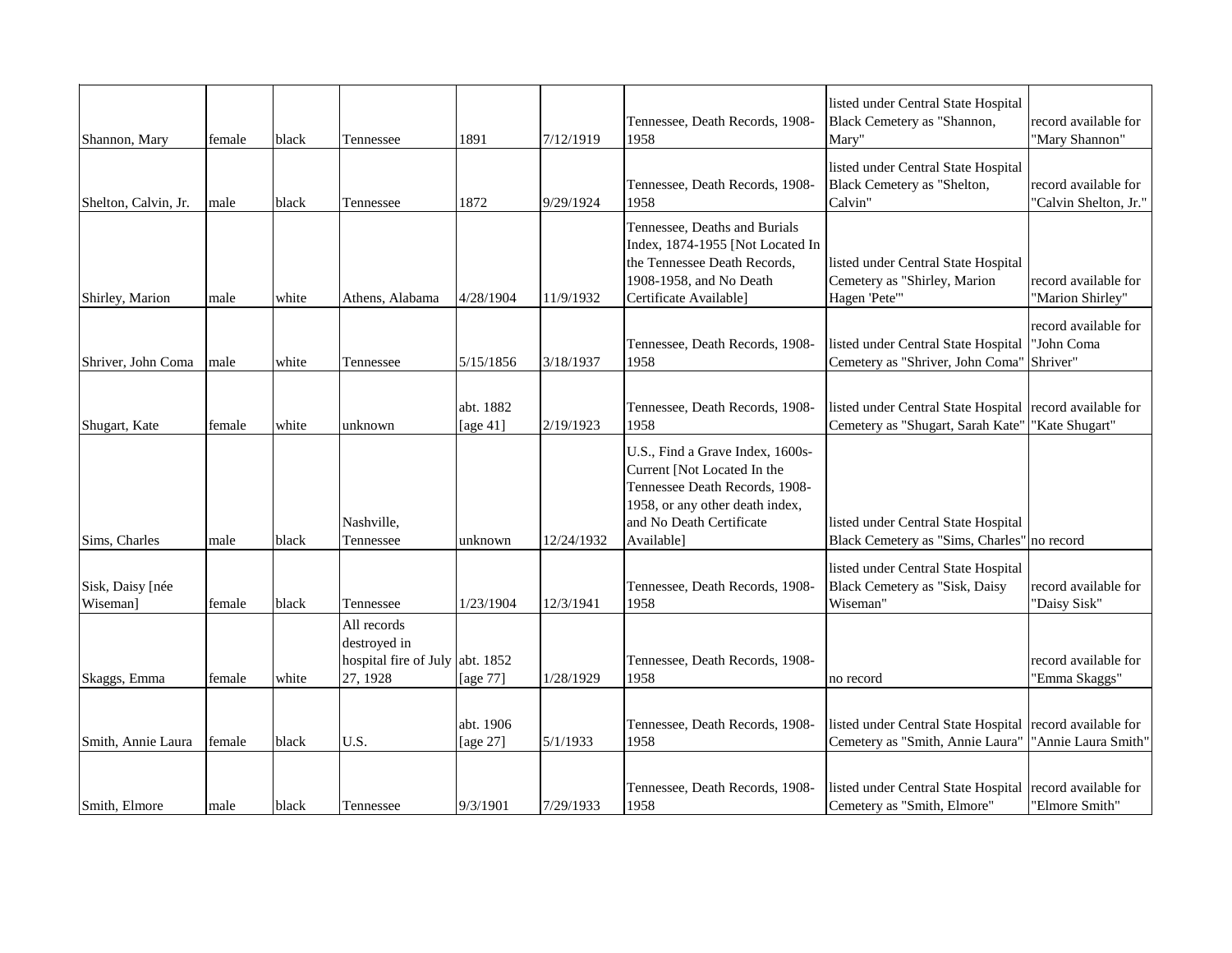| Smith, Ermas                  | male   | white | Tennessee                 | abt. 1908<br>[age $25$ ] | 10/23/1933 | Tennessee, Death Records, 1908-<br>1958                                                                                                                                        | listed under Central State Hospital record available for<br>Cemetery as "Smith, Erasmus"                                                                       | "Ermas Smith"                                   |
|-------------------------------|--------|-------|---------------------------|--------------------------|------------|--------------------------------------------------------------------------------------------------------------------------------------------------------------------------------|----------------------------------------------------------------------------------------------------------------------------------------------------------------|-------------------------------------------------|
| Smith, Hall                   | male   | white | Tennessee                 | abt. 1889<br>[age $47$ ] | 2/10/1936  | Tennessee, Death Records, 1908-<br>1958                                                                                                                                        | listed under Central State Hospital<br>Cemetery as "Smith, Hall"                                                                                               | record available for<br>"Hall Smith"            |
| Smith, Henry<br><b>Bascum</b> | male   | white | Tennessee                 | abt. 1852<br>[age 79]    | 7/3/1931   | Tennessee, Death Records, 1908-<br>1958                                                                                                                                        | no record                                                                                                                                                      | record available for<br>"Henry Bascum<br>Smith" |
| Smith, Ivey                   | male   | white | Houston Co.,<br>Tennessee | 12/22/1888               | 8/3/1942   | Tennessee, Death Records, 1908-<br>1958                                                                                                                                        | listed under Central State Hospital<br>Cemetery as "Smith, Ivey"                                                                                               | record available for<br>"Ivey Smith"            |
| Smith, Jonas                  | male   | black | Tennessee                 | abt. 1850<br>[age 80]    | 6/16/1930  | Tennessee, Death Records, 1908-<br>1958                                                                                                                                        | listed under Central State Hospital<br>Cemetery as "Smith, Jonas" and<br>under Central State Hospital Black record available for<br>Cemetery as "Smith, Jonas" | "Jonas Smith"                                   |
| Smith, Julia                  | female | white | Michigan                  | abt. 1867<br>[age $64$ ] | 12/14/1931 | Tennessee, Death Records, 1908-<br>1958                                                                                                                                        | listed under Central State Hospital<br>Cemetery as "Smith, Julia"                                                                                              | record available for<br>"Julia Smith"           |
| Smith, Mary                   | female | white | Overton Co.,<br>Tennessee | abt. 1887<br>[age 49]    | 6/27/1936  | Tennessee, Death Records, 1908-<br>1958                                                                                                                                        | no record                                                                                                                                                      | record available for<br>"Mary Smith"            |
| Smith, Rufus G.               | male   | white | Tennessee                 | 4/4/1863                 | 6/10/1936  | Tennessee, Death Records, 1908-<br>1958                                                                                                                                        | listed under Central State Hospital<br>Cemetery as "Smith, Rufus G.<br>'Ruf"                                                                                   | record available for<br>"Rufus G. Smith"        |
| Smith, Walter                 | male   | black | unknown                   | unknown                  | 9/23/1927  | U.S., Find a Grave Index, 1600s-<br>Current [Not Located In the<br>Tennessee Death Records, 1908-<br>1958, or any other death index,<br>and No Death Certificate<br>Available] | listed under Central State Hospital<br>Black Cemetery as "Smith,<br>Walter"                                                                                    | no record                                       |
| Snow, George                  | male   | black | unknown                   | 1862                     | 12/20/1941 | Tennessee, Death Records, 1908-<br>1958                                                                                                                                        | listed under Central State Hospital<br>Black Cemetery as "Snow,<br>George"                                                                                     | record available for<br>"George Snow"           |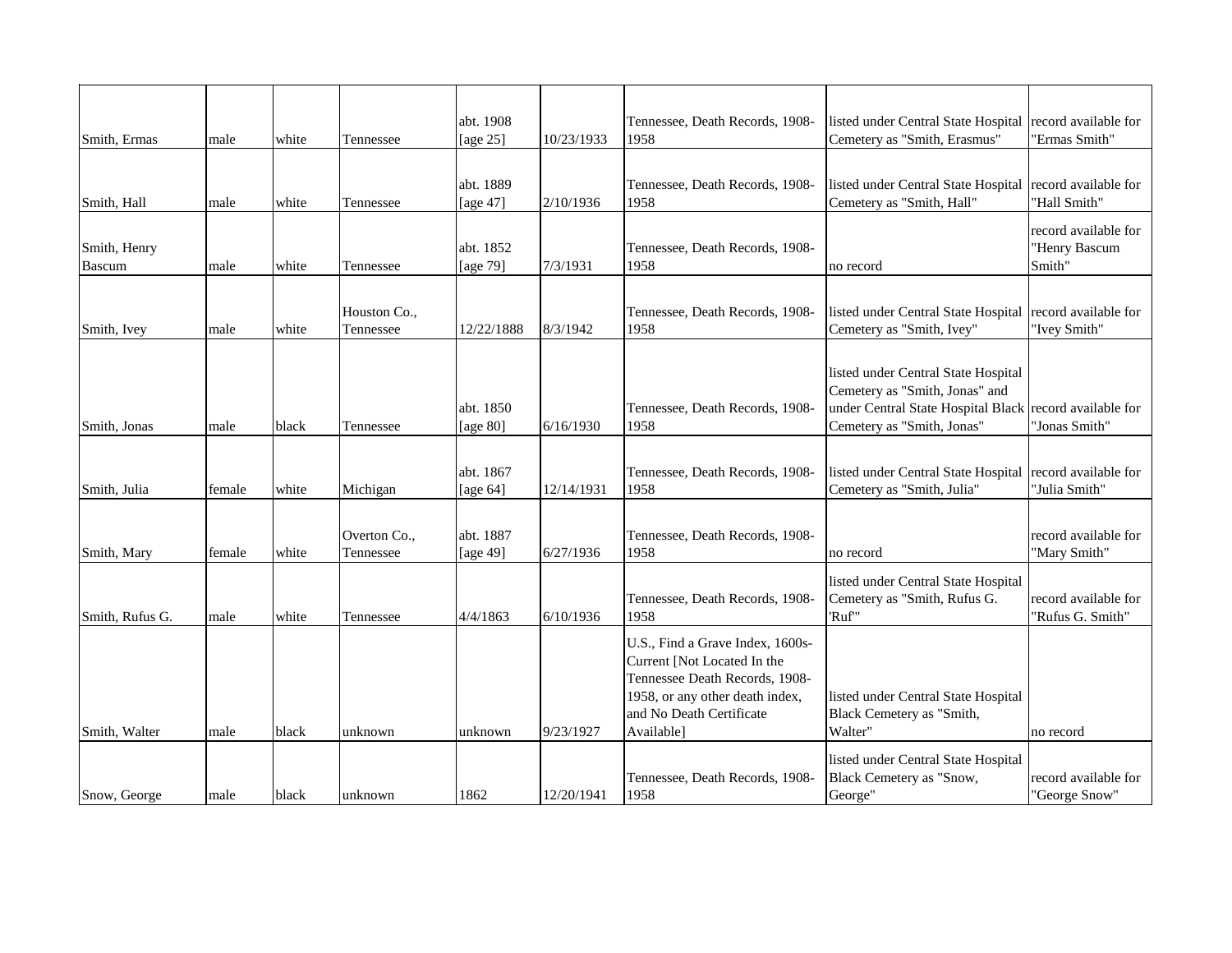| Sparkman, Zebedee              | male   | white | Warren Co.,<br>Tennessee | January 1885 7/1/1921    |            | U.S., Find a Grave Index, 1600s-<br>Current [Not Located In the<br>Tennessee Death Records, 1908-<br>1958, or any other death index,<br>and No Death Certificate<br>Available]           | listed under Central State Hospital<br>Cemetery as "Sparkman, Zebedee<br>'Zeb'"         | no record                                        |
|--------------------------------|--------|-------|--------------------------|--------------------------|------------|------------------------------------------------------------------------------------------------------------------------------------------------------------------------------------------|-----------------------------------------------------------------------------------------|--------------------------------------------------|
|                                |        |       |                          |                          |            |                                                                                                                                                                                          |                                                                                         |                                                  |
| Spencer, Wm. E. (or<br>W.H.    | male   | white | Tennessee                | abt. 1863<br>[age 73]    | 3/2/1936   | Tennessee, Death Records, 1908-<br>1958                                                                                                                                                  | no record                                                                               | record available for<br>'Wm. E. Spencer"         |
| Spicer, Jesse                  | male   | white | Tennessee                | 1894                     | 4/19/1918  | Tennessee, Death Records, 1908-<br>1958                                                                                                                                                  | no record                                                                               | record available for<br>'Jesse Spicer"           |
| Stallion, Wesley               | male   | black | Tennessee                | 1883                     | 1/3/1919   | Tennessee, Death Records, 1908-<br>1958 [listed in the transcribed<br>index as Colonel Hard<br>Chamberlain (Col after name is for Black Cemetery as "Stallion,<br>Colored, not Colonel)] | listed under Central State Hospital<br>Wesley"                                          | record available for<br>"Wesley Stallion"        |
| Stanley, Alex                  | male   | white | Tennessee                | abt. 1865<br>[age 66]    | 11/19/1931 | Tennessee, Death Records, 1908-<br>1958                                                                                                                                                  | listed under Central State Hospital<br>Cemetery as "Stanley, Alex J. 'X'"               | record available for<br>"Alex Stanley"           |
| Starkey, Mike                  | male   | white | Tennessee                | abt. 1874<br>[age $60$ ] | 7/24/1934  | Tennessee, Death Records, 1908-<br>1958                                                                                                                                                  | listed under Central State Hospital record available for<br>Cemetery as "Starkey, Mike" | "Mike Starkey"                                   |
| Starnes, Frank                 | male   | black | unknown                  | abt. 1869<br>[age $60$ ] | 7/14/1929  | Tennessee, Death Records, 1908-<br>1958                                                                                                                                                  | listed under Central State Hospital<br>Black Cemetery as "Starnes,<br>Frank"            | record available for<br>"Frank Starnes"          |
| Steele, James<br>Lawson        | male   | black | Tennessee                | 1879                     | 7/23/1919  | Tennessee, Death Records, 1908-<br>1958                                                                                                                                                  | listed under Central State Hospital<br>Cemetery as "Steele, James<br>Lawson"            | record available for<br>"James Lawson<br>Steele" |
| Stephens, Bessie [née<br>King] | female | black | Tennessee                | 11/10/1886               | 7/1/1921   | Tennessee, Death Records, 1908-<br>1958                                                                                                                                                  | listed under Central State Hospital<br>Black Cemetery as "Stephens,<br>Bessie"          | record available for<br>"Bessie Stephens"        |
| Stephenson, Thomas<br>A.       | male   | white | Tennessee                | abt. 1874<br>[age 69]    | 2/21/1943  | Tennessee, Death Records, 1908-<br>1958                                                                                                                                                  | listed under Central State Hospital<br>Cemetery as "Stephenson, Thomas<br>A."           | record available for<br>"Thos. A.<br>Stephenson" |
| Stepp, Matt                    | female | black | unknown                  | 1858                     | 5/24/1918  | Tennessee, Death Records, 1908-<br>1958                                                                                                                                                  | listed under Central State Hospital<br>Black Cemetery as "Stepp, Matt"                  | record available for<br>"Matt Stepp"             |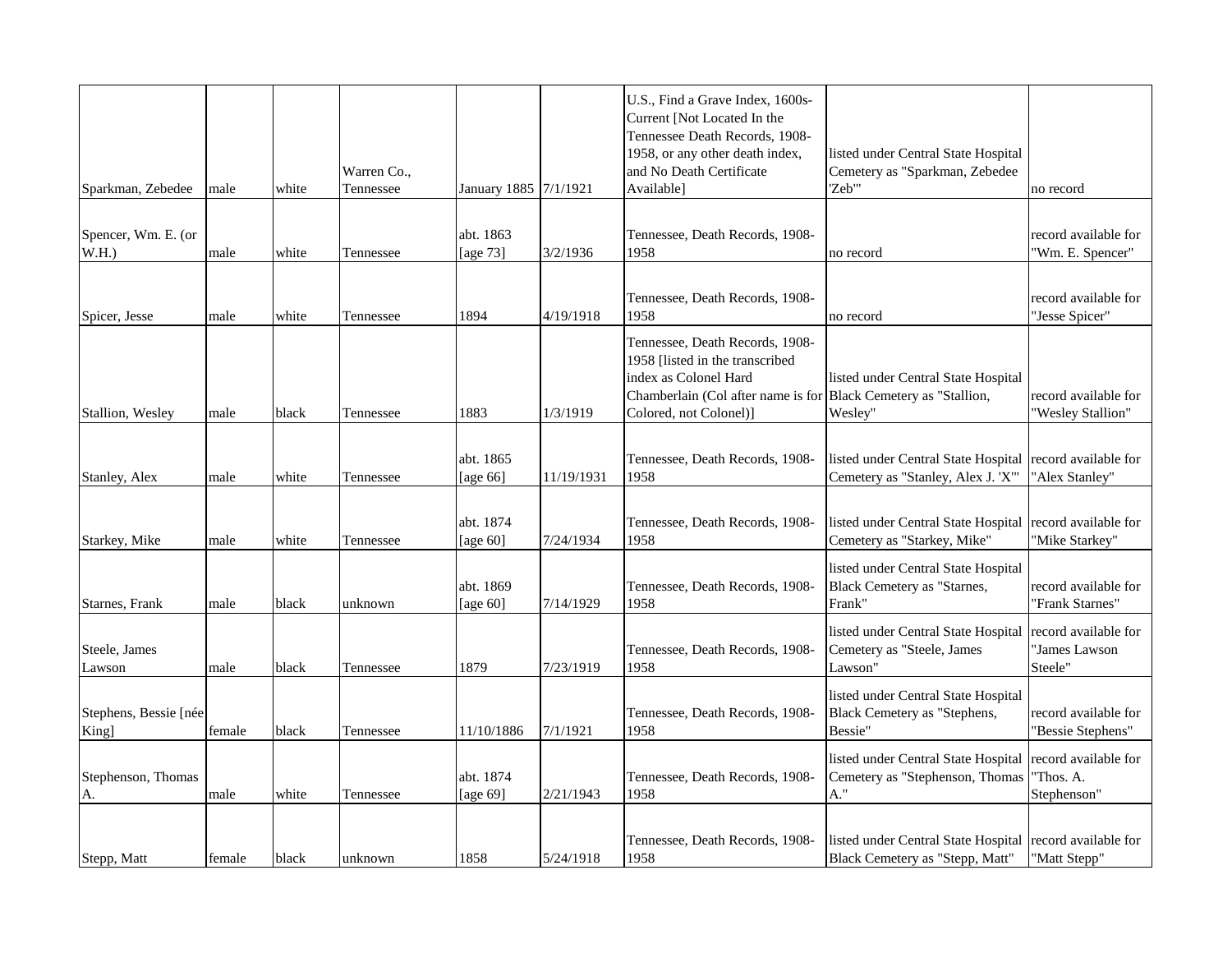| Stewart, Angeline                     | female | white | Tennessee                                                            | 1850                     | 3/8/1923   | Tennessee, Death Records, 1908-<br>1958                                                                                                                                                                                 | listed under Central State Hospital<br>Cemetery as "Stewart, Angeline"                   | record available for<br>"Angeline Stewart" |
|---------------------------------------|--------|-------|----------------------------------------------------------------------|--------------------------|------------|-------------------------------------------------------------------------------------------------------------------------------------------------------------------------------------------------------------------------|------------------------------------------------------------------------------------------|--------------------------------------------|
|                                       |        |       |                                                                      |                          |            |                                                                                                                                                                                                                         |                                                                                          |                                            |
| Stewart, John                         | male   | black | Tennessee                                                            | 1861                     | 7/24/1934  | Tennessee, Death Records, 1908-<br>1958                                                                                                                                                                                 | listed under Central State Hospital<br>Cemetery as "Stewart, John"                       | record available for<br>"John Stewart"     |
| Stewart, Sophronia                    | male   | white | Dunlap, Sequatchie<br>Co., Tennessee                                 | 1857                     | 1882       | U.S., Find a Grave Index, 1600s-<br>Current [Not Located In the<br>Tennessee Death Records, 1908-<br>1958, or any other death index,<br>and No Death Certificate<br>Available]                                          | listed under Central State Hospital<br>Cemetery as "Stewart, Sophronia"                  | no record                                  |
|                                       |        |       |                                                                      |                          |            |                                                                                                                                                                                                                         |                                                                                          |                                            |
| Stone, Richard                        | male   | black | Pulaski, Tennessee                                                   | abt. 1912<br>[age $21$ ] | 12/28/1933 | Tennessee, Death Records, 1908-<br>1958                                                                                                                                                                                 | listed under Central State Hospital record available for<br>Cemetery as "Stone, Richard" | "Richard Stone"                            |
|                                       |        |       |                                                                      |                          |            |                                                                                                                                                                                                                         |                                                                                          |                                            |
| Stout, Hogart [or                     |        |       |                                                                      | abt. 1908                | 5/29/1938  | Tennessee, Death Records, 1908-<br>1958                                                                                                                                                                                 |                                                                                          | record available for                       |
| Hobart]                               | male   | white | Tennessee                                                            | [age 30]                 |            |                                                                                                                                                                                                                         | no record                                                                                | "Hogart Stout"                             |
| Stout, Jane                           | female | black | unknown                                                              | abt. 1865<br>[age $52$ ] | 5/13/1917  | Tennessee, Death Records, 1908-<br>1958                                                                                                                                                                                 | listed under Central State Hospital<br>Black Cemetery as "Stout, Jane"                   | record available for<br>"Jane Stout"       |
| Suddarth, W. T.                       | male   | white | Tennessee                                                            | 1853                     | 1/24/1914  | Tennessee, Death Records, 1908-<br>1958 [includes 2 listings for W.T.<br>Suddarth; death certificate #36<br>lists burial location in Gallatin,<br>Tennessee; death certificate #209<br>does not list a burial location] | listed under Central State Hospital<br>Cemetery as "Suddarth, W.<br>Thomas"              | record available for<br>"W.T. Suddarth"    |
|                                       |        |       |                                                                      |                          |            |                                                                                                                                                                                                                         | listed under Central State Hospital                                                      |                                            |
| Sugg, Nicie Jane<br>[née Northington] | female | black | Tennessee                                                            | 9/16/1866                | 3/13/1931  | Tennessee, Death Records, 1908-<br>1958                                                                                                                                                                                 | Black Cemetery as "Sugg, Nicie<br>Jane"                                                  | record available for<br>"Nicie Jane Sugg"  |
| Suiter, Adelia                        | female | white | All personal and<br>family history<br>destroyed in fire<br>7/27/1928 | abt. 1849                | 2/6/1929   | Tennessee, Death Records, 1908-<br>1958                                                                                                                                                                                 | listed under Central State Hospital<br>Cemetery as "Suiter, Andelia D.<br>Bennett"       | record available for<br>'Adelia Suitar'    |
| Summers, Eli                          | male   | white | Tennessee                                                            | abt. 1877<br>[age 55]    | 4/19/1932  | Tennessee, Death Records, 1908-<br>1958                                                                                                                                                                                 | listed under Central State Hospital<br>Cemetery as "Summers, Eli"                        | no record                                  |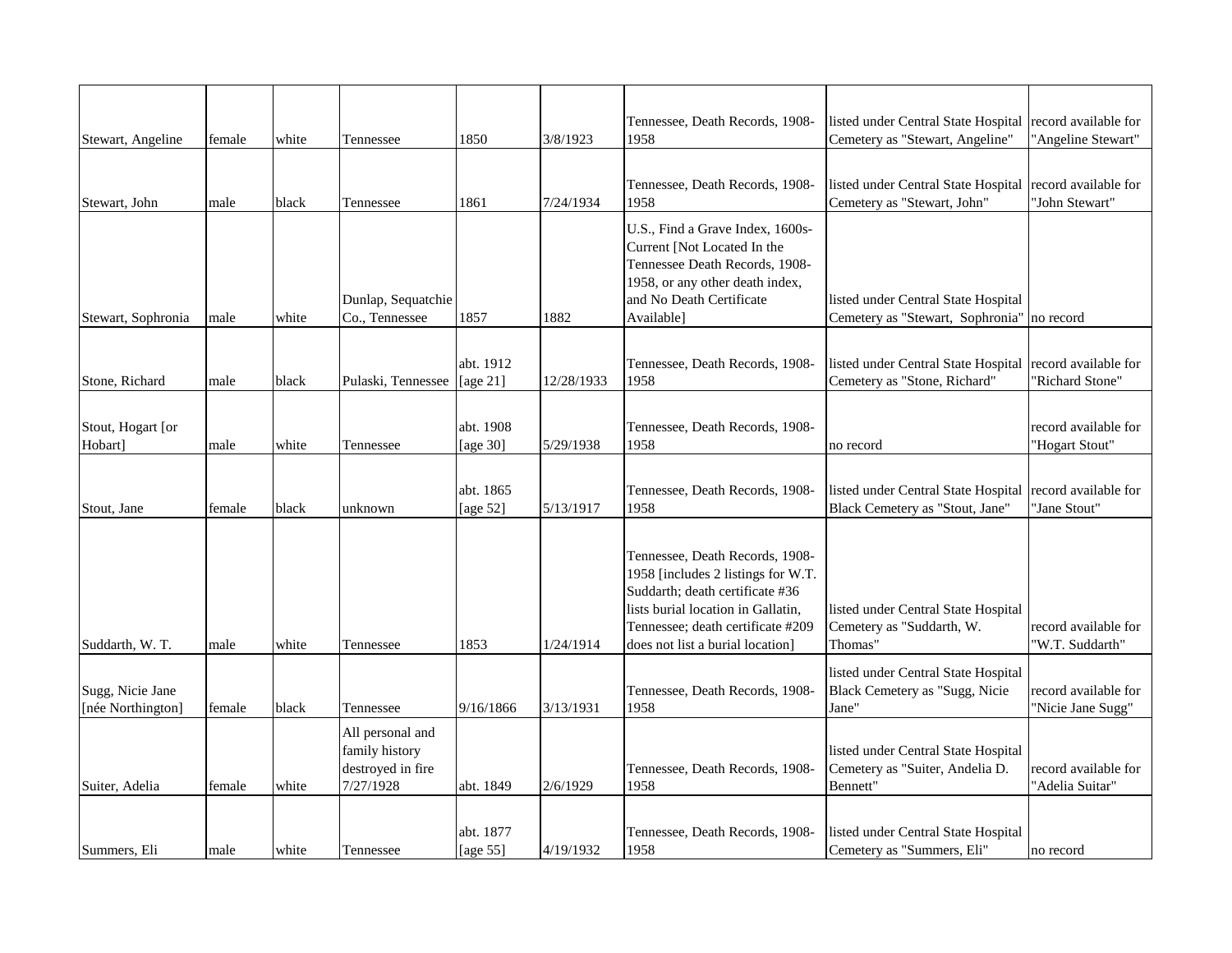| Sweeney, R.P.                    | male   | white | All records<br>destroyed in<br>hospital fire of July abt. 1853<br>27, 1928 | [age $76$ ]           | 1/22/1929                                                         | Tennessee, Death Records, 1908-<br>1958                                                                                                                  | listed under Central State Hospital<br>Cemetery as "Sweeney, R.P."                                                                          | record available for<br>'R.P. Sweeney"   |
|----------------------------------|--------|-------|----------------------------------------------------------------------------|-----------------------|-------------------------------------------------------------------|----------------------------------------------------------------------------------------------------------------------------------------------------------|---------------------------------------------------------------------------------------------------------------------------------------------|------------------------------------------|
|                                  |        |       |                                                                            |                       |                                                                   |                                                                                                                                                          |                                                                                                                                             |                                          |
| Swift, Effie                     | female | white | Robertson Co.,<br>Tennessee                                                | 2/14/1899             | 1/24/1942                                                         | Tennessee, Death Records, 1908-<br>1958                                                                                                                  | listed under Central State Hospital<br>Cemetery as "Swift, Effie"                                                                           | record available for<br>'Effie Swift"    |
|                                  |        |       |                                                                            |                       |                                                                   |                                                                                                                                                          |                                                                                                                                             |                                          |
| Swift, F.P.                      | male   | white | Tennessee                                                                  | 5/26/1849             | 6/30/1931                                                         | Tennessee, Death Records, 1908-<br>1958                                                                                                                  | no record                                                                                                                                   | record available for<br>"F.P. Swift"     |
|                                  |        |       |                                                                            |                       |                                                                   |                                                                                                                                                          |                                                                                                                                             |                                          |
| Tall, Pierson                    | male   | black | Hardin Co.,<br>Tennessee                                                   | 12/2/1909             | 6/11/1936                                                         | Tennessee, Death Records, 1908-<br>1958                                                                                                                  | no record                                                                                                                                   | record available for<br>"Pierson Tall"   |
| Talley, James                    | male   | black | Tennessee                                                                  | abt. 1913<br>[age 17] | 7/27/1930                                                         | Tennessee, Death Records, 1908-<br>1958                                                                                                                  | listed under Central State Hospital<br>Cemetery as "Talley, James" and<br>under Central State Hospital Black<br>Cemetery as "Talley, James" | record available for<br>"James Talley"   |
| Talley, Mary                     | female | black | Tennessee                                                                  | 1892                  | 4/11/1923<br>[listed as<br>$4/1/1923$ in<br>transcribed<br>index] | Tennessee, Deaths and Burials<br>Index, 1874-1955 [Not Located In<br>the Tennessee Death Records,<br>1908-1958, and No Death<br>Certificate Available]   | listed under Central State Hospital<br>Black Cemetery as "Talley, Mary"                                                                     | record available for<br>"Mary Talley"    |
| Taylor, Auda K.                  | female | white | Tennessee                                                                  | 1/1/1898              | 9/26/1932                                                         | Tennessee, Death Records, 1908-<br>1958                                                                                                                  | listed under Central State Hospital<br>Cemetery as "Taylor, Auda K."                                                                        | record available for<br>'Auda K. Taylor' |
| Taylor, Bessie [née<br>Franklin] | female | black | Tennessee                                                                  | 1/13/1910             | 2/19/1933                                                         | Tennessee, Death Records, 1908-<br>1958 [listed in the transcribed<br>index as Colonel Bessie Taylor<br>(Col after name is for Colored, not<br>Colonel)] | listed under Central State Hospital<br>Cemetery as "Taylor, Bessie<br>Franklin"                                                             | record available for<br>"Bessie Taylor"  |
| Taylor, Perry                    | male   | black | Tennessee                                                                  | 10/30/1892            | 12/24/1925                                                        | Tennessee, Death Records, 1908-<br>1958                                                                                                                  | listed under Central State Hospital<br>Black Cemetery as "Taylor, Perry"                                                                    | record available for<br>"Perry Taylor"   |
| Temples, George                  | male   | white | Kentucky                                                                   | abt. 1881<br>[age 55] | 1/19/1936                                                         | Tennessee, Death Records, 1908-<br>1958                                                                                                                  | listed under Central State Hospital<br>Cemetery as "Temples, George"                                                                        | record available for<br>"George Temples" |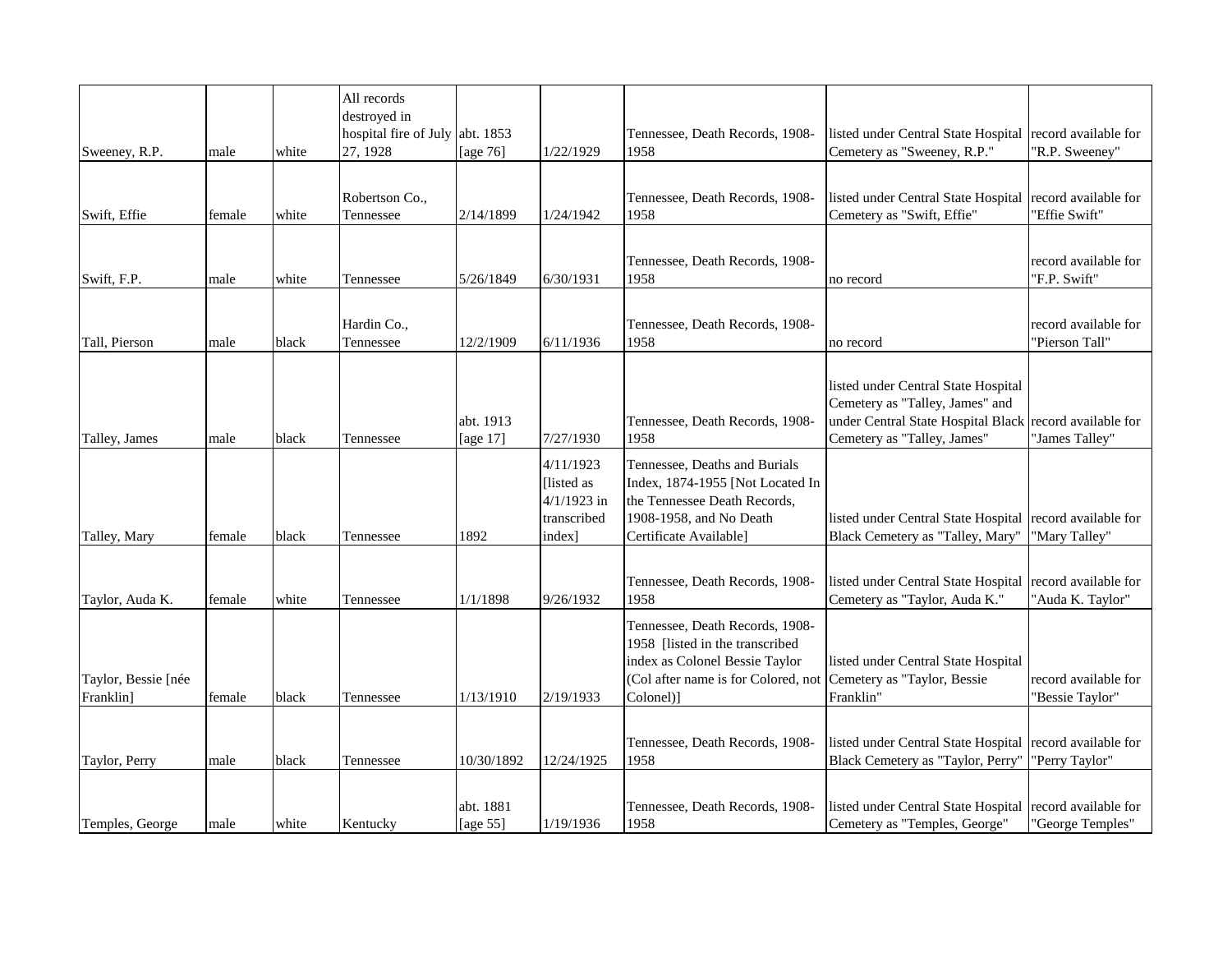| Thompson, Emanuel   male             |        | black | Tennessee                                                                     | abt. 1864<br>[age 60]    | 9/14/1924  | Tennessee, Death Records, 1908-<br>1958                                                                                                                                        | listed under Central State Hospital<br>Black Cemetery as "Thompson,<br>Emmanuel" | record available for<br>'Emanuel<br>Thompson" |
|--------------------------------------|--------|-------|-------------------------------------------------------------------------------|--------------------------|------------|--------------------------------------------------------------------------------------------------------------------------------------------------------------------------------|----------------------------------------------------------------------------------|-----------------------------------------------|
| Thompson, Frank                      | male   | black | Tennessee                                                                     | 1846                     | 7/23/1924  | Tennessee, Death Records, 1908-<br>1958                                                                                                                                        | listed under Central State Hospital<br>Black Cemetery as "Thompson,<br>Frank"    | record available for<br>"Frank Thompson"      |
| Thompson, Rosa<br>[née Wiley]        | female | black | Arkansas                                                                      | 1887                     | 7/11/1926  | Tennessee, Death Records, 1908-<br>1958                                                                                                                                        | listed under Central State Hospital<br>Black Cemetery as "Thompson,<br>Rosa"     | record available for<br>"Rosa Thompson"       |
| Thompson, Sam                        | male   | black | Mississippi                                                                   | 1854                     | 3/9/1924   | Tennessee, Death Records, 1908-<br>1958                                                                                                                                        | listed under Central State Hospital<br>Black Cemetery as "Thompson,<br>Sam"      | record available for<br>"Sam Thompson"        |
| Tinsley, Mary [née<br>Williams]      | female | white | Tennessee                                                                     | 12/5/1863                | 7/16/1926  | Tennessee, Death Records, 1908-<br>1958                                                                                                                                        | listed under Central State Hospital<br>Cemetery as "Tinsley, Mary<br>Williams"   | record available for<br>"Mary Tinsley"        |
| Tolbert, Wren                        | male   | white | Tennessee                                                                     | 3/23/1872                | 10/16/1940 | Tennessee, Death Records, 1908-<br>1958                                                                                                                                        | listed under Central State Hospital<br>Cemetery as "Tolbert, Wren"               | record available for<br>'Wren Tolbert"        |
| Tribble, Jesse                       | male   | white | Tennessee                                                                     | abt. 1855<br>[age $76$ ] | 4/5/1931   | Tennessee, Death Records, 1908-<br>1958 [listed as Jessee Tribble in<br>the transcribed index]                                                                                 | no record                                                                        | record available for<br>"Jesse Tribble"       |
| Turner, Will                         | male   | black | Personal and family<br>history destroyed in<br>hospital fire July<br>27, 1928 | abt. 1853<br>[age 76]    | 9/27/1929  | Tennessee, Death Records, 1908-<br>1958                                                                                                                                        | listed under Central State Hospital<br>Black Cemetery as "Turner, Will"          | record available for<br>'Will Turner"         |
| Underwood, Josie                     | female | white | Warren Co.,<br>Tennessee                                                      | 1881                     | 5/5/1929   | Tennessee, Death Records, 1908-<br>1958                                                                                                                                        | listed under Central State Hospital<br>Cemetery as "Underwood, Josie"            | record available for<br>"Josie Underwood"     |
| Van Horn, W.P.                       | male   | white | Gratiot, Ohio                                                                 | 6/22/1854                | 4/7/1936   | Tennessee, Death Records, 1908-<br>1958                                                                                                                                        | listed under Central State Hospital<br>Cemetery as "Van Horn, W.P."              | record available for<br>'W.P. Vanhorn"        |
| Venable, Mary Alice<br>[née Coleman] | female | white | Tennessee                                                                     | October 1889 unknown     |            | U.S., Find a Grave Index, 1600s-<br>Current [Not Located In the<br>Tennessee Death Records, 1908-<br>1958, or any other death index,<br>and No Death Certificate<br>Available] | listed under Central State Hospital<br>Cemetery as "Venable, Mary<br>Alice"      | no record                                     |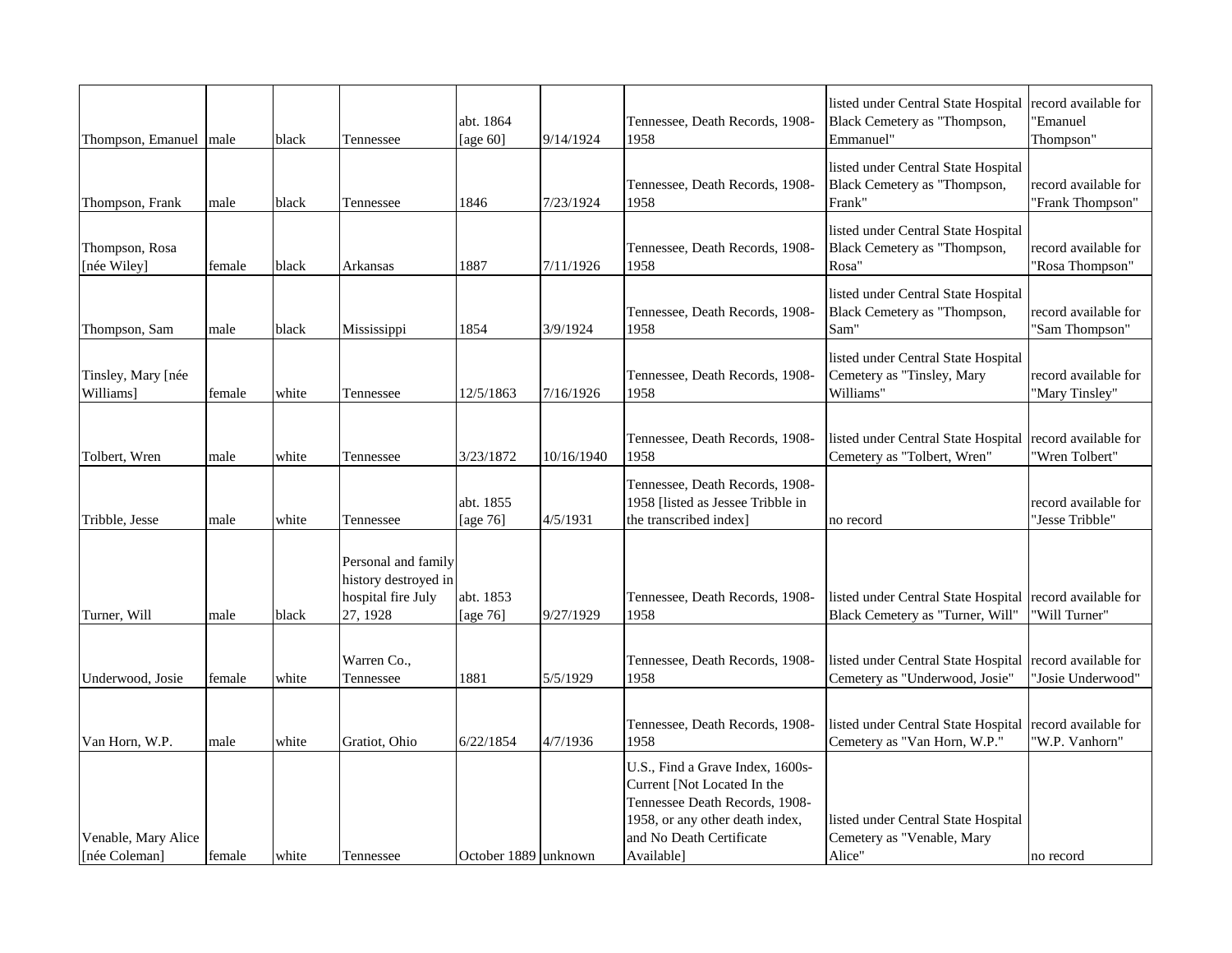|                     |        |       |                   |             |            | Tennessee, Death Records, 1908- | listed under Central State Hospital                                   |                      |
|---------------------|--------|-------|-------------------|-------------|------------|---------------------------------|-----------------------------------------------------------------------|----------------------|
| Vinson, Henry       | male   | white | unknown           | June 1869   | 7/27/1940  | 1958                            | Cemetery as "Vinson, Henry"                                           | no record            |
|                     |        |       |                   |             |            |                                 |                                                                       |                      |
|                     |        |       |                   | abt. 1849   |            | Tennessee, Death Records, 1908- | listed under Central State Hospital                                   | record available for |
| Violet, Harriet     | female | white | Tennessee         | [age 83]    | 7/19/1932  | 1958                            | Cemetery as "Violet, Harriett"                                        | "Harriet Violet"     |
|                     |        |       |                   |             |            |                                 |                                                                       |                      |
|                     |        |       |                   | abt. 1857   |            | Tennessee, Death Records, 1908- | listed under Central State Hospital                                   | record available for |
| Voorhies, Josie     | female | black | Tennessee         | [age 76]    | 5/25/1933  | 1958                            | Cemetery as "Voorhies, Josie"                                         | "Josie Voorhies"     |
|                     |        |       |                   |             |            |                                 | listed under Central State Hospital                                   | record available for |
| Wade, Elizabeth     |        |       |                   | abt. 1906   |            | Tennessee, Death Records, 1908- | Cemetery as "Wade, Elizabeth                                          | 'Elizabeth Harris    |
| Harris              | female | black | Tennessee         | [age 35]    | 3/19/1941  | 1958                            | Harris"                                                               | Wade"                |
|                     |        |       |                   |             |            |                                 |                                                                       |                      |
| Waer, Jennie [Wear, |        |       |                   |             |            | Tennessee, Death Records, 1908- | listed under Central State Hospital                                   | record available for |
| Jennie]             | female | white | Tennessee         | abt. 1865   | 11/23/1930 | 1958                            | Cemetery as "Waer, Mrs. Jennie"                                       | 'Jennie Wear"        |
|                     |        |       |                   |             |            |                                 |                                                                       |                      |
|                     |        |       | Wayne Co.,        |             |            | Tennessee, Death Records, 1908- |                                                                       | record available for |
| Waer, Johnny        | male   | white | Tennessee         | 3/18/1897   | 10/13/1935 | 1958                            | no record                                                             | 'Johnny Waer"        |
|                     |        |       |                   |             |            |                                 | listed under Central State Hospital                                   |                      |
|                     |        |       |                   | abt. 1866   |            | Tennessee, Death Records, 1908- | Black Cemetery as "Waggoner,                                          | record available for |
| Waggoner, Andrew    | male   | black | Tennessee         | [age $65$ ] | 9/12/1931  | 1958                            | Andrew"                                                               | "Andrew Waggoner"    |
|                     |        |       |                   |             |            |                                 | listed under Central State Hospital                                   |                      |
|                     |        |       |                   |             |            | Tennessee, Death Records, 1908- | Cemetery as "Waggoner,                                                | record available for |
| Waggoner, Angelin   | female | white | Tennessee         | 10/1/1931   | 6/30/1932  | 1958                            | Angeline"                                                             | "Angelin Waggoner"   |
|                     |        |       |                   |             |            |                                 |                                                                       |                      |
|                     |        |       | Orangeburg, South | abt. 1920   |            | Tennessee, Death Records, 1908- | listed under Central State Hospital                                   | record available for |
| Walker, John        | male   | black | Carolina          | [age 18]    | 6/15/1938  | 1958                            | Black Cemetery as "Walker, John'                                      | "John Walker"        |
|                     |        |       |                   |             |            |                                 | listed under Central State Hospital                                   |                      |
|                     |        |       |                   |             |            | Tennessee, Death Records, 1908- | Cemetery as "Walker, Martha R.                                        | record available for |
| Walker, Mattie      | female | white | Tennessee         | 8/6/1856    | 5/14/1922  | 1958                            | 'Mattie'"                                                             | "Mattie Walker"      |
| Warner, Mary Liza   |        |       |                   |             |            |                                 | listed under Central State Hospital                                   |                      |
| [née Cowan or       |        |       |                   |             |            | Tennessee, Death Records, 1908- | Black Cemetery as "Warner, Mary                                       | record available for |
| Corvan]             | female | black | Tennessee         | 6/9/1901    | 10/27/1925 | 1958                            | Liza"                                                                 | "Mary Liza Warner"   |
|                     |        |       |                   |             |            |                                 |                                                                       |                      |
|                     |        |       |                   | abt. 1873   |            | Tennessee, Death Records, 1908- | listed under Central State Hospital<br>Black Cemetery as "Washington, | record available for |
| Washington, Amey    | male   | black | Tennessee         | [age 57]    | 5/31/1930  | 1958                            | Amey"                                                                 | "Amey Washington"    |
|                     |        |       |                   |             |            |                                 |                                                                       |                      |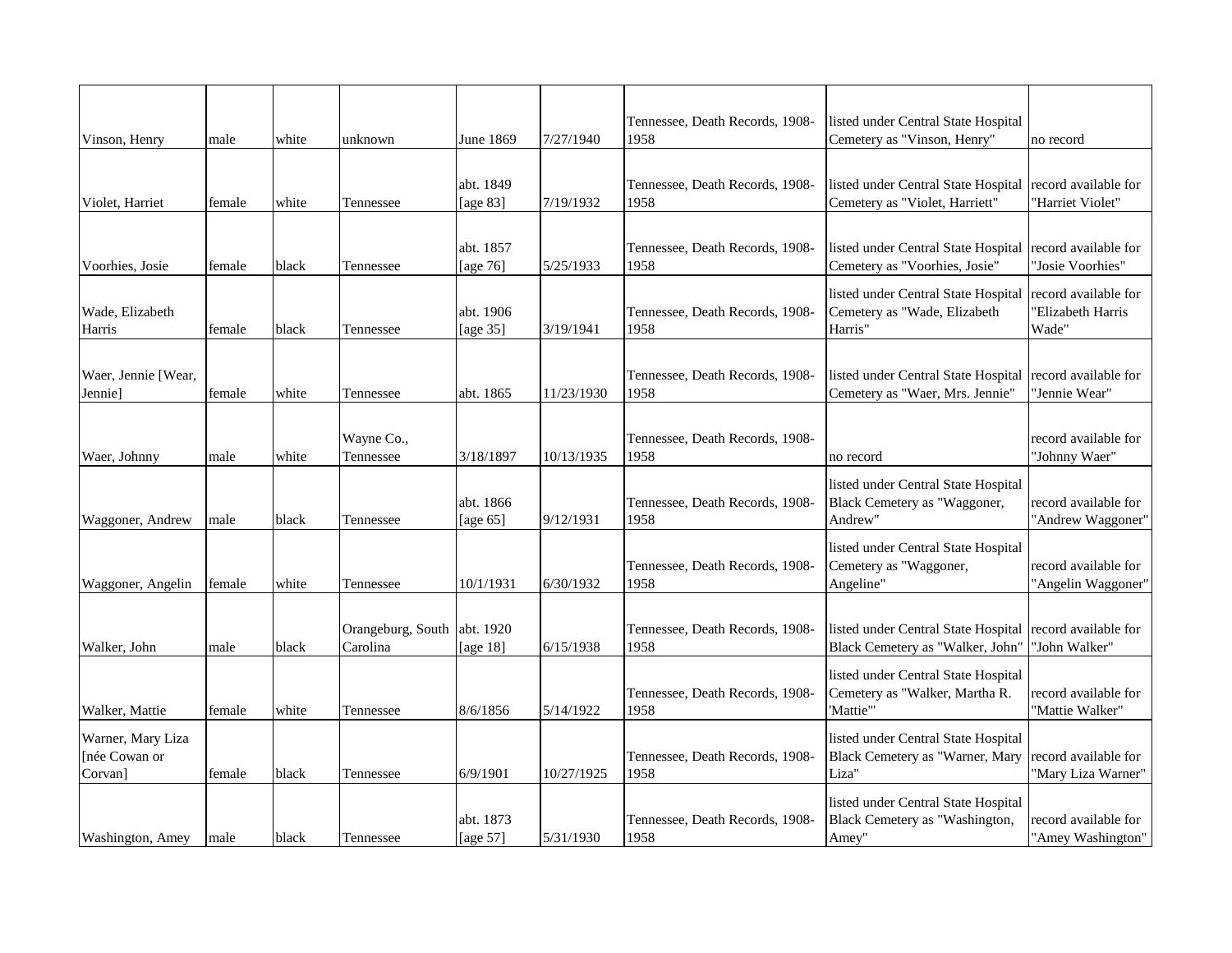| Watson, Albert   | male   | white | Tennessee   | 1874                                                              | 4/25/1942  | Tennessee, Death Records, 1908-<br>1958                                                                                                                                        | listed under Central State Hospital<br>Cemetery as "Watson, Albert"                         | record available for<br>"Albert Watson" |
|------------------|--------|-------|-------------|-------------------------------------------------------------------|------------|--------------------------------------------------------------------------------------------------------------------------------------------------------------------------------|---------------------------------------------------------------------------------------------|-----------------------------------------|
| Watson, Caroline | female | white | unknown     | March 1865                                                        | 11/17/1930 | U.S., Find a Grave Index, 1600s-<br>Current [Not Located In the<br>Tennessee Death Records, 1908-<br>1958, or any other death index,<br>and No Death Certificate<br>Available] | listed under Central State Hospital<br>Cemetery as "Watson, Caroline<br>'Callie' Ham"       | no record                               |
| Weaver, Green    | male   | white | unknown     | abt. 1855<br>[age $80$ ]                                          | 12/12/1935 | Tennessee, Death Records, 1908-<br>1958                                                                                                                                        | listed under Central State Hospital<br>Cemetery as "Weaver, Green"                          | record available for<br>"Green Weaver"  |
| Webb, Claricy    | female | white | Tennessee   | 1849                                                              | 7/10/1928  | Tennessee, Death Records, 1908-<br>1958                                                                                                                                        | no record                                                                                   | no record                               |
| Webb, Maria      | female | black | Mississippi | abt. 1879<br>[age $52$ ]                                          | 1/11/1931  | Tennessee, Death Records, 1908-<br>1958                                                                                                                                        | listed under Central State Hospital<br>Cemetery as "Webb, Maria"                            | record available for<br>"Maria Webb"    |
| Webb, O.D.       | male   | white | Tennessee   | 6/5/1863<br>Ilisted in the<br>transcribed<br>index as<br>1/5/1862 | 11/29/1932 | Tennessee, Death Records, 1908-<br>1958                                                                                                                                        | listed under Central State Hospital<br>Cemetery as "Webb, Ozias<br>Denton, Jr."             | record available for<br>"O.D. Webb"     |
| Webster, Ed      | male   | black | Tennessee   | 1888                                                              | 6/24/1920  | Tennessee, Death Records, 1908-<br>1958                                                                                                                                        | listed under Central State Hospital record available for<br>Black Cemetery as "Webster, Ed" | "Ed Webster"                            |
| Webster, Rosa    | female | black | Tennessee   | abt. 1883<br>[age $54$ ]                                          | 7/25/1937  | Tennessee, Death Records, 1908-<br>1958                                                                                                                                        | no record                                                                                   | record available for<br>"Rosa Webster"  |
| Weeden, Tom      | male   | black | Tennessee   | 1885 [listed<br>in the<br>transcribed<br>index as<br>1855]        | 4/10/1940  | Tennessee, Death Records, 1908-<br>1958                                                                                                                                        | listed under Central State Hospital<br>Black Cemetery as "Weeden,<br>Tom"                   | no record                               |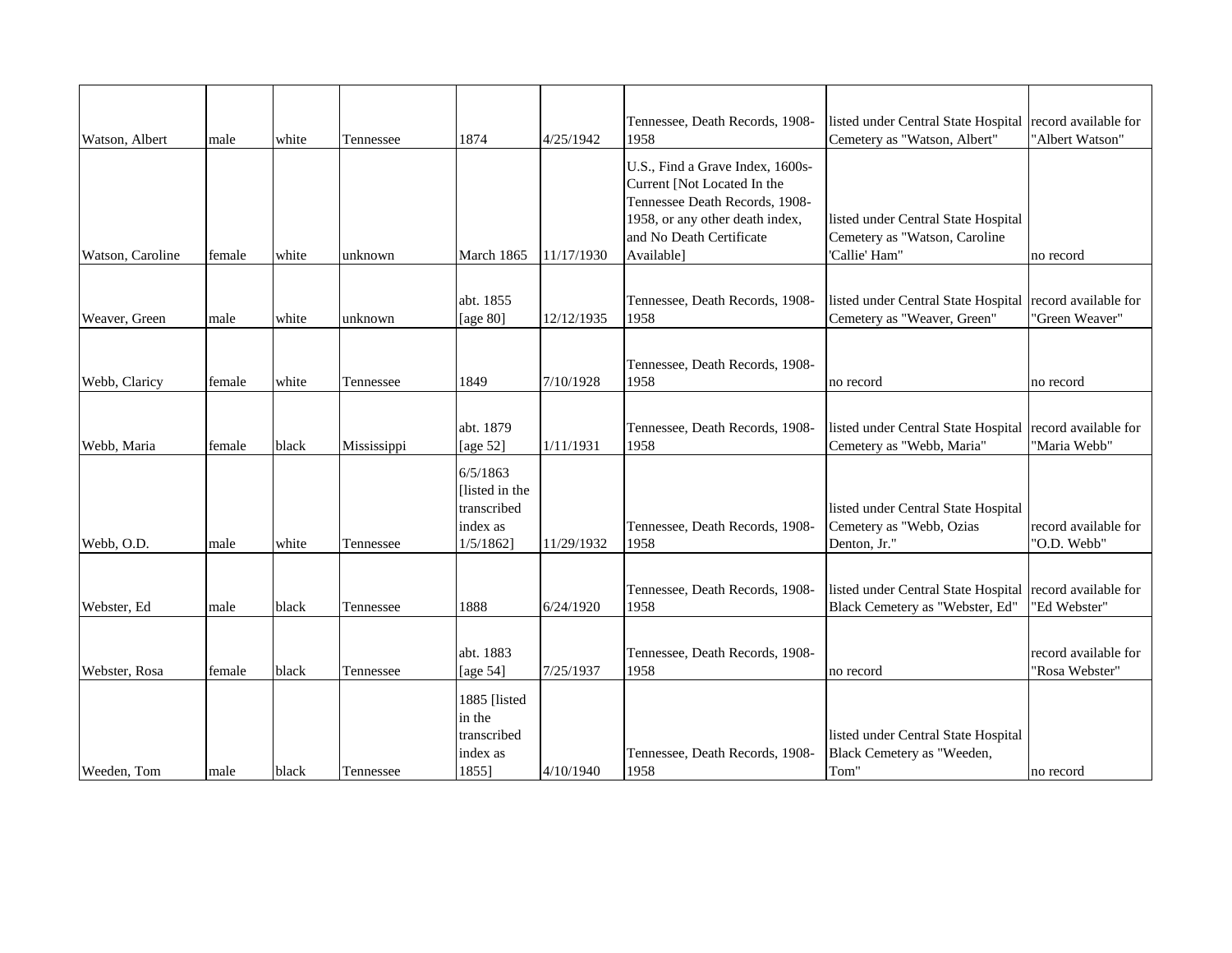| West, David<br>Robinson  | male   | white | Greeneville,<br>Greene Co.,<br>Tennessee | 1/1/1821                 | 9/1/1858   | U.S., Find a Grave Index, 1600s-<br>Current [Not Located In the<br>Tennessee Death Records, 1908-<br>1958, or any other death index,<br>and No Death Certificate<br>Available] | listed under Central State Hospital<br>Cemetery as "West, David<br>Robinson"                                                                               | no record                                         |
|--------------------------|--------|-------|------------------------------------------|--------------------------|------------|--------------------------------------------------------------------------------------------------------------------------------------------------------------------------------|------------------------------------------------------------------------------------------------------------------------------------------------------------|---------------------------------------------------|
|                          |        |       |                                          |                          |            |                                                                                                                                                                                |                                                                                                                                                            |                                                   |
| Wheeler, Bill            | male   | white | Tennessee                                | 1/11/1900                | 11/15/1931 | Tennessee, Death Records, 1908-<br>1958                                                                                                                                        | no record                                                                                                                                                  | record available for<br>"Bill Wheeler"            |
|                          |        |       |                                          |                          |            |                                                                                                                                                                                |                                                                                                                                                            |                                                   |
| Wheeler, Maggie          | female | black | Tennessee                                | abt. 1857<br>[age 76]    | 8/10/1933  | Tennessee, Death Records, 1908-<br>1958                                                                                                                                        | listed under Central State Hospital record available for<br>Cemetery as "Wheeler, Maggie"                                                                  | "Maggie Wheeler"                                  |
|                          |        |       |                                          |                          |            |                                                                                                                                                                                |                                                                                                                                                            |                                                   |
| Whidby, Clarence         | male   | white | Tennessee                                | 1895 [or<br>1893]        | 8/11/1917  | Tennessee, Death Records, 1908-<br>1958                                                                                                                                        | listed under Central State Hospital<br>Cemetery as "Whidby, Clarence"                                                                                      | record available for<br>"Clarence Whidby"         |
|                          |        |       |                                          |                          |            |                                                                                                                                                                                |                                                                                                                                                            |                                                   |
| White, David L.          | male   | black | unknown                                  | abt. 1882<br>[age $51$ ] | 3/25/1933  | Tennessee, Death Records, 1908-<br>1958                                                                                                                                        | listed under Central State Hospital record available for<br>Cemetery as "White, David L."                                                                  | "David L. White"                                  |
| White, Joe               | male   | black | Tennessee                                | abt. 1861<br>[age 67]    | 3/4/1928   | Tennessee, Death Records, 1908-<br>1958                                                                                                                                        | listed under Central State Hospital<br>Cemetery as "White, Joe" and<br>under Central State Hospital Black record available for<br>Cemetery as "White, Joe" | "Joe White"                                       |
|                          |        |       |                                          |                          |            |                                                                                                                                                                                | listed under Central State Hospital                                                                                                                        |                                                   |
| White, Sudie Belle       | female | black | Tennessee                                | abt. 1892<br>[age 39]    | 11/8/1931  | Tennessee, Death Records, 1908-<br>1958                                                                                                                                        | Black Cemetery as "White, Sudie<br>Belle"                                                                                                                  | record available for<br>"Sudie Belle White"       |
| Whiteside, John          | male   | black | Tennessee                                | abt. 1853<br>[age $75$ ] | 7/28/1928  | Tennessee, Death Records, 1908-<br>1958                                                                                                                                        | listed under Central State Hospital<br>Black Cemetery as "Whiteside,<br>John"                                                                              | record available for<br>"John Whiteside"          |
| Whitlock, Susan          | female | white | Tennessee                                | abt. 1832<br>[age 100]   | 12/19/1932 | Tennessee, Death Records, 1908-<br>1958                                                                                                                                        | listed under Central State Hospital<br>Cemetery as "Whitlock, Susan A.<br>Johnson"                                                                         | record available for<br>"Susan Whitlock"          |
|                          |        |       |                                          |                          |            |                                                                                                                                                                                |                                                                                                                                                            |                                                   |
| Whitmire, Harrison<br>P. | male   | white | Georgia or<br>Alabama                    | 6/6/1856                 | 2/24/1938  | Tennessee, Death Records, 1908-<br>1958                                                                                                                                        | listed under Central State Hospital<br>Cemetery as "Whitmire, Harrison<br>$P.$ "                                                                           | record available for<br>"Harrison P.<br>Whitmire" |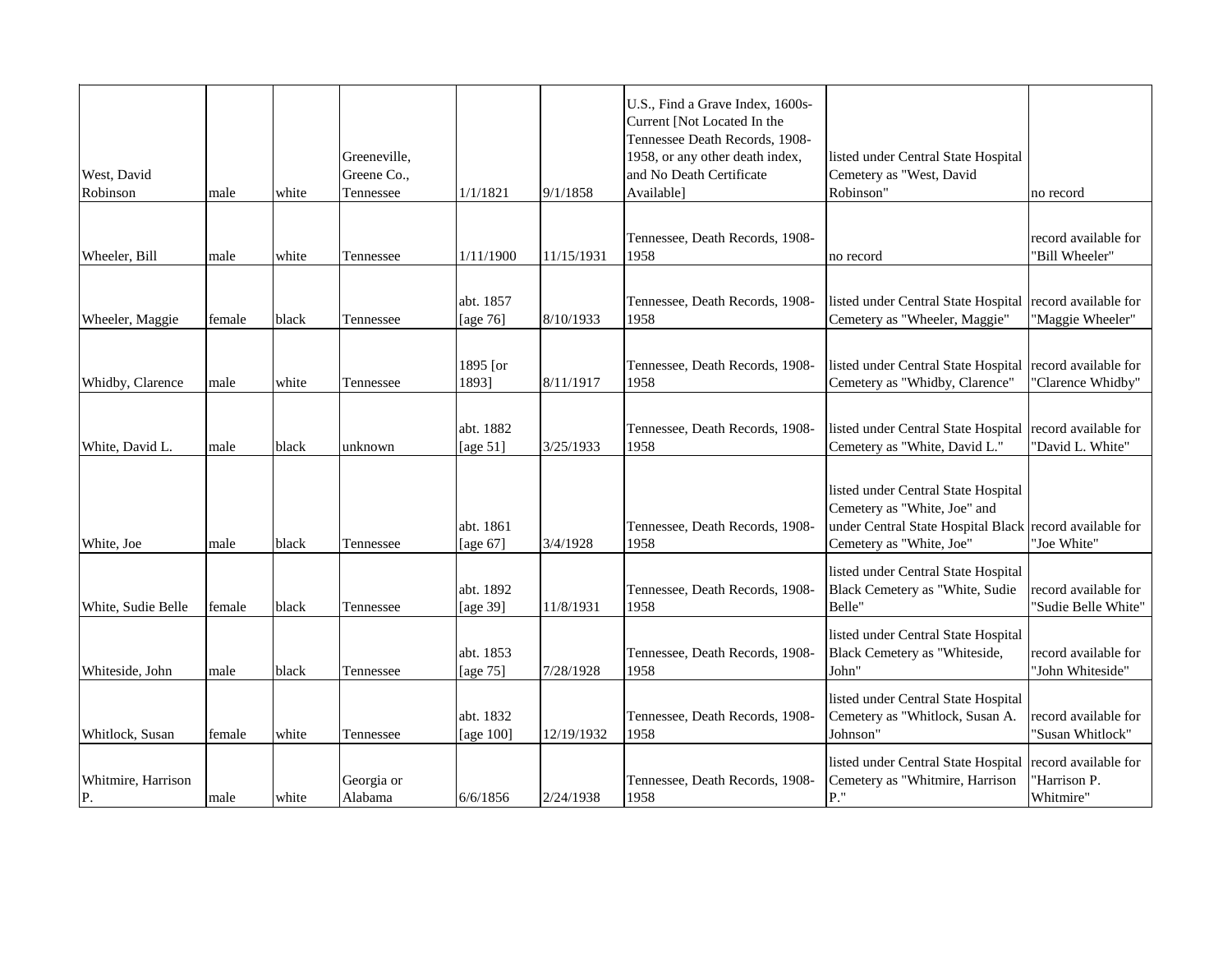| Whitwell, M.F.                      | female | white | Tennessee       | abt. 1858<br>[age 58]    | 7/8/1916   | Tennessee, Death Records, 1908-<br>1958                                                            | listed under Central State Hospital<br>Cemetery as "Whitwell, Mary Ann<br>Frances 'Fanny' Beasley"                                                   | no record                                                    |
|-------------------------------------|--------|-------|-----------------|--------------------------|------------|----------------------------------------------------------------------------------------------------|------------------------------------------------------------------------------------------------------------------------------------------------------|--------------------------------------------------------------|
|                                     |        |       |                 |                          |            |                                                                                                    |                                                                                                                                                      |                                                              |
| Whitwell, Martha                    | female | white | Tennessee       | abt. 1847<br>[age 84]    | 11/12/1931 | Tennessee, Death Records, 1908-<br>1958                                                            | no record                                                                                                                                            | record available for<br>"Martha Whitwell"                    |
|                                     |        |       |                 |                          |            |                                                                                                    |                                                                                                                                                      |                                                              |
| Wilbur, Lex                         | male   | black | Tennessee       | abt. 1866<br>[age $71$ ] | 5/25/1937  | Tennessee, Death Records, 1908-<br>1958                                                            | no record                                                                                                                                            | record available for<br>"Lex Wilbur"                         |
| Williams, Albert                    | male   | black | unknown         | abt. 1875<br>[age 55]    | 6/19/1930  | Tennessee, Death Records, 1908-<br>1958 [listed in transcribed index<br>as Albert William]         | listed under Central State Hospital<br>Cemetery as "Williams, Albert"<br>and under Central State Hospital<br>Black Cemetery as "Williams,<br>Albert" | record available for<br>'Albert Williams"                    |
| Williams, Cenora [or<br>Lenora]     | female | white | unknown         | abt. 1863<br>[age 69]    | 11/19/1932 | Tennessee, Death Records, 1908-<br>transcribed index, and Cenora<br>Williams on death certificate] | 1958 [listed as Lenora Williams in listed under Central State Hospital<br>Cemetery as "Williams,<br>Lenora/Cenora"                                   | record available for<br>"Cenora Williams"                    |
| Williams, Charlie                   | male   | black | Dotham, Alabama | 4/25/1917                | 9/3/1941   | Tennessee, Death Records, 1908-<br>1958                                                            | listed under Central State Hospital<br>Black Cemetery as "Williams,<br>Charlie"                                                                      | record available for<br>"Charlie Williams"                   |
| Williams, James                     | male   | white | Tennessee       | abt. 1869<br>[age $65$ ] | 4/2/1934   | Tennessee, Death Records, 1908-<br>1958                                                            | listed under Central State Hospital<br>Cemetery as "Williams, James"                                                                                 | record available for<br>"James Williams"                     |
| Williams, John<br>Marquis Lafayette | male   | white | Tennessee       | 6/8/1861                 | 2/18/1925  | Tennessee, Death Records, 1908-<br>1958                                                            | listed under Central State Hospital<br>Cemetery as "Williams, John<br>Marquis Lafayette"                                                             | record available for<br>"John Marquis<br>Lafeyette Williams" |
| Williams, Susie                     | female | white | Tennessee       | abt. 1877<br>[age $55$ ] | 10/30/1932 | Tennessee, Death Records, 1908-<br>1958                                                            | listed under Central State Hospital<br>Cemetery as "Williams, Susie"                                                                                 | record available for<br>"Susie Williams"                     |
| Williams, Will                      | male   | black | unknown         | 1874                     | 1/27/1920  | Tennessee, Death Records, 1908-<br>1958                                                            | listed under Central State Hospital<br>Black Cemetery as "Williams,<br>Will"                                                                         | record available for<br>"Will Williams"                      |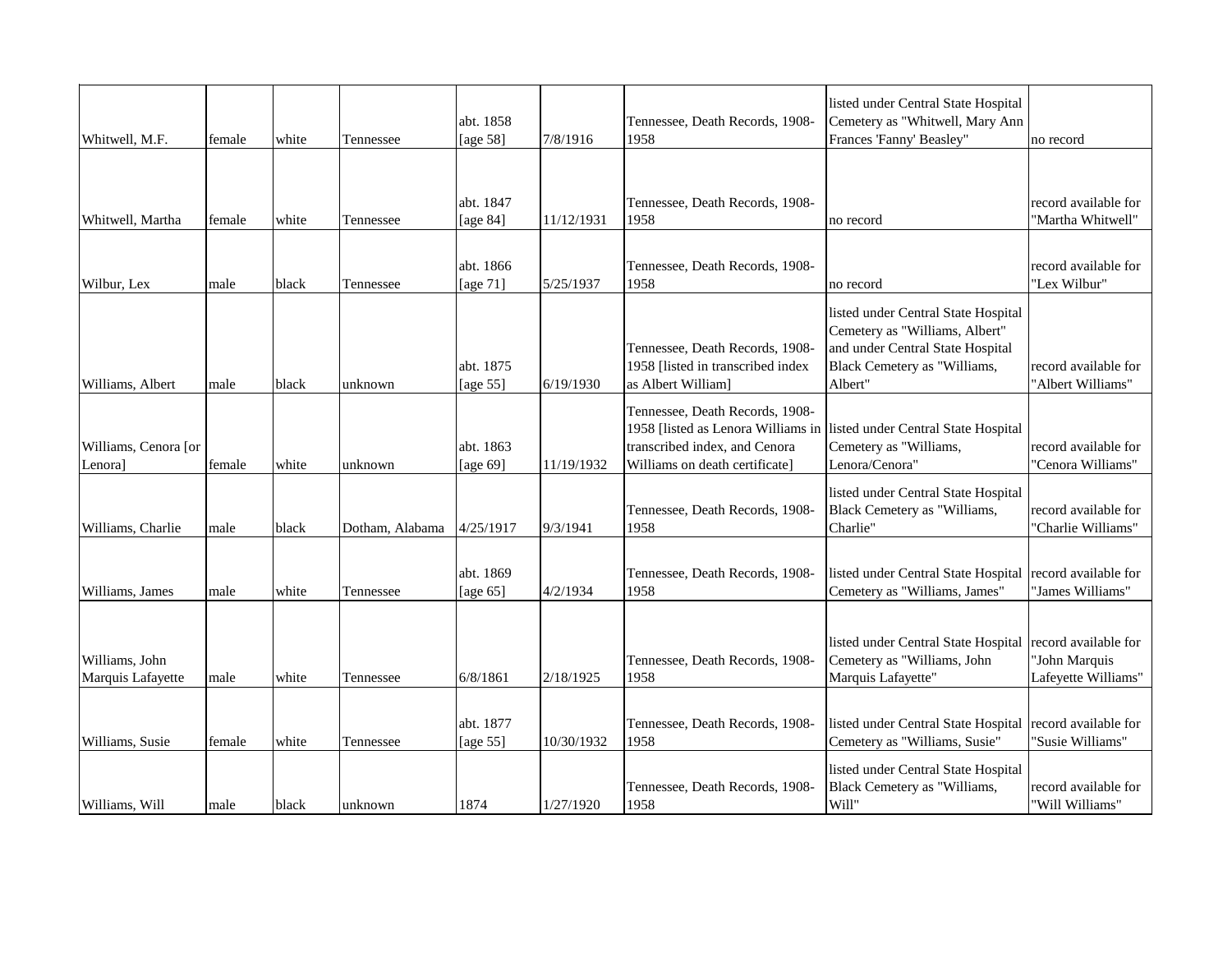| Wilson, Byrum             | male   | white | Tennessee                   | 1851                     | 12/25/1927 | Tennessee, Death Records, 1908-<br>1958 | listed under Central State Hospital<br>Cemetery as "Wilson, Byrum"                          | record available for<br>"Byrum Wilson"             |
|---------------------------|--------|-------|-----------------------------|--------------------------|------------|-----------------------------------------|---------------------------------------------------------------------------------------------|----------------------------------------------------|
|                           |        |       |                             |                          |            |                                         |                                                                                             |                                                    |
| Wilson, Claud             | male   | white | Tennessee                   | abt. 1895<br>[age 37]    | 6/26/1932  | Tennessee, Death Records, 1908-<br>1958 | listed under Central State Hospital   record available for<br>Cemetery as "Wilson, Claud"   | "Claud Wilson"                                     |
|                           |        |       |                             |                          |            |                                         |                                                                                             |                                                    |
| Wilson, Jack              | male   | black | Tennessee                   | 1858                     | 12/21/1918 | Tennessee, Death Records, 1908-<br>1958 | listed under Central State Hospital<br>Black Cemetery as "Wilson, Jack"                     | record available for<br>"Jack Wilson"              |
| Wilson, Rosie             | female | black | unknown                     | abt. 1903<br>[age 29]    | 9/30/1932  | Tennessee, Death Records, 1908-<br>1958 | listed under Central State Hospital<br>Black Cemetery as "Wilson,<br>Rosie"                 | record available for<br>"Rosie Wilson"             |
| Wilson, Roxie<br>Beatrice | female | white | Tennessee                   | abt. 1901<br>[age 32]    | 5/8/1933   | Tennessee, Death Records, 1908-<br>1958 | listed under Central State Hospital<br>Cemetery as "Wilson, Roxie<br>Beatrice"              | record available for<br>'Roxie Beatrice<br>Wilson" |
| Wimberly, Egmont          | male   | black | Tennessee                   | 1890                     | 8/28/1920  | Tennessee, Death Records, 1908-<br>1958 | listed under Central State Hospital<br>Black Cemetery as "Wimberly,<br>Egmont"              | record available for<br>'Egmont Wimberly"          |
| Winchester, Norman   male |        | white | Tennessee                   | abt. 1896<br>[age 39]    | 1/19/1935  | Tennessee, Death Records, 1908-<br>1958 | listed under Central State Hospital<br>Cemetery as "Winchester,<br>Norman"                  | record available for<br>'Norman<br>Winchester"     |
| Winstead, Mary            | female | black | unknown                     | abt. 1859<br>[age $80$ ] | 6/13/1939  | Tennessee, Death Records, 1908-<br>1958 | listed under Central State Hospital<br>Black Cemetery as "Winstead,<br>Mary"                | record available for<br>"Mary Winstead"            |
| Wiseman, J.W.             | male   | white | Tennessee                   | abt. 1848<br>[age 68]    | 1/29/1916  | Tennessee, Death Records, 1908-<br>1958 | listed under Central State Hospital<br>Cemetery as "Wiseman, John<br>Wesley"                | record available for<br>'J.W. Wiseman"             |
|                           |        |       |                             |                          |            | Tennessee, Death Records, 1908-         | listed under Central State Hospital                                                         | record available for                               |
| Wisener, Raymond          | male   | white | Tennessee                   | 1870                     | 1/16/1928  | 1958                                    | Cemetery as "Wisner, Raymond"                                                               | 'Raymond Wisener"                                  |
| Wofford, Taylor           | male   | white | Tennessee                   | 1885                     | 5/4/1919   | Tennessee, Death Records, 1908-<br>1958 | listed under Central State Hospital<br>Cemetery as "Wofford, Taylor"                        | no record                                          |
| Womack, A.P.              | male   | white | Cherry Valley,<br>Tennessee | 8/6/1856                 | 6/30/1934  | Tennessee, Death Records, 1908-<br>1958 | listed under Central State Hospital<br>Cemetery as "Womack, Alexander<br>Pembleton 'Pennie" | record available for<br>"A.P. Womack"              |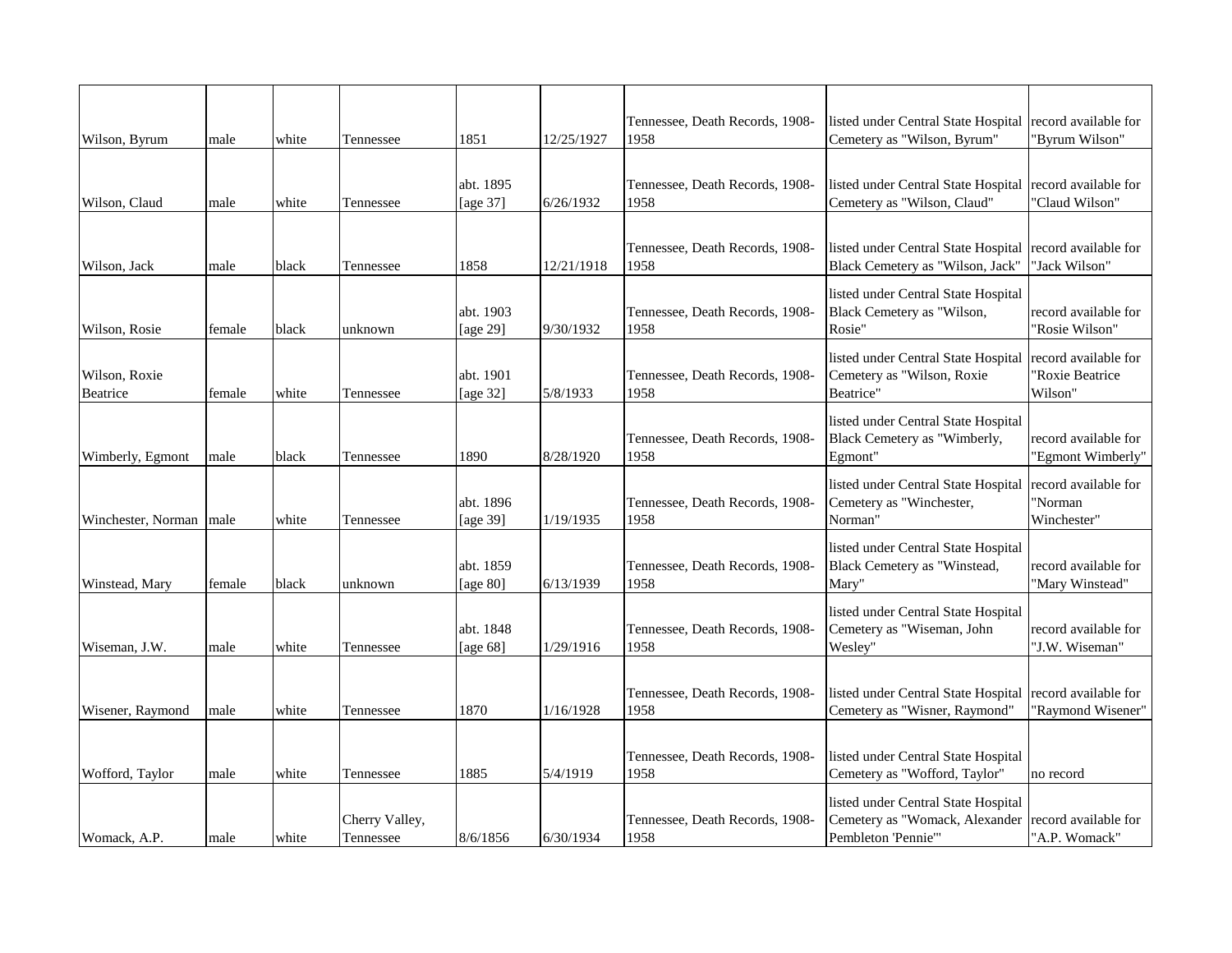| Woodard, Ada                    | female | black | unknown   | abt. 1888<br>[age 47]    | 11/4/1935  | Tennessee, Death Records, 1908-<br>1958                                                                                                                                                                                          | listed under Central State Hospital<br>Cemetery as "Woodard, Ada"                                                                             | record available for<br>"Ada Woodard"                                              |
|---------------------------------|--------|-------|-----------|--------------------------|------------|----------------------------------------------------------------------------------------------------------------------------------------------------------------------------------------------------------------------------------|-----------------------------------------------------------------------------------------------------------------------------------------------|------------------------------------------------------------------------------------|
| Woodard, Hannabal               | male   | black | Tennessee | abt. 1895<br>[age 37]    | 8/20/1932  | Tennessee, Death Records, 1908-<br>1958                                                                                                                                                                                          | listed under Central State Hospital<br>Black Cemetery as "Woodard,<br>Hannabal"                                                               | no record                                                                          |
| Woodard, Susie [née<br>Douglas] | female | black | Tennessee | abt. 1850<br>[age 78]    | 9/5/1928   | Tennessee, Death Records, 1908-<br>1958                                                                                                                                                                                          | listed under Central State Hospital<br>Cemetery as "Woodard, Susie" and<br>under Central State Hospital Black<br>Cemetery as "Woodard, Susie" | no record                                                                          |
| Woodruff, Martha<br>Ann         | female | white | Tennessee | abt. 1868<br>[age $46$ ] | 2/11/1914  | Tennessee, Death Records, 1908-<br>1958 [listed 2 times: certificate]<br>#205 lists Woodruff as buried in<br>the Central State Hospital<br>Cemetery, and certificate #118<br>lists her as buried in Adams,<br><b>Tennessee</b> ] | listed under Central State Hospital<br>Cemetery as "Woodruff, Martha<br>Ann"                                                                  | records available for<br>'Martha Ann<br>Woodruff" and<br>'Martha Anie<br>Woodruff" |
| Woods, James                    | male   | white | Tennessee | abt. 1839<br>[age 75]    | 1/22/1914  | Tennessee, Death Records, 1908-<br>1958                                                                                                                                                                                          | listed under Central State Hospital<br>Cemetery as "Woods, James"                                                                             | records available for<br>"James Woods"                                             |
| Woods, Lola                     | female | white | Tennessee | abt. 1866<br>[age $66$ ] | 3/13/1932  | Tennessee, Death Records, 1908-<br>1958                                                                                                                                                                                          | listed under Central State Hospital<br>Cemetery as "Woods, Lola"                                                                              | records available for<br>"Lola Woods"                                              |
| Woody, I. Jasper                | male   | white | unknown   | abt. 1860<br>[age 73]    | 10/28/1933 | Tennessee, Death Records, 1908-<br>1958                                                                                                                                                                                          | listed under Central State Hospital<br>Cemetery as "Woody, Isaac<br>Jasper"                                                                   | records available for<br>"I. Jasper Woody"                                         |
| Woolridge, Martha               | female | black | unknown   | 1876                     | 2/19/1918  | Tennessee, Deaths and Burials<br>Index, 1874-1955 [Not Located In<br>the Tennessee Death Records,<br>1908-1958, and No Death<br>Certificate Available]                                                                           | listed under Central State Hospital<br>Black Cemetery as "Woolridge,<br>Martha"                                                               | records available for<br>"Martha Woolridge"                                        |
| Word, Hick                      | male   | black | Alabama   | 1865                     | 11/10/1940 | Tennessee, Death Records, 1908-<br>1958                                                                                                                                                                                          | listed under Central State Hospital<br>Black Cemetery as "Word, Hick"                                                                         | records available for<br>"Hick Word"                                               |
| Wright, Lula                    | female | white | unknown   | abt. 1871<br>[age $62$ ] | 3/25/1933  | Tennessee, Death Records, 1908-<br>1958                                                                                                                                                                                          | no record                                                                                                                                     | records available for<br>"Lula Wright"                                             |